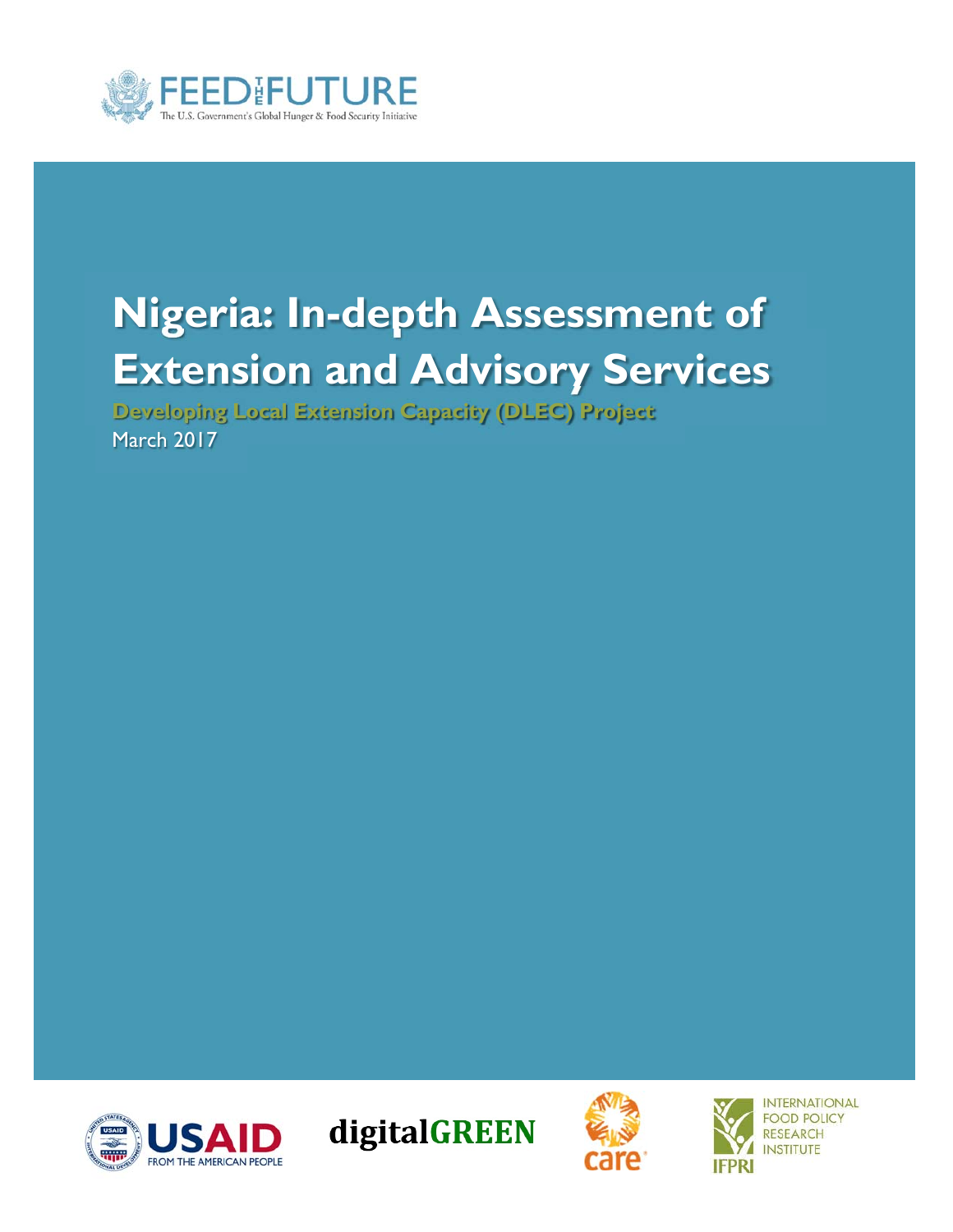Acknowledgements

Written by Sarah Huber in collaboration with Kristin Davis of IFPRI and Karin Lion of Digital Green, this analysis was compiled for the DLEC project under USAID Cooperative Agreement No. AID-OAA-L-16-0002

*This report is made possible by the generous support of the American people through the United States Agency for International Development (USAID). The contents are the responsibility of Digital Green and do not necessarily reflect the views of USAID or the United States Government.*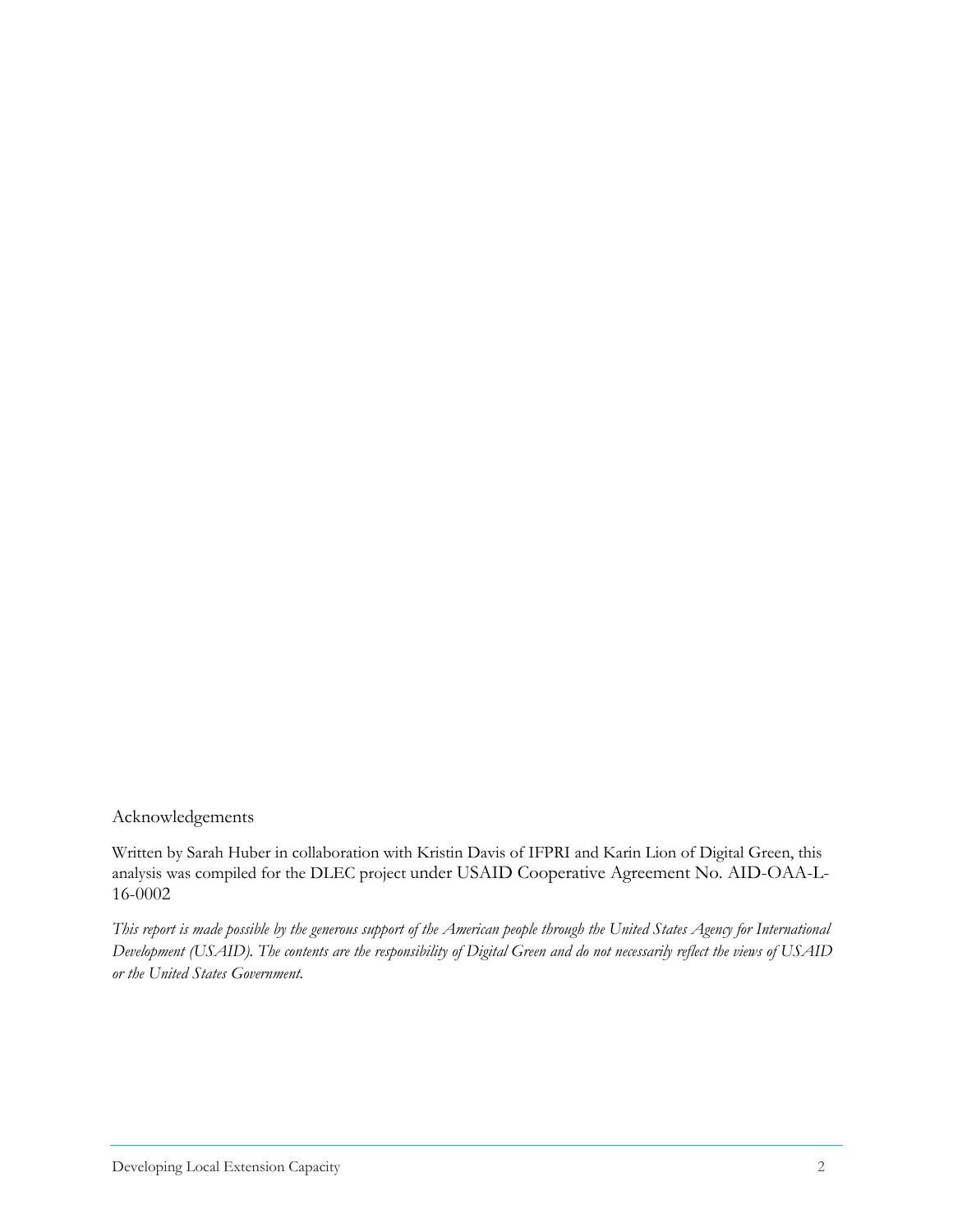# **ACRONYMS**

| <b>AATF</b>    | African Agricultural Technology Foundation                            |  |  |
|----------------|-----------------------------------------------------------------------|--|--|
| <b>ADPs</b>    | Agricultural Development Programs                                     |  |  |
| <b>AESON</b>   | Agricultural Extension Society of Nigeria                             |  |  |
| <b>AETA</b>    | Agricultural Extension Transformation Agenda                          |  |  |
| <b>AGRA</b>    | Alliance for a Green Revolution in Africa                             |  |  |
| AIP            | Agro-Inputs Project                                                   |  |  |
| <b>ASTCM</b>   | Agricultural Services Training Center & Marketing Private Company     |  |  |
| <b>BASICS</b>  | Building a Sustainable, Integrated Seed System for Cassava in Nigeria |  |  |
| <b>BSc</b>     | Bachelor of Science Degree                                            |  |  |
| <b>CABI</b>    | Centre for Agriculture and Bioscience International                   |  |  |
| CARE           | Cooperation for Assistance and Relief Everywhere, International NGO   |  |  |
| <b>CEW</b>     | Community Extension Workers                                           |  |  |
| <b>CIP</b>     | <b>International Potato Center</b>                                    |  |  |
| <b>CRS</b>     | <b>Catholic Relief Services</b>                                       |  |  |
| DAI            | Development Alternatives, Inc.                                        |  |  |
| DfID           | Department for International Development                              |  |  |
| <b>DLEC</b>    | Developing Local Extension Capacity Project                           |  |  |
| EAS            | <b>Extension and Advisory Services</b>                                |  |  |
| <b>FCMB</b>    | First City Monument Bank                                              |  |  |
| <b>FDAE</b>    | Federal Department of Agricultural Extension                          |  |  |
| <b>FMARD</b>   | Federal Ministry of Agriculture and Rural Development                 |  |  |
| GDP            | <b>Gross Domestic Product</b>                                         |  |  |
| <b>GES</b>     | Growth Enhancement Support Scheme                                     |  |  |
| <b>HND</b>     | Higher National Diploma                                               |  |  |
| <b>HNI</b>     | Human Network International                                           |  |  |
| <b>ICRISAT</b> | International Crops Research Institute for the Semi-Arid Tropics      |  |  |
| <b>ICTs</b>    | Information and Communication Technologies                            |  |  |
| <b>IFAD</b>    | International Fund for Agricultural Development                       |  |  |
| <b>IFPRI</b>   | International Food Policy Research Institute                          |  |  |
| IT             | Information Technology                                                |  |  |
| <b>IVR</b>     | Interactive Voice Response                                            |  |  |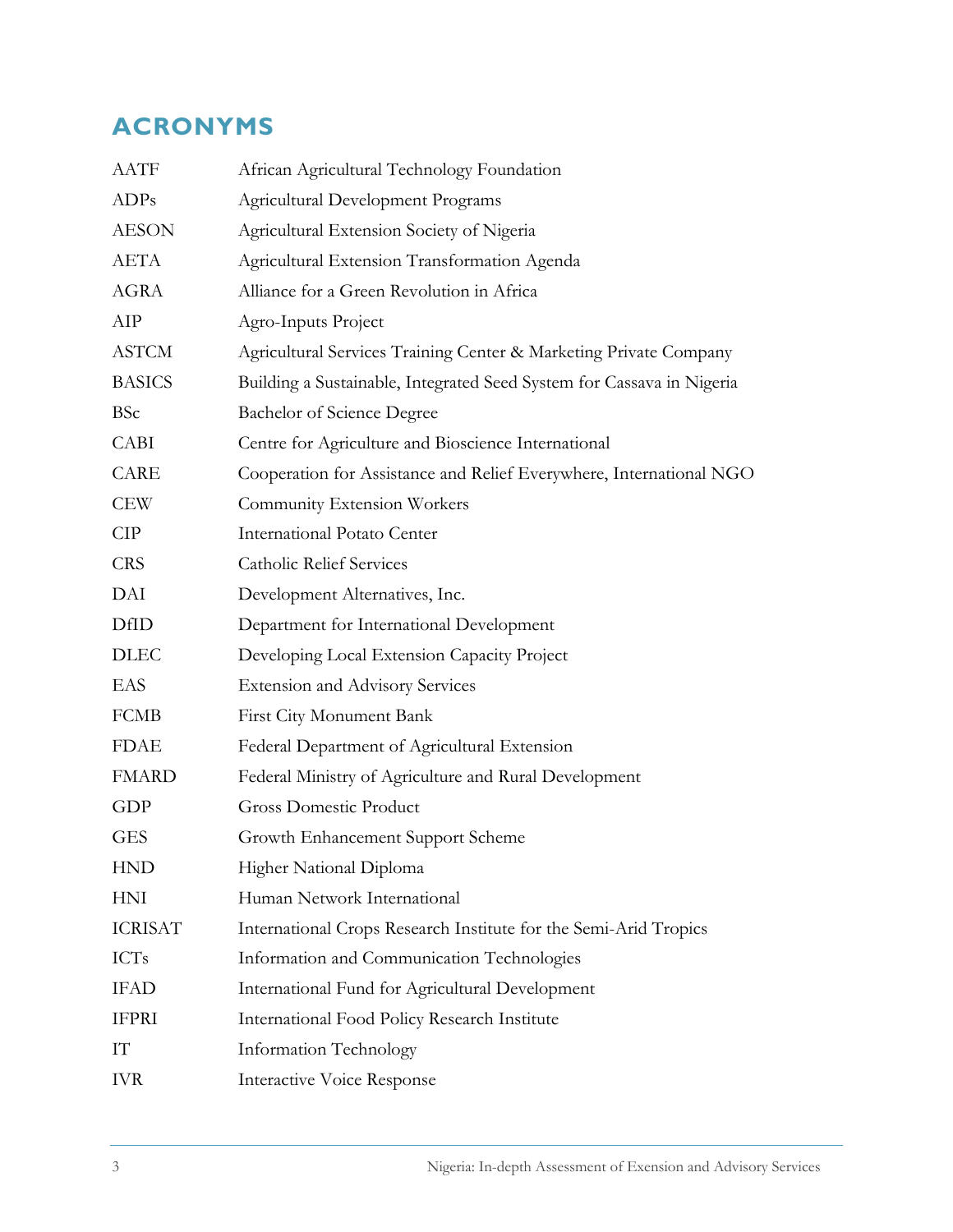| <b>JICA</b>       | Japan International Cooperation Agency                                         |  |  |
|-------------------|--------------------------------------------------------------------------------|--|--|
| <b>KNARDA</b>     | Kano State Agricultural Development Authority                                  |  |  |
| <b>KPIs</b>       | Key Performance Indicators                                                     |  |  |
| LGA               | Local Government Area                                                          |  |  |
| M4P               | Making Markets Work for the Poor                                               |  |  |
| <b>MADE</b>       | Market Development for the Niger Delta project                                 |  |  |
| <b>MARKETS II</b> | Maximizing Agricultural Revenue & Key Enterprises in Targeted Sites Program II |  |  |
| <b>MIKs</b>       | Field Agents that Supervise Trust Groups                                       |  |  |
| <b>MIS</b>        | Management Information System                                                  |  |  |
| <b>NAERLS</b>     | Nigerian Agricultural Extension Research and Liaison Services                  |  |  |
| <b>NAQAS</b>      | Nigerian Agricultural Question and Answer Service                              |  |  |
| <b>NIFAAS</b>     | Nigerian Forum for Agricultural Advisory Services                              |  |  |
| <b>NIRSAL</b>     | Nigeria Incentive-bases Risk-sharing System for Agricultural Lending           |  |  |
| <b>NGN</b>        | Nigerian Naira                                                                 |  |  |
| <b>NGOs</b>       | Nongovernmental Organizations                                                  |  |  |
| <b>NPFS</b>       | National Program for Food Security                                             |  |  |
| <b>OIP</b>        | Open Innovation Platform                                                       |  |  |
| PIND              | Partnership Initiatives in the Niger Delta                                     |  |  |
| PropCom           | Promoting Pro-Poor Opportunities in Commodity and Service Markets              |  |  |
| <b>REFILS</b>     | Research-Extension-Farmer-Input Linkage System                                 |  |  |
| <b>SAFE</b>       | Sasakawa Africa Fund for Extension Education                                   |  |  |
| <b>SAKSS</b>      | Strategic Agricultural Knowledge Support System                                |  |  |
| <b>SMS</b>        | Short Message Service                                                          |  |  |
| <b>SSAB</b>       | Sustainable Smallholder Agri-Business Program                                  |  |  |
| TG                | Trust Group                                                                    |  |  |
| <b>USAID</b>      | United States Agency for International Development                             |  |  |
| <b>USSD</b>       | <b>Unstructured Supplementary Service Data</b>                                 |  |  |
| <b>VLE</b>        | Village-level Entrepreneurs                                                    |  |  |
| VSE               | Village Seed Entrepreneurs                                                     |  |  |
| <b>YEAP</b>       | Youth Employment in Agriculture Program                                        |  |  |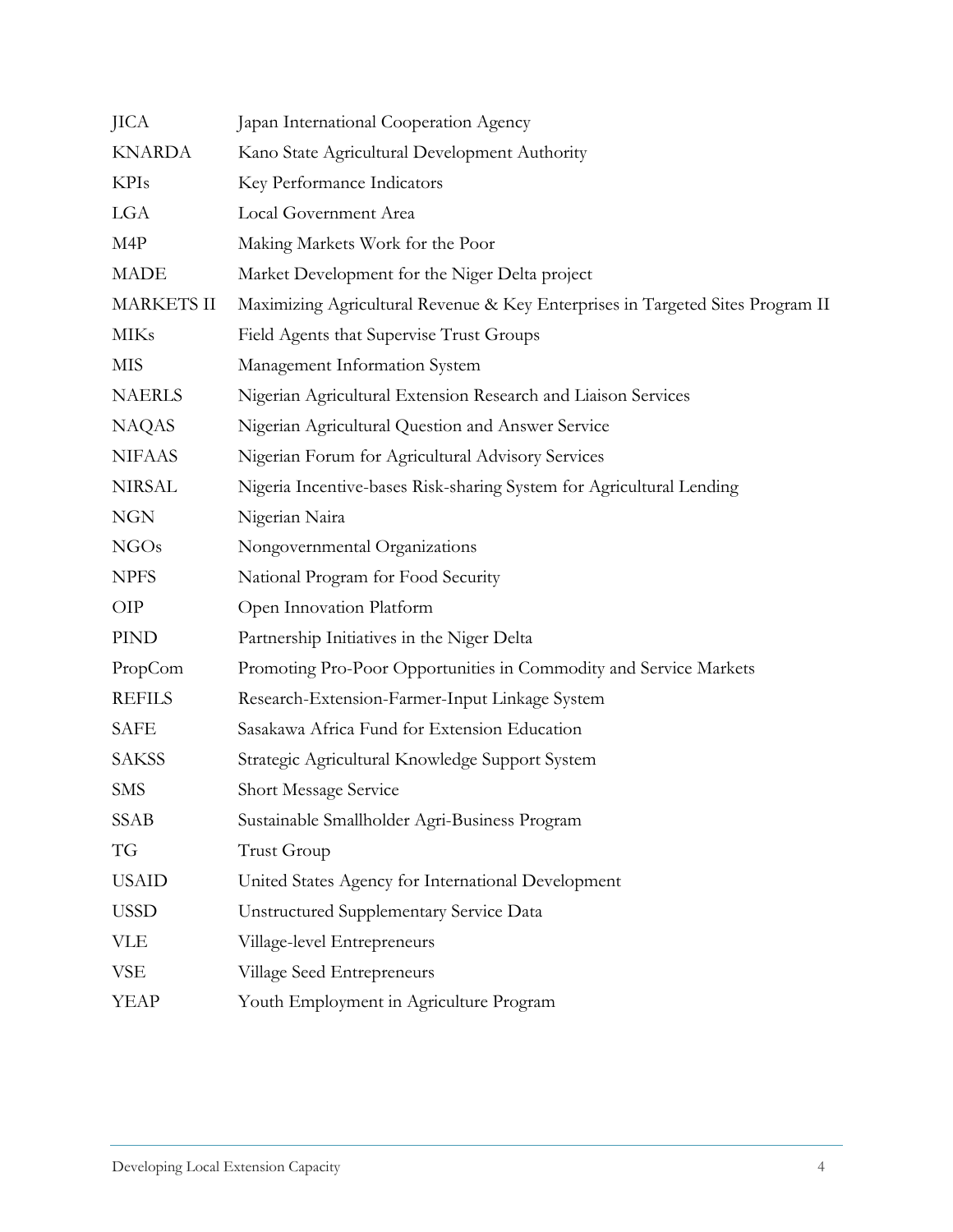# **CONTENTS**

### Figures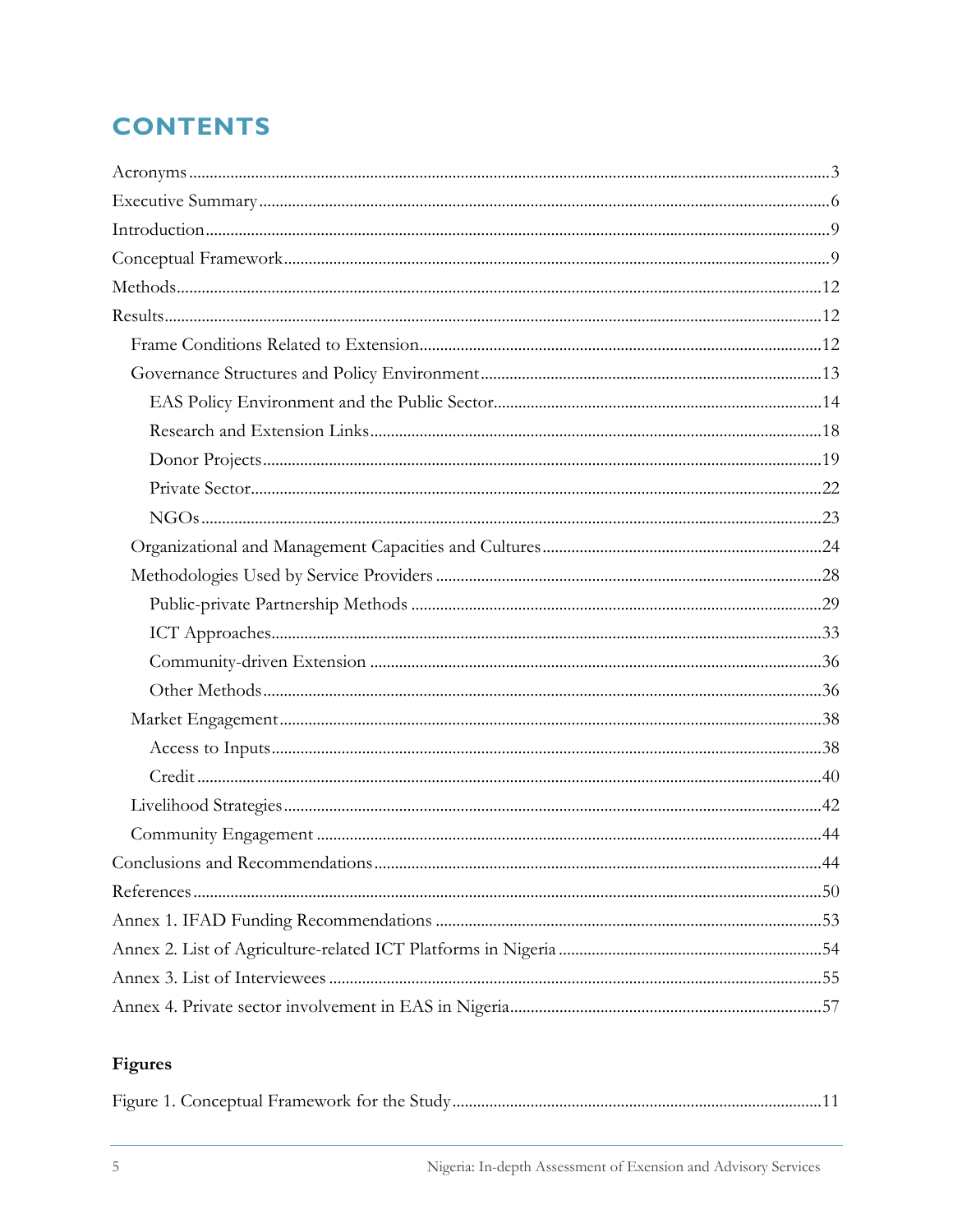# **EXECUTIVE SUMMARY**

This report presents an in-depth analysis of the extension and advisory services (EAS) system in Nigeria. The document produces actionable recommendations for improvement of EAS using the "best-fit" framework that examines the services from a systems perspective and then analyzes the EAS system through six EAS characteristics – the governance structures and policy environment; organizational and management capacities and cultures; advisory methods; market engagement; livelihood strategies; and community engagement. The recommendations are intended for any EAS stakeholder interested to improve extension, be they federal or state governments, donors, the private sector, nongovernmental organizations (NGOs) or others. This report is based on a literature review on the Nigerian extension system and interviews with a variety of EAS actors during the period November 2016 - January 2017.

The overall frame conditions (political, business and community environments; agroecology; and the overall agricultural innovation system) affect EAS. Nigeria is a large federal country with close to 80 percent of land available for agriculture (both crops and livestock). Approximately half of the available land is being used for crop production. Support to extension and advisory services has changed over time, as has the role of agriculture in the Nigerian economy. Currently Nigeria is struggling with economic recession due to its dependence on oil exports and depressed global oil prices.

With regard to governance structures and the policy environment for extension, Nigeria has an impressive infrastructure for agricultural extension, including dedicated extension offices or Agricultural Development Programs (ADPs) in each state, a large number of agricultural research institutions and extension training programs, a system to connect them to farmers called the Research-Extension-Farmer-Input Linkage System (REFILS), and a body of 7,000 extension agents (28 percent female). Most of these structures were established with World Bank funding in the 1980s and have since suffered from a severe lack of funding and coordination in times of both economic growth and recession. However, there is growing involvement of the private sector in EAS.

While government revenues to support programs are consequently lower at the moment, there is a renewed focus and political will in both agriculture and extension. Today, there are several policies and programs to support agriculture, and new initiatives involving EAS. This shift can be seen from the Growth Enhancement Support Scheme (GES), which launched an e-Wallet system to distribute fertilizer subsidies directly to farmers through mobile money, and through the Agriculture Promotion Policy. In EAS, this increased support is evidenced through the development of a new extension policy and the establishment of the Federal Department of Agricultural Extension Services (FDAE) in December 2012. These are significant framework conditions that can be leveraged for more sustainable, effective and efficient extension. We recommend the legislation of the draft extension policy to optimize and coordinate roles of local, state and federal governments, NGOs and the private sector, as well as financing each with an annual, non-project based budget.

Pluralism, especially private sector involvement in EAS, has been growing. Various initiatives across public, private and NGO actors point to increased pluralism within EAS, but coordination among actors continues to be a challenge. Public-private partnerships are clear areas of opportunity. One of the largest public-private partnership on extension in Nigeria is the Anchor Borrowers Programme, launched by the Central Bank of Nigeria.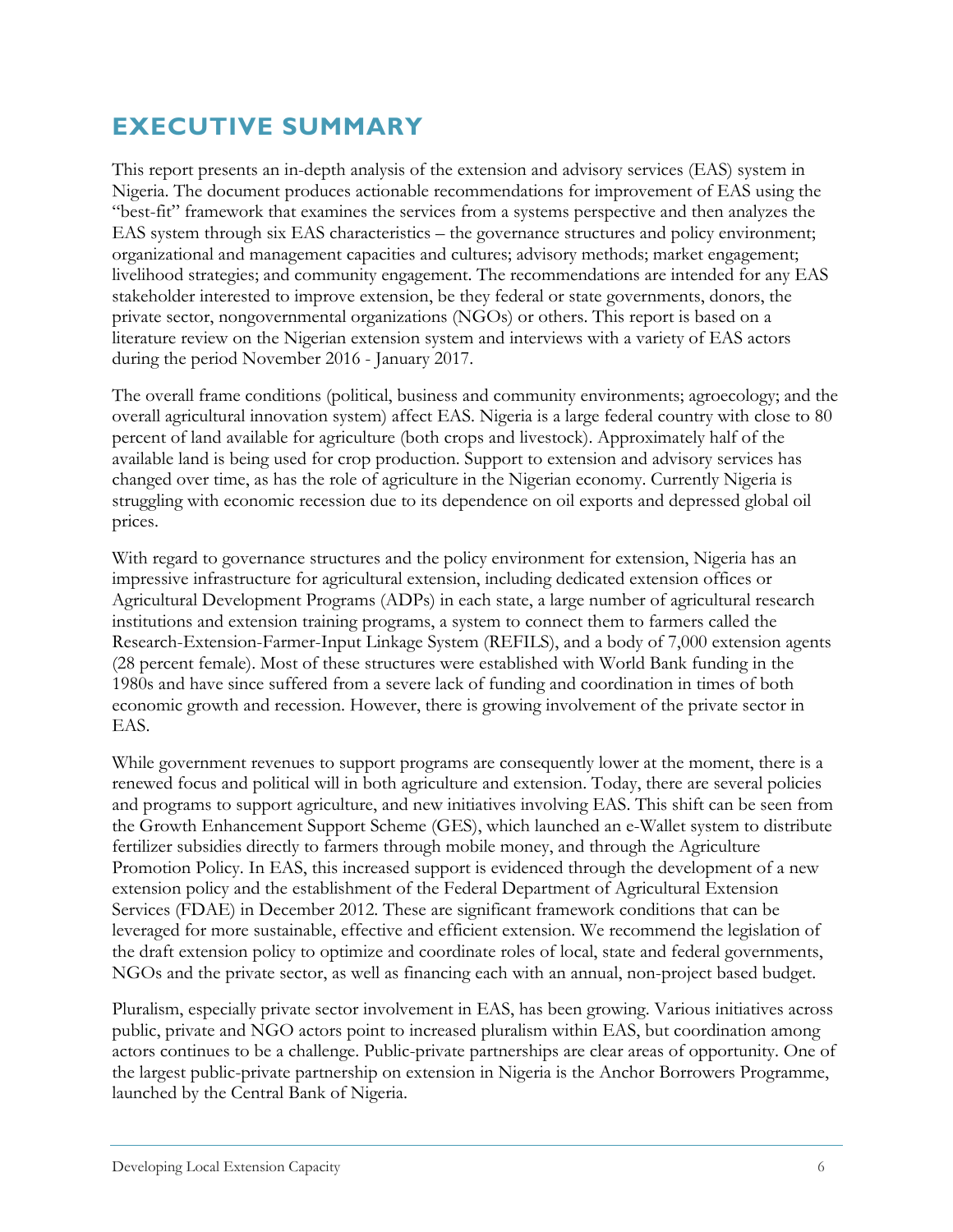To coordinate, set standards and promote and regulate pluralistic extension, we recommend a mechanism at the federal level to provide oversight. Also, we recommend the federal government revitalize the REFILS system to link extension, research, the private sector and farmers.

With regard to governance and management capacities and cultures, adequate staffing of the EAS system and agent capabilities to deal with issues, such as markets and climate change, have presented challenges. With renewed focus on EAS in recent years, several initiatives have been launched with the aim of mitigating these challenges. These initiatives include the N-Power program, which is hiring some 100,000 youth in extension, as well as renewed state interest and support for extension services, including those by agro-dealers and other private sector actors.

To address these issues, we recommend reforming and expanding public and private extension agents' basic training, and ensuring continuing education to increase skills, reach and job motivation. A performance-based management system for extension staff linked to salaries and promotions is also recommended.

With regard to advisory methods, Nigerian EAS uses a wide variety of approaches. However, we see the biggest opportunities in ICT-enabled extension, which we define as EAS systems and programs that utilize appropriate information and communication technologies for information sharing, capacity strengthening, program and performance management, and other EAS activities. Key opportunities for ICT-enabled extension include the use of Interactive Voice Response (IVR) to enable farmers to authenticate input quality and for the private sector to establish ICT-enabled extension that is profitable and sustainable.

Additionally, we recommend coordination of information provision through the Farmer Helpline with input provision from the e-Wallet system. Another opportunity is to adapt the Anchor Borrowers Programme to right-size loans for inputs, use group loans instead of individual loans and verify that people signing up are farmers by leveraging the existing Nigerian e-ID system. Finally, the government can facilitate public-private extension partnerships that leverage low-cost ICT directly with private-sector companies and establishes what level and kind of extension can be profitable and sustainable in the long-run.

There are also many opportunities with regard to market engagement by EAS providers. For instance, the One-Stop-Shop agro-input centers were launched by the federal government under the Agricultural Transformation Agenda to ensure the availability of inputs and markets for small-scale farmers. Farmers' access to credit and quality agricultural inputs has been a problem. Thus, we recommend the development of a sustainable, ICT-enabled public-private extension model enabling training for agro-dealers and other private providers; bundling of extension advice with other market services, like inputs, outputs, finance, transport and storage; and the use of ICTs, such as IVR, to enable farmers to authenticate the quality of the inputs they purchase.

Finally, we present recommendations with regard to livelihood strategies and community engagement, both of which pay particular attention to women and youth farmers. Livelihood strategies should focus the content of extension programs; specifically, on commodities and agricultural activities that are socially acceptable and appropriate for women and youth. Community engagement opportunities include support to the N-Power program to help youth to establish profitable agribusinesses, and strengthening of agricultural clubs for secondary and university students.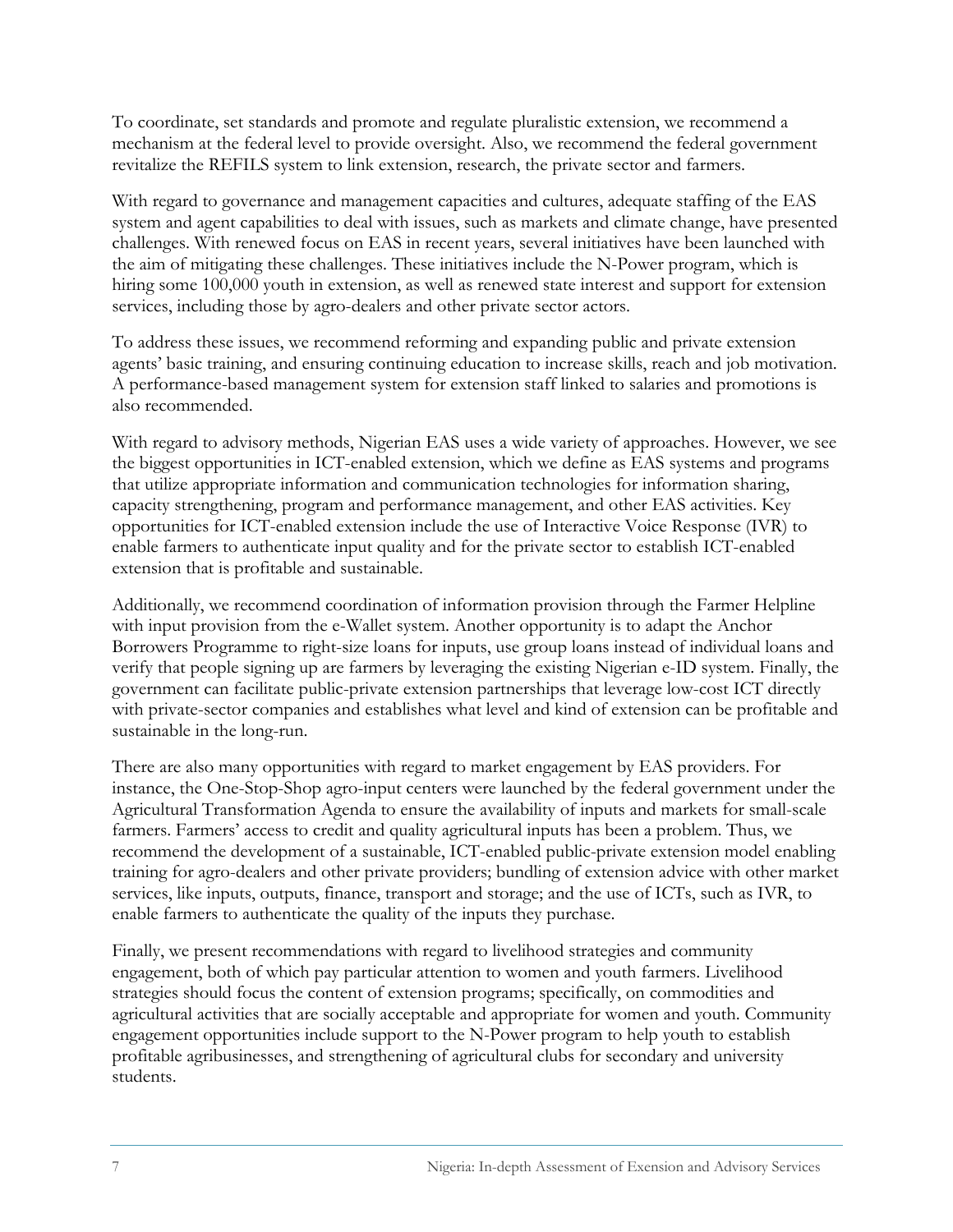With this holistic picture of extension and advisory services in Nigeria, it is clear that some of the most pressing needs are for sustainability and scalability in Nigerian EAS, so that many producers can be reached by a well-coordinated pluralistic set of providers in a manner that is financially sustainable and meets government development objectives. In this regard, private-sector engagement and information and communication technologies (ICTs) can be of enormous assistance. However, ICTs are a stand-alone method or tool that must be incorporated into an effective system that also has supportive policies, appropriate governance structures, sufficient human and organizational capacities and relevant outreach methods.

In conclusion, this is an opportune moment to revitalize extension and advisory services in Nigeria due to the private sector activity, existing EAS infrastructure and renewed government interest. There are many options for investors to make to revitalize the extension system. Among the many options, we highlight several different types of investments, each of which has tradeoff with regard to scale and outcome desired. Annex 1 of the report outlines opportunities for future investment and collaboration under the United States Agency for International Development (USAID) in Feed the Future Developing Local Extension Capacity (DLEC) project.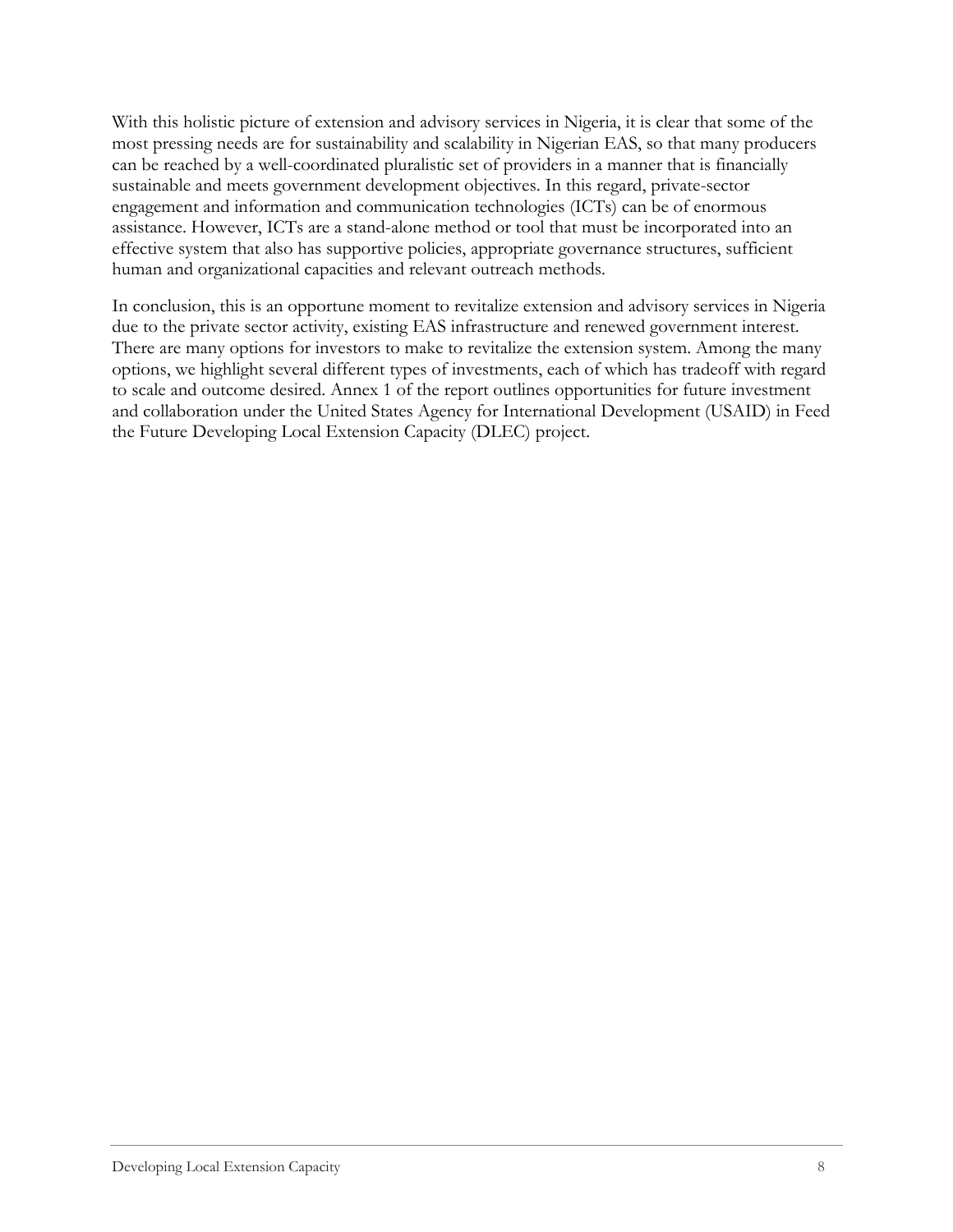# **INTRODUCTION**

In an effort to raise incomes and increase resilience of smallholder farmers and their families in Feed the Future countries, USAID funded the DLEC project. This project is led by Digital Green in partnership with the International Food Policy Research Institute (IFPRI), CARE International and multiple resource partners. DLEC works with country stakeholders and USAID missions to scale and improve locally relevant, cost-effective and pluralistic agricultural extension systems that bring together information technologies and community-based organizations. By collaborating with USAID missions, host-country governments, public and private EAS providers, rural civil society organizations and host-country research institutes, DLEC helps host-country extension systems become more effective, accountable, scalable and sustainable. The first stage of DLEC's work includes conducting diagnostic assessments of local EAS contexts and capacities in FEED THE FUTURE and aligned countries.

This report reviews existing documentation on EAS in Nigeria to recommend areas for potential investment and serve as an input into the design of an on-the ground engagement under DLEC. The evidence generated through the on-the-ground engagement will contribute to the knowledge base of best-fit practices for strengthening EAS in Nigeria and may provide a basis for future investments in the country. The modified DLEC best-fit conceptual framework described in Figure 1 structures and focuses the DLEC project and this report.

# **CONCEPTUAL FRAMEWORK**

The modified DLEC framework (Figure 1) uses the original best-fit framework (Birner et al., 2009) to analyze extension services and to determine EAS areas to focus on-the-ground activities on within DLEC's manageable interests. The frame conditions (political environment, business environment, civil society/collective/community environment, agroecology and broader agricultural innovation systems) are outside DLEC's manageable interests. The best-fit framework includes certain characteristics of EAS, plus the agricultural innovation system. EAS characteristics within the original best-fit framework include governance and structure, organizational and management capacities and cultures, and advisory methods. The DLEC framework adapted this original best-fit framework and added additional characteristics: market engagement, livelihood strategies and community engagement. The "manageable" outcomes of this framework include the system-level performance areas of access, quality and sustainability. The ultimate impact at the farm household level is outside DLEC manageable interests.

The building blocks for EAS are also useful for framing recommendations for engagement. They are as follows:

- $\triangle$  Customer farmers and their unique needs
- $\triangle$  Content knowledge being shared
- ♦ Methods how information and knowledge is shared
- ♦ Provider who shares information and knowledge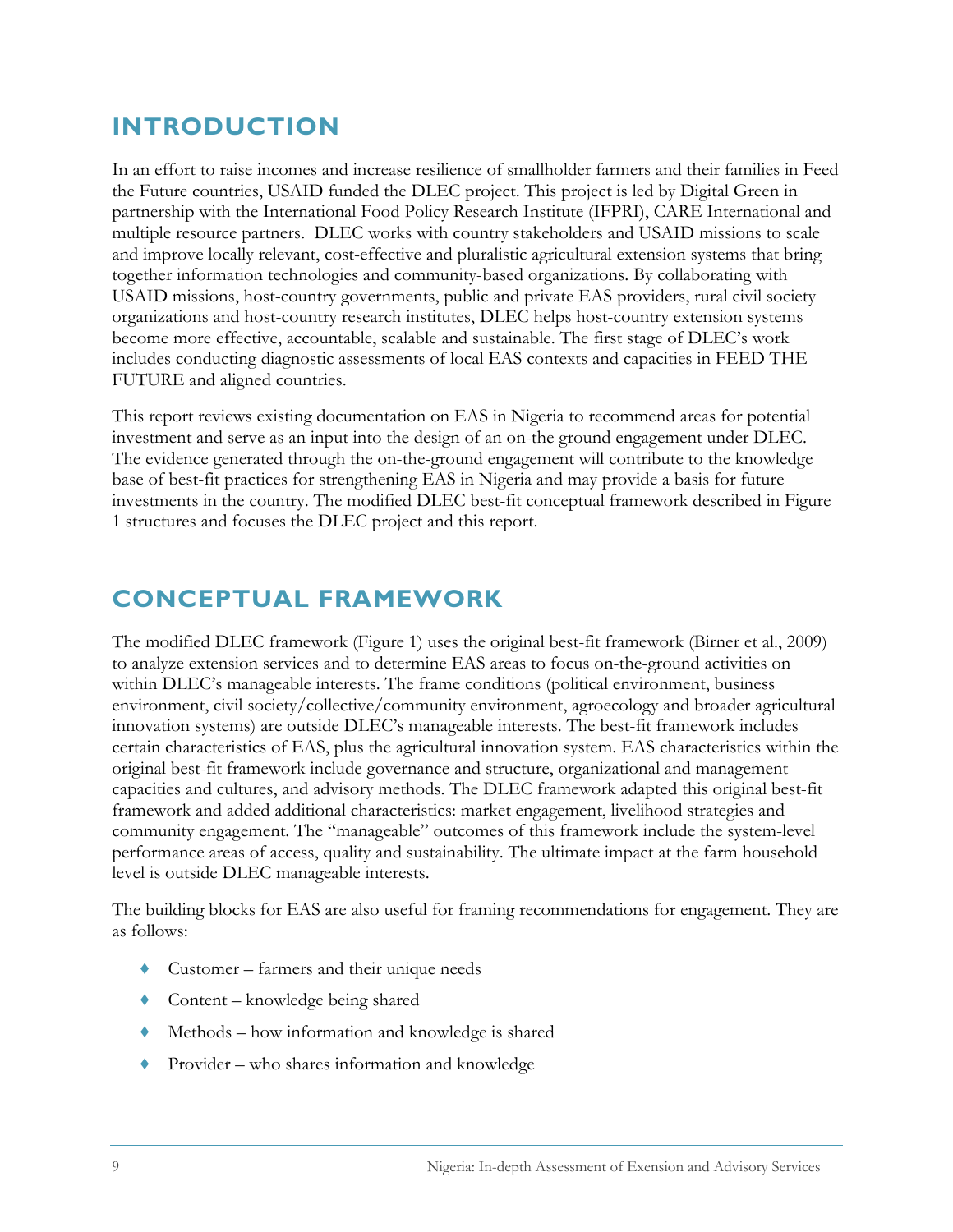This report also addresses cross-cutting EAS issues, such as women and youth engagement, climate change resilience, food and nutrition security, and use of information and communication technologies (ICTs).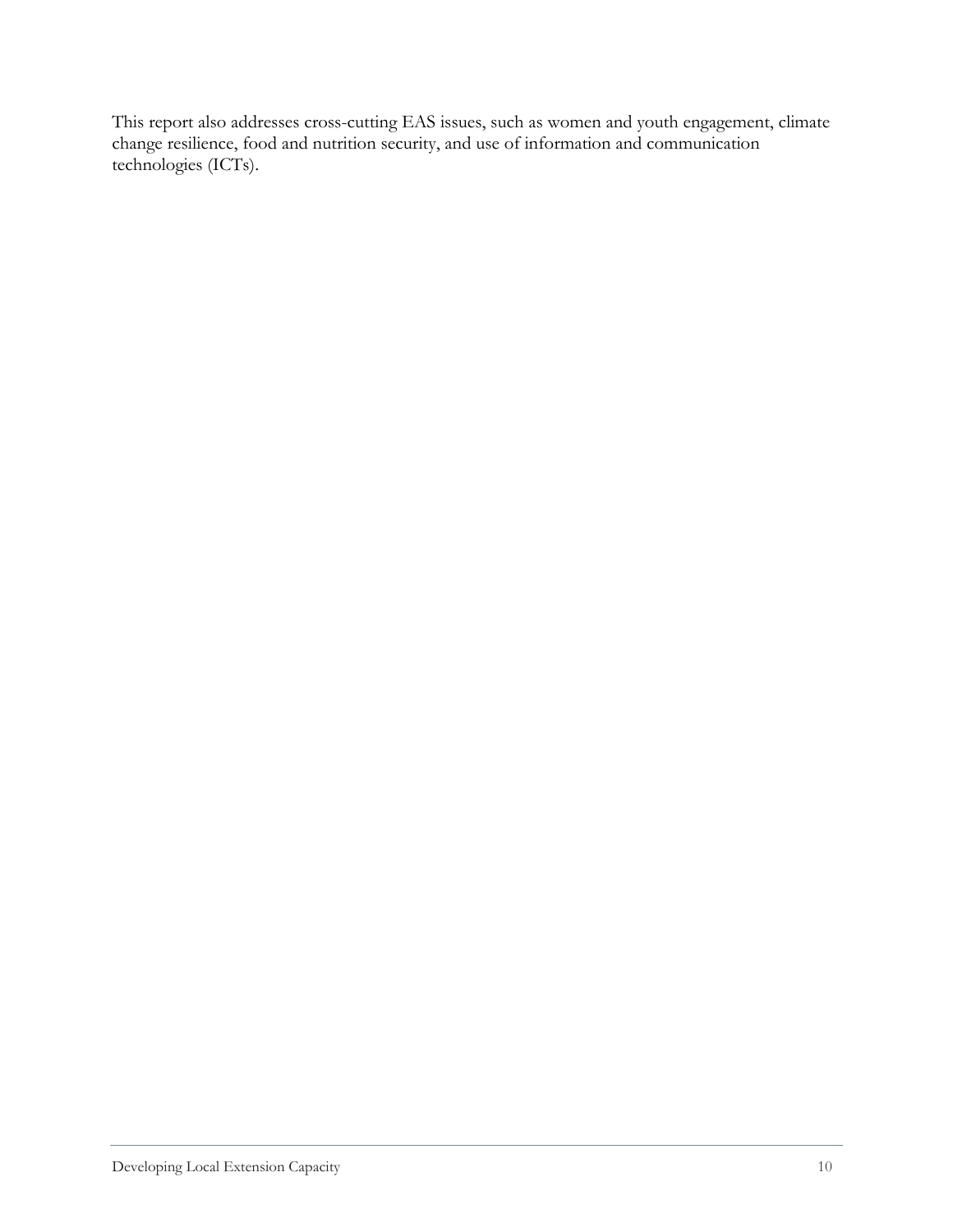

#### *Figure 1. Conceptual Framework for the Study*

*Source: Adapted from Birner, et al. 2009.*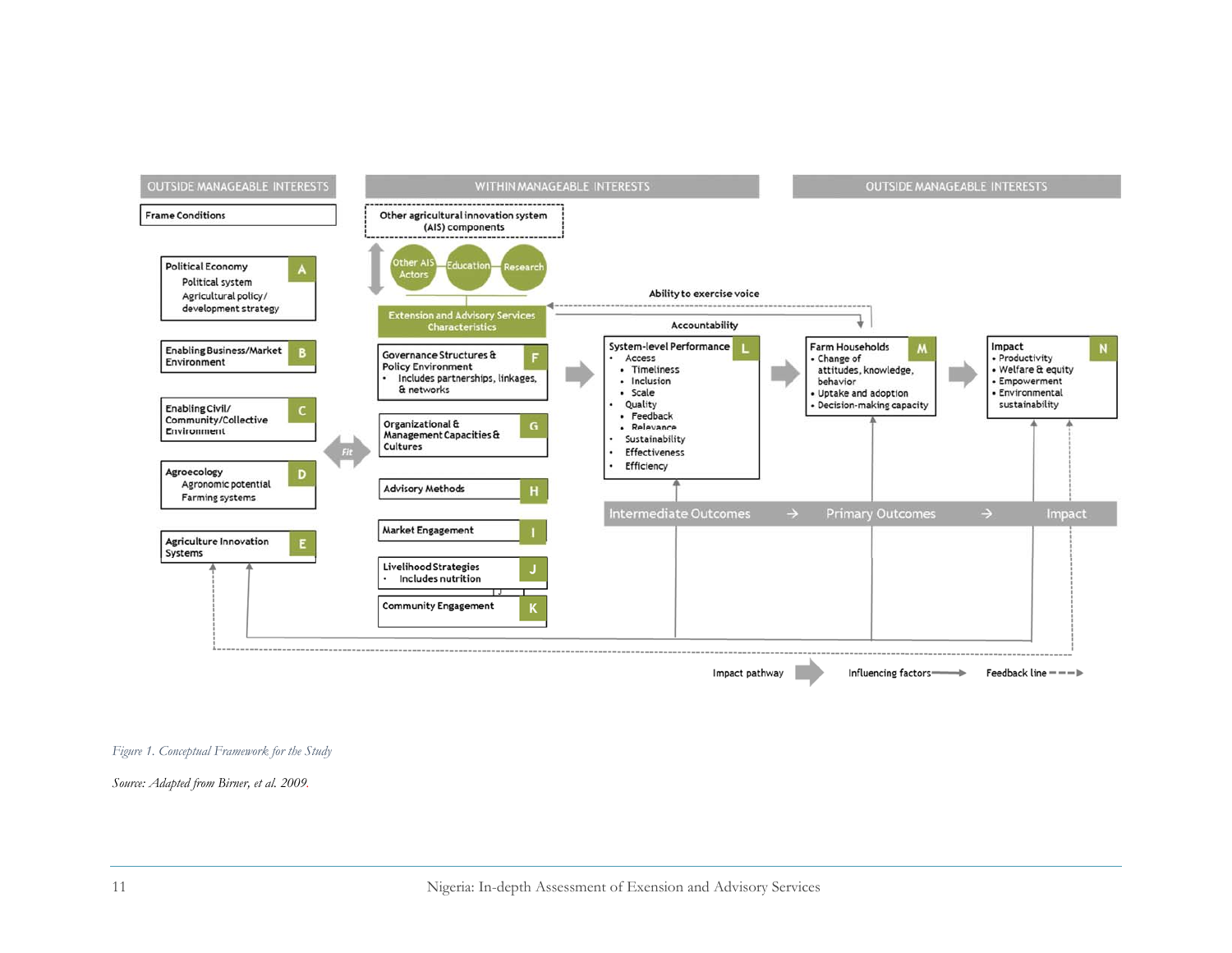### **METHODS**

This in-depth report is based on a review of major literature on the Nigerian extension system and interviews with a variety of EAS actors in Nigeria from government, research institutions, NGOs, donor projects and the private sector. The literature is from both peer-reviewed academic sources as well as project documents and other grey literature. The opinions and perceptions of key stakeholders who were interviewed are included to give nuance to the report, but should be taken as just that, the opinion of one stakeholder. Confidentiality is preserved through only listing the sector of interviewees. Interviewees are listed in Annex 4.

## **RESULTS**

#### **Frame Conditions Related to Extension**

We begin by outlining the frame conditions for EAS from the best-fit framework above, including the policy environment and political economy, business and market environment, civil, community and collective environment, agroecology and the overall agricultural innovation system landscape.

Nigeria is the most populous country in Africa, with 182 million people, and an economy US \$481 billion in 2015 (World Bank, 2017), the largest on the continent. Despite abundant natural resources, there is much poverty, with about 112 million Nigerians living below the national poverty line according to Nigeria's National Bureau of Statistics. As of 2008, 23 percent of children were undernourished (IFPRI, 2017). Life expectancy was at 52 years in 2014 (World Bank, 2017). An estimated 50 million youth are unemployed today (IFPRI, 2017), contributing to social instability.

Politically, the 36 states in Nigeria play a major role in governance, and the federal government exercises relatively limited power. However, it gives guidance and coordination to the states in terms of agricultural programs and implements some agricultural projects. Each state has a network of ADPs that are responsible for providing extension delivery in 36 states and FTC. A 2010 study conducted by the Nigerian Agricultural Extension Research and Liaison Services (NAERLS) ranked ADPs based on the funding and qualified staff available to conduct EAS. Of the twenty-two ADPs surveyed, 68 percent were ranked as having weak or very weak funding sources (Auta & Dafwang, 2010). Today most are donor-driver with no tangible budget allocations from their state governments.<sup>1</sup>

Agriculture is the largest sector of the Nigerian economy with 70 percent of the population working in agriculture. Agriculture contributes 23 percent of GDP (FMARD, 2016a). Since the 2014 decline in global oil prices, Nigeria's economic growth has slowed. The economy contracted 1.7 percent in 2016, and is expected to grow only one percent in 2017, as compared to 6.3 percent in 2014 (World Bank, 2017). Critically at this time of declining oil revenues for the government, agriculture contributes 75 percent of all other export earnings (FMARD, 2016a).

However, less than one percent of cultivated land is irrigated, significantly depressing total land productivity (FAO, 2016). Despite 77 percent of the land in Nigeria being available for agriculture,

<sup>&</sup>lt;sup>1</sup> Education stakeholder personal communication, 2 March 2017.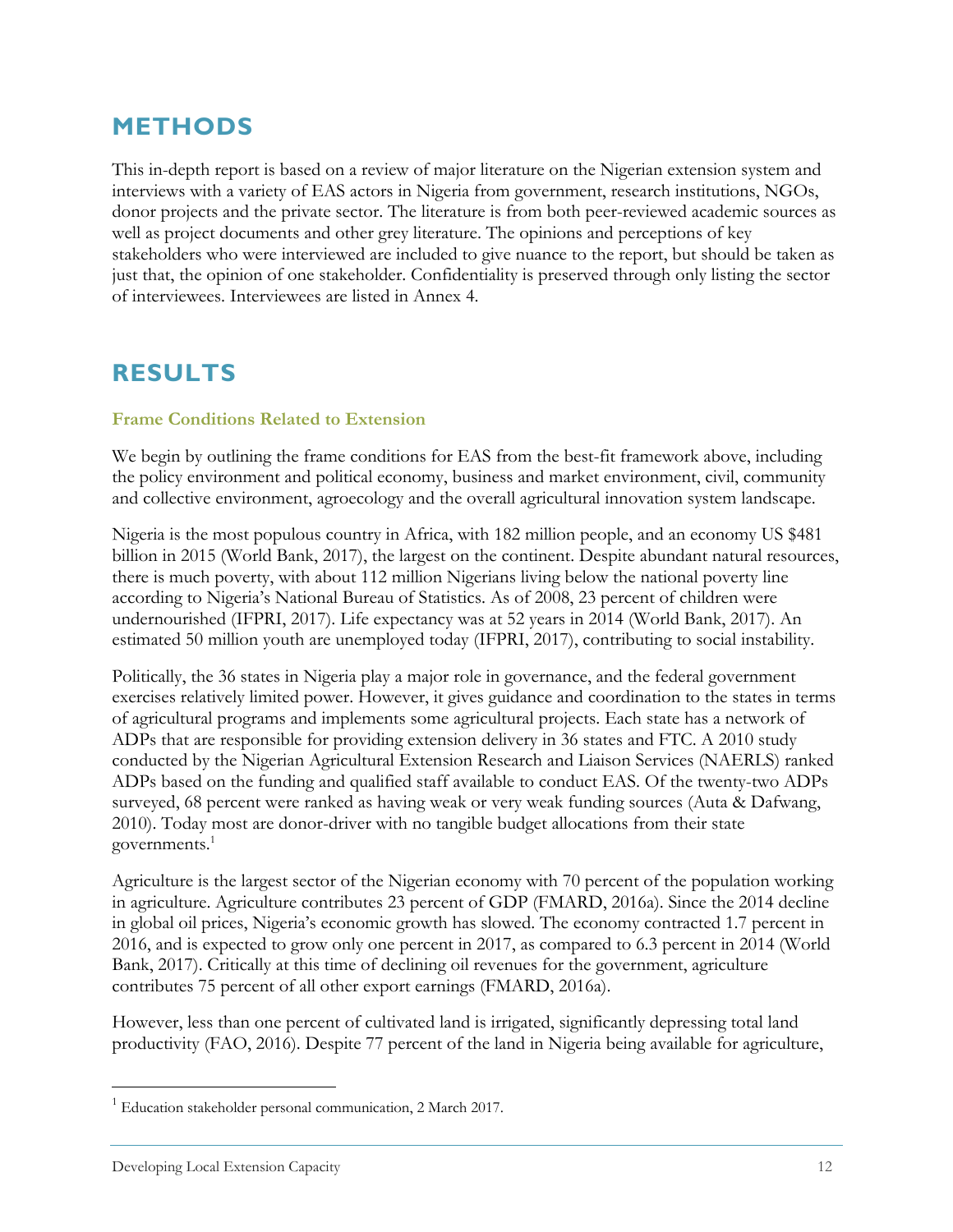Nigeria spends NGN 1.3 trillion (approximately US \$4.1 billion) annually in food imports (Matsilele, 2017) (Elebeke, 2017).

Support to agriculture and extension services has gone up and down in response to the overall frame conditions and economy. Until the early 1970s, Nigeria was self-sufficient in food production, and agriculture was the main source of foreign exchange earnings. Following the discovery of oil, the agriculture sector stagnated as resources were shifted to development of the petroleum industry (World Bank, 2016).

Agriculture represents two percent of the national budget, despite Nigeria's participation in the Maputo Declaration where they committed to fund agriculture at 10 percent (FMARD, 2016a). The first National Policy on Agriculture was adopted in 1988, but not legislated. The policy was then revised in 2001. Since 2001, a number of agricultural programs have been announced by the successive presidential administrations. However, they seem to have been largely ineffective in improving food security or livelihoods (CTA, 2011).

In 2012, the Nigerian government introduced the Growth Enhancement Support Scheme (GES), which launched an e-Wallet system to distribute fertilizer subsidies directly to farmers through mobile money to avoid the graft and losses that had previously occurred. Currently, e-Wallet has 15 million subscribers, several million of whom are women farmers (Adesina, 2017).

In 2016, the federal government of Nigeria launched a follow-on policy to the Agriculture Transformation Agenda called the Agricultural Promotion Policy, or the Green Alternative, which highlights the need to fund, coordinate and improve quality of extension services across the country.

Exciting trends in the enabling environment of Nigeria include the increase of mobile phone use as well as the attraction of more private-sector agribusinesses. Mobile phone penetration in Nigeria is at 94 percent, with smart phones at about 30 percent penetration and feature phones at 70 percent penetration (Adepetun, 2017). Nigeria has also moved toward the privatization of input markets. During the time that Akinwumi Adesina was the Minister of Agriculture  $(2010 - 2015)$ , "the number of seed companies operating in Nigeria increased from just 11 to more than 100. The new fertilizer market mobilized five billion naira from private investors during this time" as well and major global players such as Syngenta started doing business in Nigeria (Adesina, 2017).

#### **Governance Structures and Policy Environment**

In the previous section on frame conditions, we looked at the macro level and the enabling environment played by the federal government and broad policies. This section and the next on organizational and management capacities and cultures focus on the meso level, which links between the policy level and EAS implementation level (where we look at methods) through governance structures, organizational policies and EAS program management. The meso level also includes the links to education, research, the private sector and farmers.

The first EAS characteristic that we look at includes the governance structures and EAS policy environment, including the links between education, research, the private sector and farmers.

Overall, Nigeria has an impressive infrastructure for extension, including dedicated extension offices or ADPs in each state, a large number of agricultural research institutions and extension training programs, a system to connect them all, the REFILS and an extension workforce of 7,000 public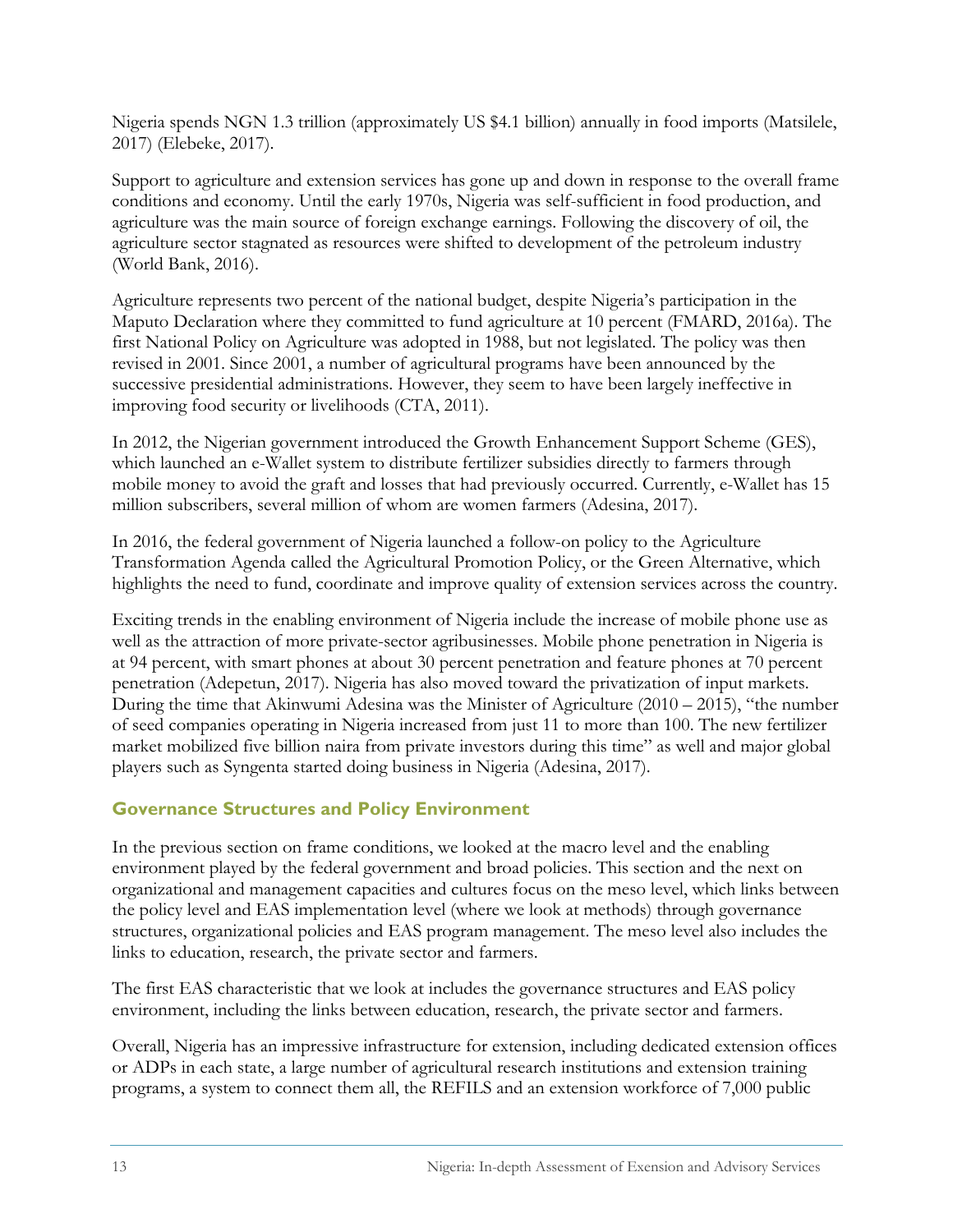agents (28 percent female) and an unknown number of private agents employed by agribusiness companies and non-governmental organizations. Most of these public initiatives were established with World Bank funding in the 1990s and have since suffered from lack of funding and coordination in times of both economic growth and recession. With renewed focus and political will, these significant assets can be leveraged for meaningful extension.

Given the drop in oil revenues a few years ago, the government is taking a fresh look at agriculture as the second leg to the economy, particularly as a source of foreign exchange. Some actors are hopeful that this is a golden moment for agricultural reform. However, government budgets are still low, and it is unclear whether agricultural reforms introduced now will continue if oil prices revive and incentives for reform reduce.

#### **EAS Policy Environment and the Public Sector**

During the first half of the 20<sup>th</sup> century, EAS in Nigeria focused on export crops, including cocoa, rubber, palm oil, cotton and groundnuts, with little attention paid to food crops or livestock. This focus on export crops started under colonization and continued until the oil boom in the 1970s. The Ministry of Agriculture was established in 1954, but suffered from extreme lack of coordination among its various departments in crops, livestock, fisheries and forestry (CTA, 2011).

During the early 1970s, attention shifted almost entirely away from agriculture and its contribution to gross domestic product (GDP) declined while food prices soared (CTA, 2011). "During the period 1970-1982, agricultural growth rate stagnated at less than one percent with sharp decline in the production of export crops. Per capita calorific food supply declined from surpluses in 1960s to a deficit of 38 percent in 1982, while Nigeria turned a net importer of vegetable oil, meat, dairy products, fish and grains, notably rice, wheat and maize with the food import bills rising astronomically." (CTA, 2011:9)

During this period, the federal government launched several programs to improve agriculture and food security, including providing EAS for the first time (previously a state subject) and distributing subsidized agro-chemicals. Several World Bank-funded ADPs were initiated with state governments in 1975, and more added in 1980. The ADPs were well received and spread quickly, reaching nationwide coverage by 1989. All ADPs included an autonomous project management unit, an adaptive research component, an input delivery system, a rural infrastructure component for rural feeder roads and water supply, and a systematic extension delivery strategy. The management of the ADPs was well coordinated with the federal government, and some consider this period to be the zenith of agricultural extension in Nigeria (CTA, 2011). Extension agent coverage was one agent to 1,000 – 1,500 farm families (FMARD, 2012). However, as there was no plan to self-sustain or transition the ADPs, once the World Bank withdrew funding in 1995, the whole system rapidly declined (CTA, 2011; FMARD, 2012).

In 2001, the National Policy on Agriculture was revised and explicitly mentioned extension for the first time (FMARD, 2012). Although extension had always been a critical responsibility of the government, no policy had explicitly recognized it as such until 2001. The revised policy indicated that states had primary responsibility for extension and that this should gradually devolve to local governments, while the federal government should collaborate with them. Funding for extension was intended to be shared among the federal, the 36 plus Federal Capital Territory (FCT) states, and the 774 local governments (CTA, 2011).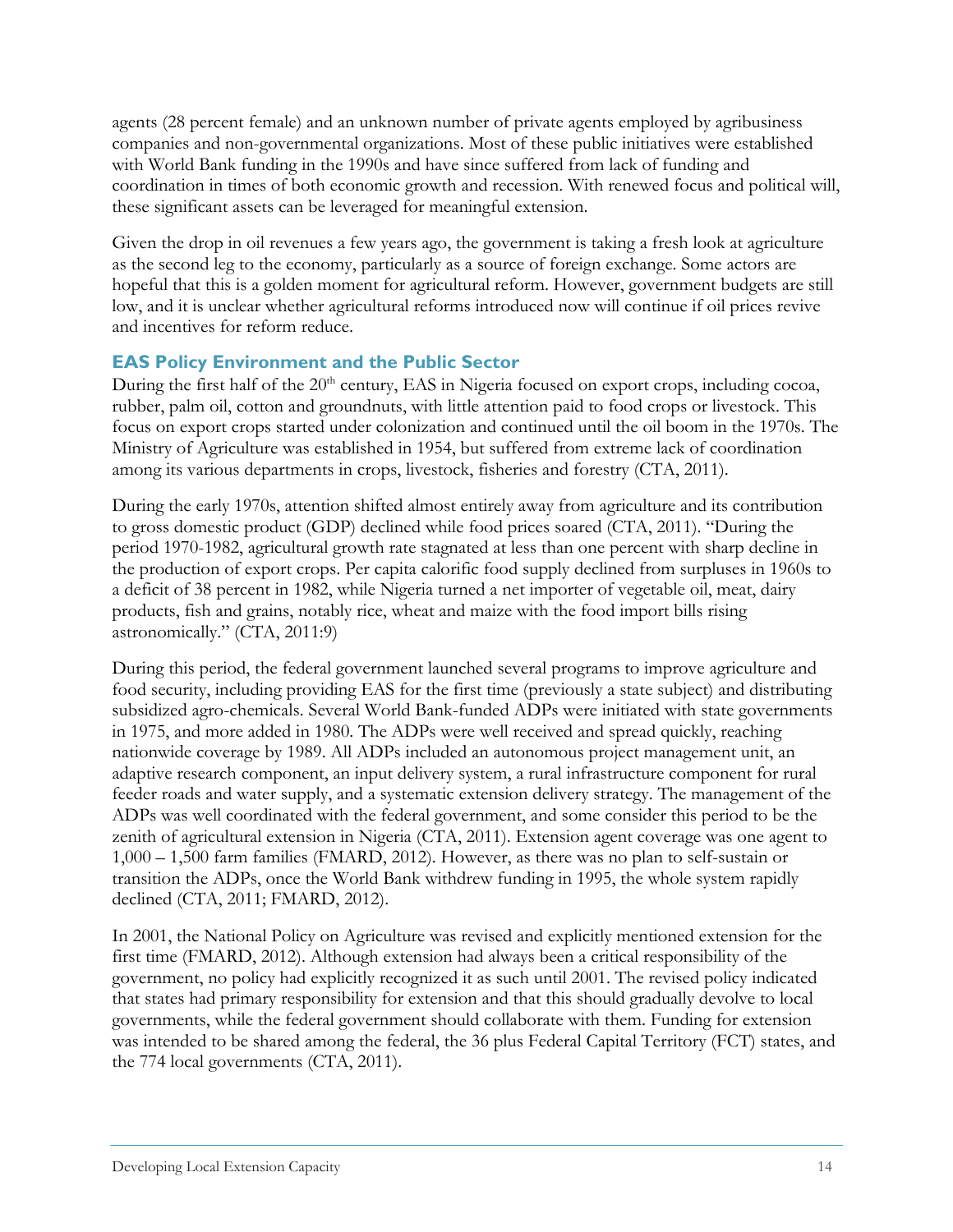In 2011, the Technical Center for Agricultural and Rural Cooperation commissioned a report that identified key opportunities to improve EAS as:

- ♦ "A friendly and stable policy environment [as]…a critical requirement for sustainable agricultural development that will ensure food security and improved quality of live for Nigerians.
- ♦ Adequate, regular and timely funding [as] absolutely necessary for the national extension and advisory service to make the desired impact. This must be complemented with adequate and well-trained staff, who must continue to have opportunities for capacity building while in service.
- [The importance of]…all partners…[paying]…their counterpart funds as at when due.
- ♦ [The necessity of]…a strengthened and well-coordinated REFILS [as] an imperative for effective and efficient extension and advisory service performance." (CTA, 2011:3)

In 2012, the Extension Transformation Group in Federal Ministry of Agriculture and Rural Development (FMARD) highlighted the following major challenges for EAS in Nigeria in their final report on the extension component of the Agricultural Transformation Agenda, under the Jonathan administration. These challenges are almost identical to the needs identified by CTA the previous year:

- ♦ "Lack of a legislated agricultural extension policy, compounded by policy inconsistencies in the agricultural sector;
- ♦ Grossly inadequate and untimely funding;
- ♦ Poor leadership and coordination;
- ♦ Low private sector participation and
- ♦ A very weak Research-Extension-Farmer-Inputs Linkages system driven by ineffective topdown, supply-driven, extension approaches." (FMARD, 2012:10)

The Agricultural Extension Transformation Agenda (AETA) outlined in the above report recommended the establishment of a Department of Agricultural Extension, to replace the Federal Agricultural Coordinating Unit and Project Coordinating Unit that operated previously under World Bank support to the ADPs (FMARD, 2012). This department was formed in December 2012, and is now working on Nigeria's first legislated extension policy with the assistance of the International Fund for Agricultural Development (IFAD).<sup>2</sup>

The focus of the new extension policy is to promote pluralistic delivery.<sup>3</sup> The policy aims to ensure that EAS is demand-led and incorporates market needs, targeting farmers who do not have access to markets today. The goal is to develop the private sector to provide services and the public sector to ensure quality control. Under this extension policy, the government wants to develop an ecosystem for both public and private players with donors, the government and farmer groups.<sup>4</sup> As part of the

<sup>&</sup>lt;sup>2</sup> Government stakeholder group interview, 16 January 2017.

<sup>3</sup> Donor/project stakeholder interview, 23 November 2016.

<sup>4</sup> Government stakeholder interview, 18 November 2016.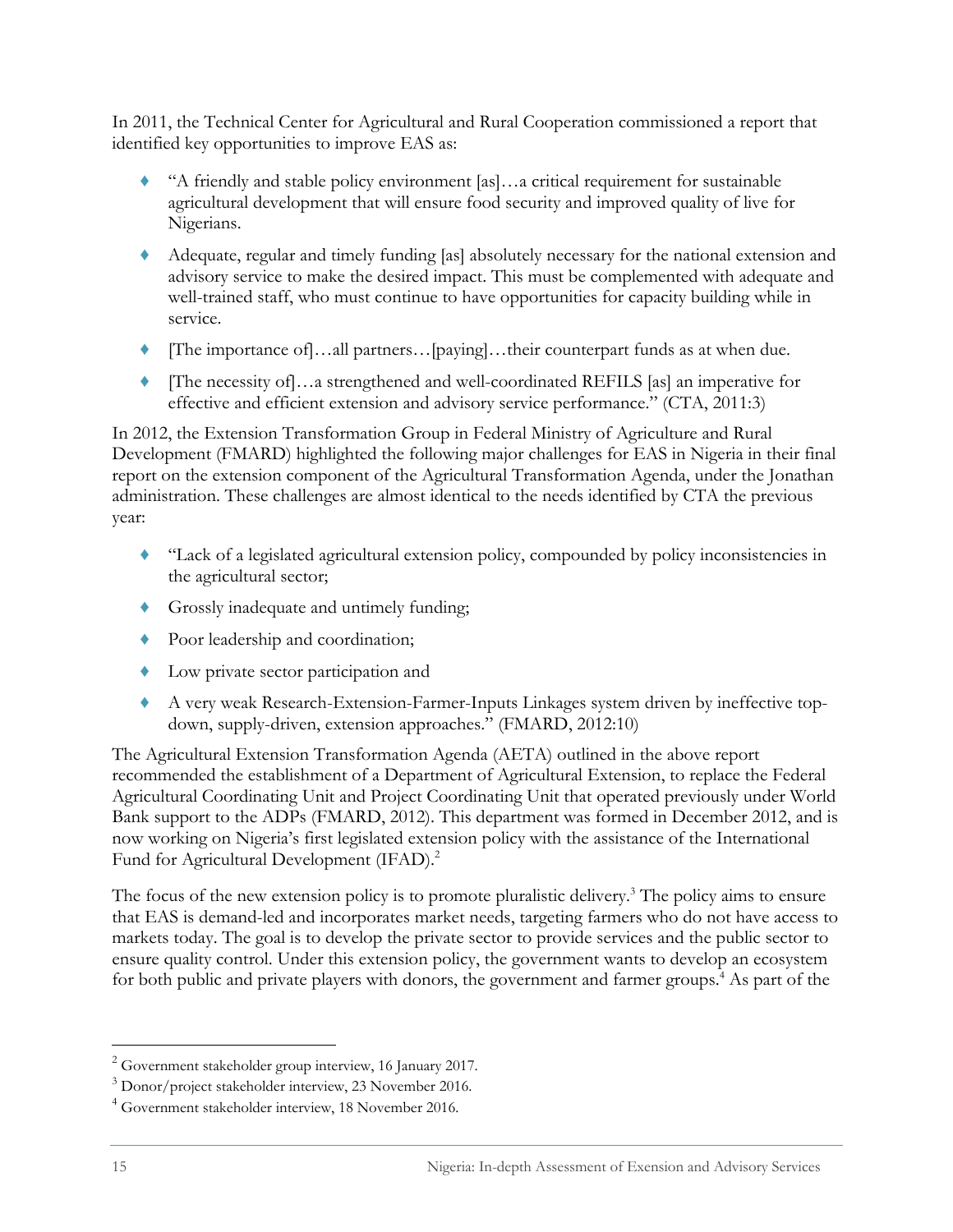policy development process, they have conducted six regional consultations with inputs from local extension workers and there is a plan for a national consultation or public review in 2017.

In addition to a department of extension and a national extension policy, the Agricultural Extension Transformation Agenda also recommended:

- ♦ A farming systems research institute in the South-South zone
- $\blacklozenge$  Resuscitate ADPs through increased staffing (to reach one agent per 800 1,000 farm families instead of the currently estimated 1:5,000-10,000 ratio), a census of ADP staff quantity and quality, incorporation of farmer field schools into ADP activities and a training needs assessment
- ♦ Expand ICT methods by reinstating communications centers with each ADP, resuming regular farm broadcasts after significant negotiations with telecoms, and partnering with the private sector to develop web and mobile applications for extension
- ♦ Upgrade the Nigerian Agricultural Question and Answer Service to a Farmer Helpline available, both via IVR and a live call center
- ♦ Establish Multipurpose Community Tele-Centers in rural areas to provide youth employment
- ♦ Establish Management Training Plots as used by Sasakawa Global 2000 for key crops in consultation with the ADPs and other actors
- ♦ Train and finance unemployed youth to enter the agricultural sector
- ♦ Certify private extension providers every three years by FMARD or another government body
- ♦ Stabilize funding by establishing a formula for sharing funding between federal, state and local governments, similar to the United States or the establishment of a dedicated tax fund, perhaps from a tax on agricultural imports
- ♦ Establish a division for Women, Youth and Vulnerable Peoples in the Department of Extension and in each ADP
- ♦ Ensure provision of seeds, fertilizers and credit without which extension is of no use (FMARD, 2012)

Some of the above recommendations have been initiated, although capacity and funding remain key challenges to their success.

The Agriculture Promotion Policy or Green Alternative roadmap published by the federal government in 2016 mentions the following specific EAS goals:

- ♦ "Developing agricultural information systems; standards and institutional mechanisms for content generation, policy support, stakeholder dialogue, innovation and learning. Focus on disseminating information designed to help farmers make best choices with respect to input costs, equipment leases, agronomic practices, crop prices and weather
- ♦ Experimenting with new devices to enhance ICT and [knowledge management] capacity in the sector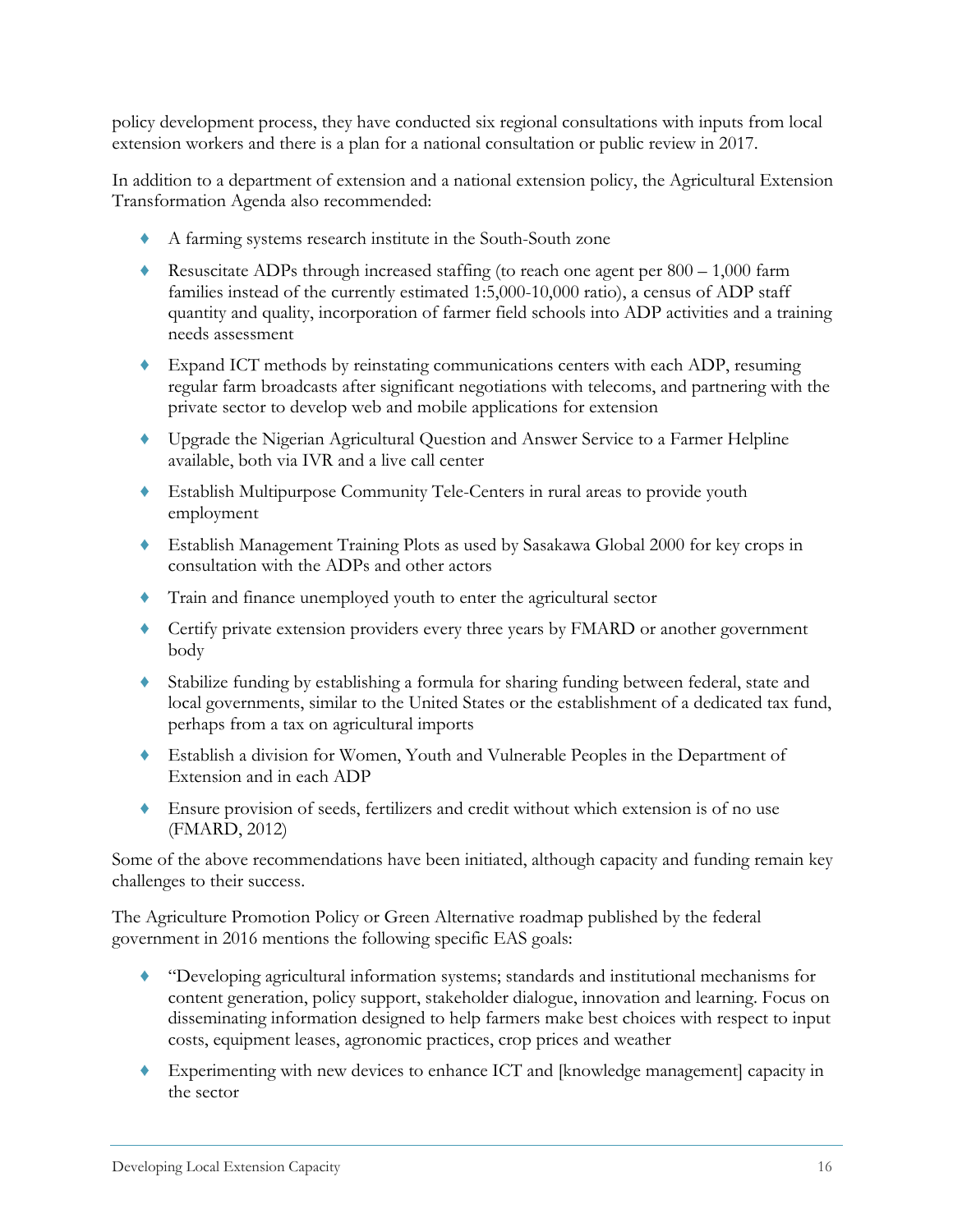- ♦ Reviving regional farm radio broadcasts designed to provide farming communities with timely advice on planting, weeding, harvesting and key prices
- ♦ Promoting the emergence of specialized agricultural information and knowledge from targeted research to address farmer priorities
- ♦ Enhancing reach, effectiveness and efficiency of the extension delivery system (through use of various methods (e.g., more extension workers and electronic extension services via SMS))" (FMARD, 2016a:17)

The Green Alternative also highlights the need to "develop and launch entrepreneurship platforms that create a pathway for women and youth to enter the agribusiness economy." Both EAS and women and youth programs are not slated to be fully staffed or budgeted until 2018, according to the same document (FMARD, 2016a:29, 33). Additionally, during the Stakeholders Consultative Forum for the new extension policy in late 2016, many people, including FMARD staff in the states, were not aware of the existence of the Green Alternative and fewer of its content (FMARD, 2016b).

Thus, even though many of the federal policies acknowledge the critical levers for a functioning local EAS system, the lack of coordination and consultation with the state governments, who are ultimately responsible for implementing public extension, prevents success.

Most public extension agents in Nigeria are employed through state-level ADPs. The ADP offices were set up during the 1990s with World Bank assistance. During the period of the World Bankfunded ADPs, the average ratio of extension agents to farm families was 1:1,000-1,500. Extension agents were both directly recruited and seconded from the respective States' Departments of Agriculture. Following the withdrawal of World Bank funding, massive attrition of both permanent and contract staff occurred. The deterioration in the quantity and quality of staff also led to a deterioration of quality of services (CTA, 2011).

Practically, the federal government provides the majority of funding for extension today, and state governments do most of the execution. According to FMARD, only Kaduna and Anambra are funding their ADPs, while the rest rely on donor projects.<sup>5</sup> Most local governments are not aware of the various policies or their expected role in them. No role to date has been specified for the private sector in extension (although some input and output companies are engaged in it today because of lack of government extension). Private sector participation could be enhanced through improving stability and consistency of government policies (CTA, 2011; FMARD, 2012).

Some states have gone 30 years without training their ADP extension agents and 25-30 years without new recruitment. Funds are largely put toward salaries with limited resources for operational expenses, resulting in lack of motivation and inadequate training and preparation with regard to modern agriculture extension.<sup>6</sup> The ADPs within each state are organized into zones, and then subzones, and then blocks (approximately equal to a Local Government Area or  $\text{LGA}^{\gamma}$ ), and then cells

 5 Government stakeholder group interview, 16 January 2017.

<sup>6</sup> Donor/project stakeholder interview, 17 November 2016.

 $7$  LGAs are the smallest formal administrative government unit in Nigeria. Their numbers vary by state, and the revenue sharing formula is based on the number of LGAs per state (educational stakeholder personal communication, 2 March 2017).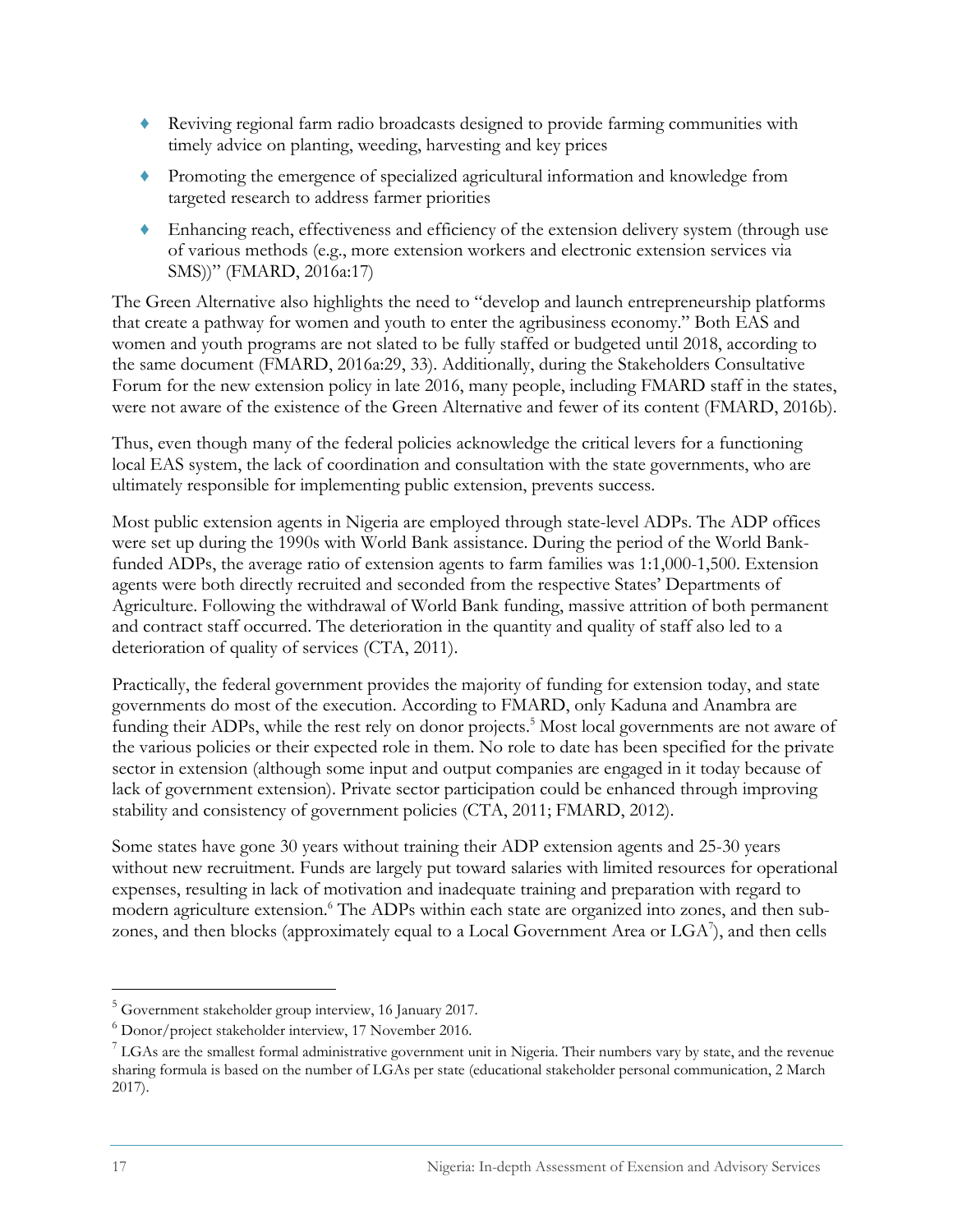(or villages).<sup>8</sup> Because the ADPs were designed to be funded through a tri-partite agreement between the World Bank (66 percent), federal government (20 percent) and state government (14 percent), they were set up somewhat in parallel to the existing agriculture department at the LGA level and expected to collaborate (Auta & Dafwang, 2010). There is an expectation that the LGAs provide some level of EAS but there is variability in the extension services they provide and ADP agents fill the gaps. Unfortunately, there is little to no coordination between ADP staff and LGA agricultural staff (FMARD, 2016b).<sup>9</sup> Furthermore, the local governments have no regular budget to rely on, and only receive funds for special agriculture projects.

#### **Research and Extension Links**

Nigeria has the largest agriculture research system in sub-Saharan Africa, with 2,688 agricultural researchers and spending US \$550 million for research (ASTI, 2014). The connection between research, extension agents and farmers is, however, generally considered weak.<sup>10</sup> Key research organizations include the 17 commodity-based research institutes, the National Agricultural Extension Institute, agriculture departments in 18 national universities, three specialized universities of agriculture, and an international agricultural research center (CTA, 2011). Most of these have funding challenges; though the Livestock Institute of Nigeria gets significant funding now, it has limited coordination with other institutes.<sup>11</sup>

The Nigerian Agricultural Extension Research and Liaison Services (NAERLS) runs the Research-Extension-Farmer-Input-Linkage-System. REFILS is intended to bring together research, extension, the private sector and farmers to make sure new research is used and to guide the course of future public research. The World Bank's National Agricultural Research Project initially funded REFILS from 1995 to 2000 to good performance, primarily defined by strong communication channels between researchers and extension, researchers and farmers, and extension and farmers. However, following the ending of World Bank funding, REFILS performance declined, due both to lack of funding and coordination (CTA, 2011).

REFILS activities by NAERLS today include quarterly review meetings in each zone, an annual review meeting and feedback on the Agricultural Performance Survey that forecasts crop production for the wet and dry seasons at headquarters, and some in-house reviews hosted by the research institutes.12 Only a few states still hold the Monthly Technology Review Meetings, while a few different states hold fortnightly trainings, but with limited contact with research institutes or the technology review meetings (monthly meetings with ADPs to discuss new technologies and their uptake chaired by the Institute for Agricultural Research) (FMARD, 2016b). However, all meetings suffer from low participation of extension agents, farmers and private-sector representatives. Extension agents usually do not have funding to travel for meetings. Some participants at a NAERLS conference in January 2017 felt that REFILS meetings were too technical and not

 8 Government stakeholder group interview, 20 January 2017.

<sup>&</sup>lt;sup>9</sup> Donor/project stakeholder group interview, 19 January 2017.

<sup>&</sup>lt;sup>10</sup> Government stakeholder interview, 17 November 2016.<br><sup>11</sup> Donor/project stakeholder group interview, 19 January 2017.<br><sup>12</sup> Government stakeholder group interview, 19 January 2017.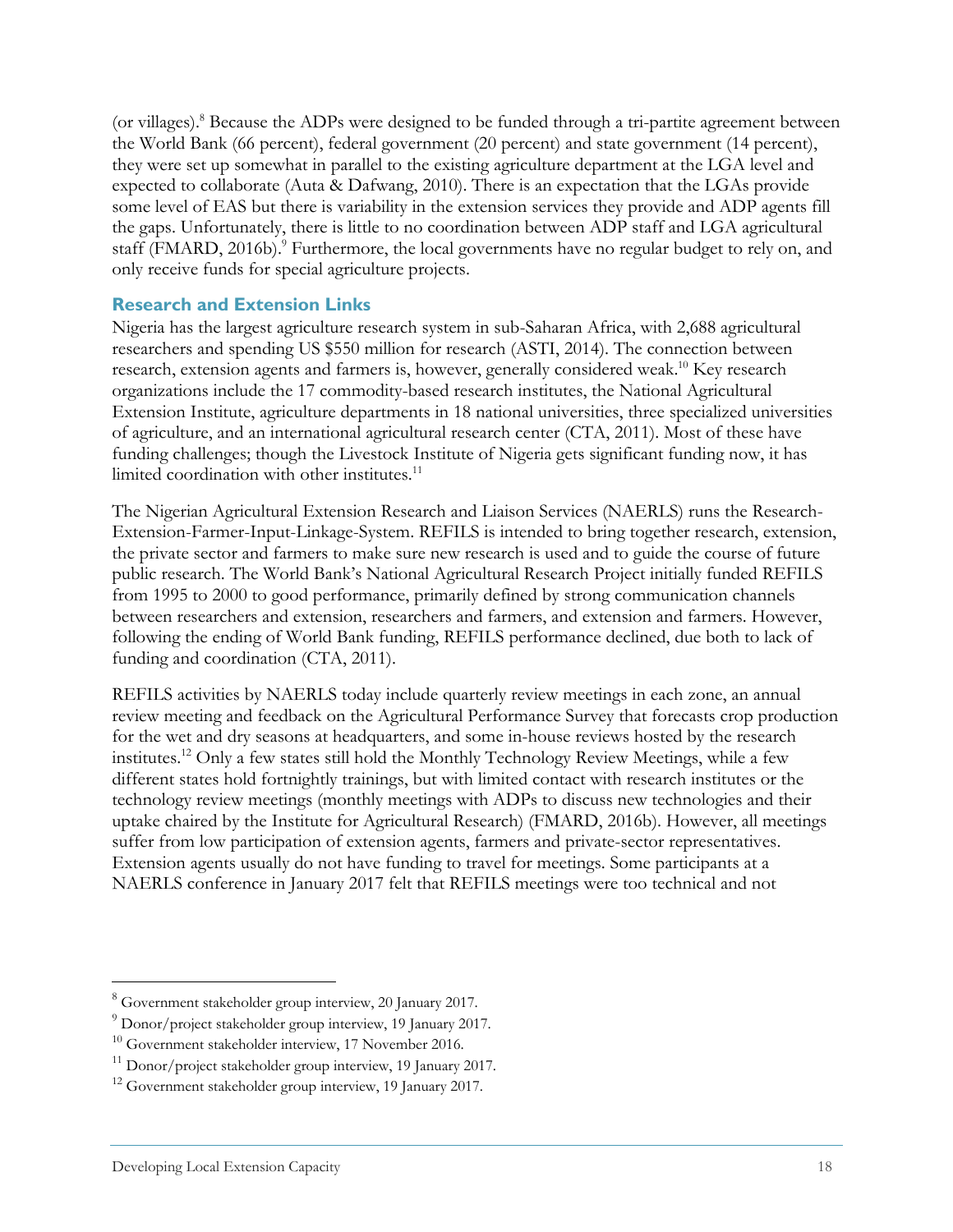interesting to the private sector. The suggestion was also made that REFILS should coordinate with the LGAs to organize meetings as a better way to reach farmers and the private sector.<sup>13</sup>

The Sasakawa Africa Association (Sasakawa) has piloted an Open Innovation Platform (OIP), similar in nature to REFILS that they are eager to expand. The OIP is a series of networking sessions set up between farmers, local governments, research institutes and private sector companies. These sessions are being conducted in 10 LGAs in Kano and 10 in Kaduna. The LGAs will take over management of the sessions from Sasakawa soon. These local OIPs then gather at the state level with a representative from each LGA and the state Agriculture Commissioner.<sup>14</sup>

NAERLS also conducts an annual Agricultural Performance Survey, the only significant agricultural survey in Nigeria, to forecast production and identify farmer needs, including for extension. The survey was conducted for 20 years, until 2016, when the funds for it were not included in the federal government's budget. Usually conducted in the last week of August, the survey is coordinated with research institutions, ADPs and FMARD and includes both primary research and a compilation of secondary data published by other agencies. The primary research includes surveys of farmers in each state – two regions chosen, two local government areas in each, 20 farmers from each local government area – for a total of around 2900 farmers each year. The FAO has given NAERLS a website for the data, but they have not been able to use it.<sup>15</sup>

Nigerian extension has a strong culture of professional development in academia. The Agricultural Extension Society of Nigeria (AESON) provides opportunity for extension academics and practitioners to collaborate in strengthening extension in Nigeria. The Nigerian Forum for Agricultural Advisory Services (NIFAAS) is a national platform for all actors in EAS incorporated in Nigeria in 2012. NIFAAS seeks to bring all agricultural EAS professionals and other actors in the sector together to share experiences and lessons learned in EAS. Based in Zaria with six zonal offices,16, NAERLS works to train and develop extension providers around the country in addition to conducting an annual agricultural survey, but struggles with inadequate funding for most of its programs. Additionally, the Agriculture and Rural Management Training Institute also provides extension training.

#### **Donor Projects**

Many donor-funded projects have been conducted since World Bank funding for ADPs ended in 1995. While these projects inject needed resources into extension, they have often faced challenges due to lack of coordination as well as to non-payment or delays of matching funds from the various levels of Nigerian governments (CTA, 2011). To address coordination, FMARD is in the process of appointing desk officers to liaise with USAID toward facilitating an alignment between USAID agriculture interventions with the Government of Nigeria's priorities as outlined in its Agriculture Promotion Policy.<sup>17</sup> While there is much support to EAS in terms of a variety of donor projects at any given time, sustainability is an issue in that they usually do not transition support to government or the private sector and so services typically end when the projects end.

<sup>13</sup> Government stakeholder group interview, 19 January 2017.

<sup>14</sup> Donor/project stakeholder group interview, 19 January 2017

<sup>&</sup>lt;sup>15</sup> Government stakeholder group interview, 19 January 2017.

<sup>16</sup> Government stakeholder group interview, 19 January 2017.

<sup>&</sup>lt;sup>17</sup> Government stakeholder, interview, 18 January 2017.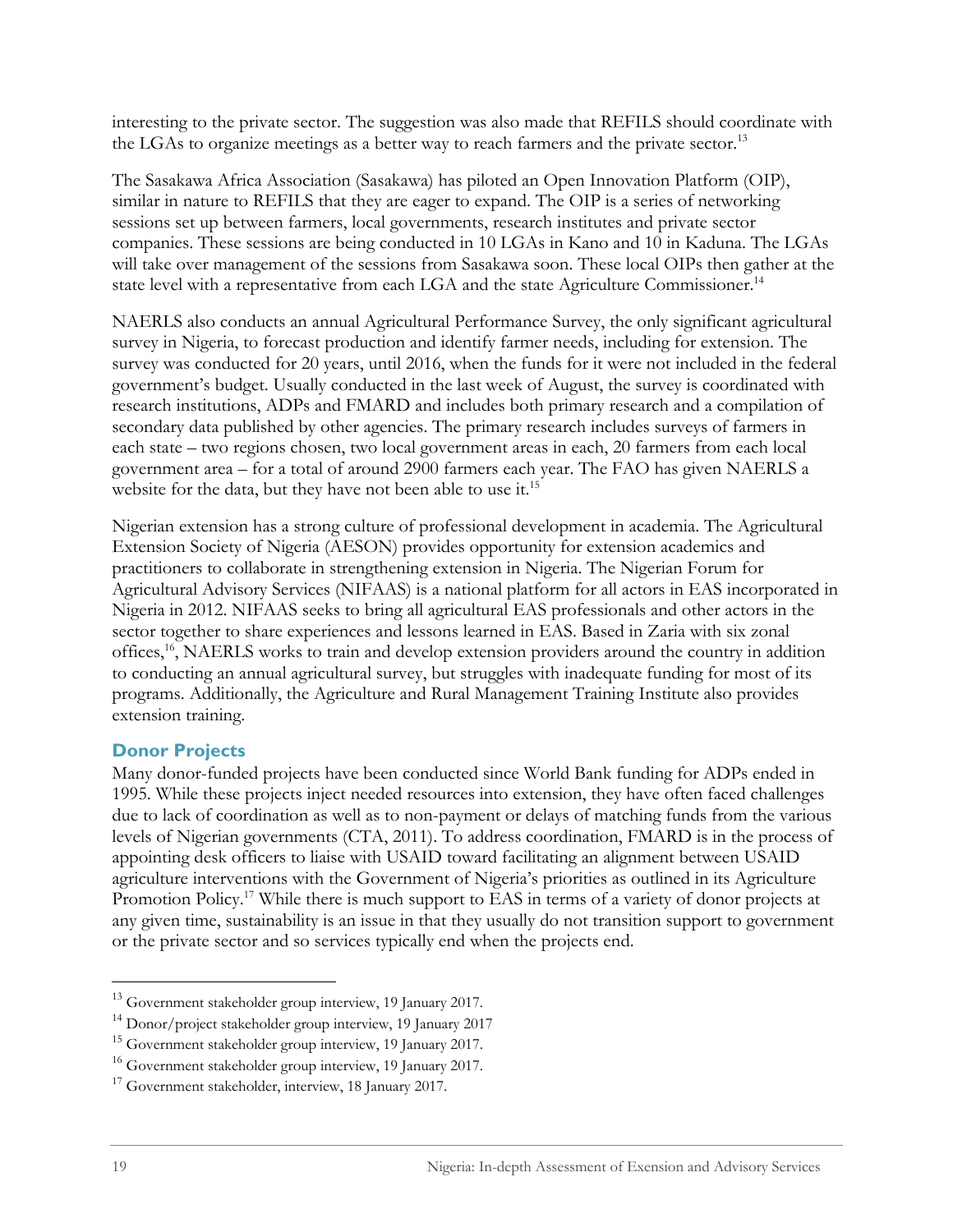Government stakeholders expressed that too many donor programs are working in Niger State.18 A donor stakeholder agreed that many donors work there, and mentioned this was because the state does not pose a security risk.<sup>19</sup>

Major donor projects today include:

- World Bank Fadama III project, the largest donor project by far working in agricultural extension, works with ADPs in 36 states plus the Federal Capital Territory (though now tightening focus to 12 states and certain value chains) to deliver extension services, some subsidized inputs, and various infrastructure projects, ending in December 2019. The FADAMA project contracts with both private-sector advisory service providers and public agencies. The project's geographic focus is six northeast states affected by conflict in Nigeria (Borno, Yobe, Adamawa, Taraba, Bauchi, and Gombe). The total contribution of the World Bank (International Development Association) is US \$250 million of which 14 percent is for the agricultural extension and research sector (World Bank, 2016). Fadama services are funded 10 percent by the farmer group and 90 percent by donors (CTA, 2011). The World Bank is using a bottom-up, community-driven development approach for restoration of the livelihoods of conflict affected households. The project works with 5,000 farmers in each state; to qualify for an intervention the farmers must be linked to an offtaker (end user) who will take up the produce. The federal government wants to invest in the private sector to create jobs and increase yield. To achieve this, the project has made a private sector-led arrangement on the input side with vouchers and registered input producers, which began last year. The project uses "advisory services consultants" at a 1:150 ratio to farmers. The consultant is responsible for 150 hectares of planting over a period of six months. The first payment to the consultant is made after farmer gets inputs and the last payment of 20 percent is made when the products are delivered to the offtaker. Under Component 3 (Advisory Services and Input Support budgeted for US \$39.5 million), the project financed: (i) Advisory Services that provide support to empower Fadama users (farmers/pastoralists and other economic interest groups working within their organizations and through their Local Government Areas) to purchase advisory services from both public and private sources; and (ii) Input Support that includes adoption of new technologies by the farmers to enhance their financial capacity to purchase farm inputs (mainly seeds, fertilizers and agrochemicals) and to build savings from incremental earnings to finance future purchases. The project used a matching grant arrangement to deliver advisory services and input support. Beneficiary target groups include private operators. Across the states, 6,650 service providers were certified and 4,587 service providers (3,460 private and 1,127 public) were engaged in various project interventions.
- USAID Maximizing Agricultural Revenue and Key Enterprises in Targeted Sites program -Phase II (MARKETS II), which contributes approximately US \$64 million to work in 25 states on specific value chains, ending in August 2017. Along with Sasakawa Global 2000, Markets II provides comprehensive training (workshops conducted on pre-season, postharvest, group formation and dynamics, and leadership skills to build capacity) and gives stipends to select extension agents working on their projects, which has boosted enthusiasm and enhanced results. The project works in seven commodities: cocoa, aquaculture, rice,

 $18$  Government stakeholder group interview, 16 January 2017.

 $19$  Donor/project stakeholder group interview, 17 January 2017.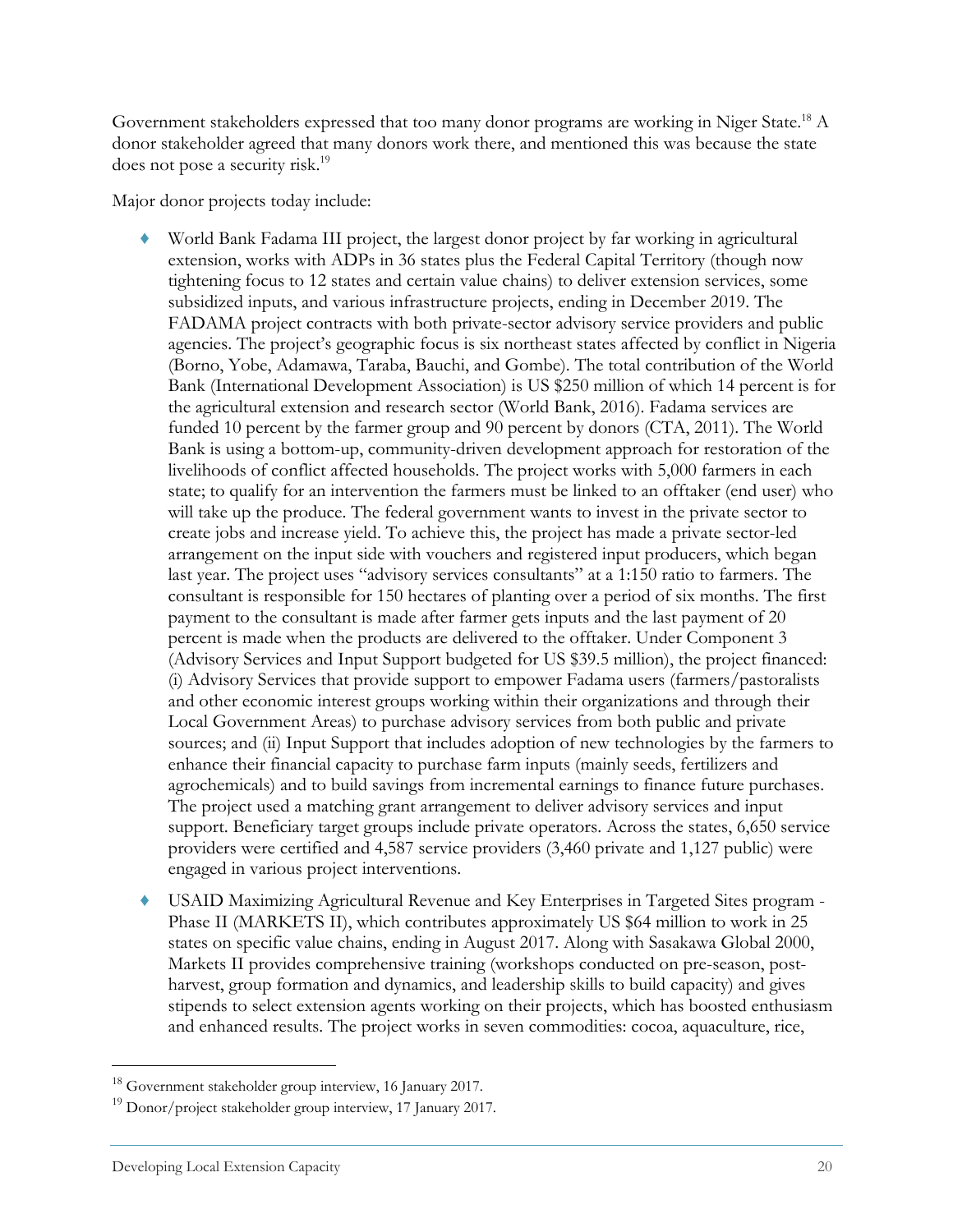sorghum, cassava, maize and soybean.

- ♦ USAID Feed the Future Nigeria Agro-Inputs Project (AIP), which has a budget of US \$3 million and aims to attain a private sector-led agricultural input market, supporting farmers to access quality and affordable agricultural inputs, ending in 2017 (DEVES, 2017). AIP provides agricultural productivity enhancing technologies, such as urea deep placement, and provides training to agro-dealers (2,000 have been trained to date). The project also helps supply seeds, fertilizers, other agrochemicals and farm implements.
- Department for International Development (DfID) Promoting Pro-Poor Opportunities in Commodity and Service Markets (PropCom Mai-Karfi) project currently contributing GB £27 million (about US \$33 million), ending in 2017, though with possible renewal (Propcom Mai-karfi, 2017). The project is implemented by Palladium. PropCom set up a network of village-level entrepreneurs (VLEs) or village promoters with the fertilizer company Notore, who made a commission from the inputs they sold. Additional details regarding project activities and lessons learned are included in Annex 5.
- $DfID$  Market Development for the Niger Delta (MADE) project, GB  $\ddot{\rm f}$  14 million (around US \$17 million), which works with 50,000 farmers and partners with a variety of input companies, ending in February 2018. It is implemented by Development Alternatives, Inc. (DAI). MADE identifies retailers through the input companies to provide extension to farmers. Additional details regarding project activities and lessons learned are included in Annex 5.
- GIZ's Competitive African Rice Initiative (CARI) and Green Innovation Centers under the One World No Hunger Initiative. CARI works in Nigeria, Tanzania, Ghana and Burkina Faso. The project is part of an umbrella program combining value chain projects (cashew, cotton, ground nuts and rice). The green innovation centers for the agriculture and food sector program aims to promote innovations in the agriculture and food sector to increase incomes of small farming enterprises, boost employment and improve the regional food supply in the rural target regions. The project is currently active in 14 countries and coordinates its activities with local ministries as well as with programs under the special initiative One World - No Hunger and with bilateral German development cooperation programs.
- ♦ GIZ's Sustainable Smallholder Agri-Business Program (SSAB) that ends in 2018 and supports public and private extension services in providing business training for 350,000 smallholder farmers in five West African countries, including seven states in Nigeria (GIZ, 2017). The goal is to help 364,600 male and female smallholders, mainly in the cocoa producing areas to improve their incomes and food supplies sustainably from diversified production. The program has partnerships with over 50 public and civil society organizations and companies across the region. SSAB supports public and private extension services to organize business skills training for smallholders following the Farmer Business School (FBS) approach. The FBS modules teach record keeping and general accounting. Farmer groups are registered as cooperatives, which enables them to get group procurement of inputs, technical services, training, brokering/access to finance and mobilization of savings. Agro-dealers and microfinance institutions are supported by GIZ Business Service Centres to provide inputs, technical advice, market information and agricultural loans based on formal bank savings as collateral.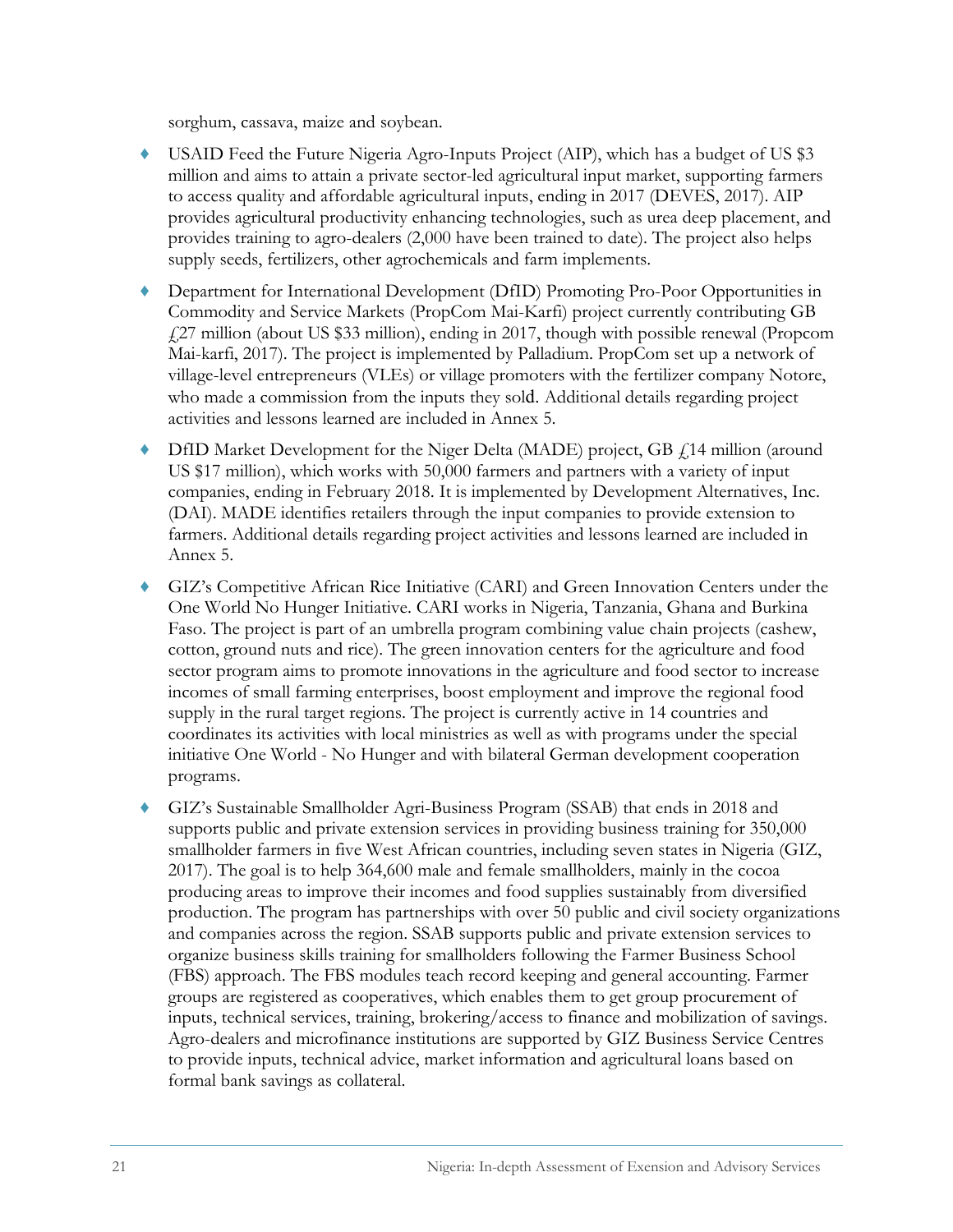Many donor projects focus on value chains for specific commodities that have high market demand. These projects show promise, but must be built hand-in-hand with the private sector from the beginning to ensure sustainability after the project ends. Indeed, a variety of agricultural companies conduct extension already with the producers they source from and are open to partnership.

#### **Private Sector**

The private sector has woken up to the need and the opportunity to complement the public sector in providing extension services to farmers, for either improving farmer production for offtake or generating demand for agricultural inputs they sell. Quality inputs are in high demand and there is a dearth of seed companies, creating an opportunity for the private sector. The private sector increasingly views extension services as a corporate social responsibility and as a way to increase brand loyalty with the farmers. Successes have been seen in outgrower schemes in which a processing company organizes farmers, provides inputs and training.

This shift is a changing attitude from previous decades where the government was expected to provide all extension services.<sup>20</sup> Whether it be in the formal space with input suppliers (e.g., Syngenta); farmer organizations (e.g., cooperatives), output side (e.g., Tomato Jos), private mobile operators (e.g., Vodacom), or the informal space with large number of traders that the majority of farmers likely engage with on a regular basis, there are a large number of private sector actors. This report details interactions with a few of them, namely Notore for fertilizers; Stallion Rice Company, Dangote and Olam for rice production; Babban Gona for maize production (sold on to Nestle) and rice production; Heineken for sorghum production; Arla Foods for dairy cooperatives; Syngenta for a variety of inputs; and the public and private commodity exchanges (Africa Exchange) for storage and handling. Harvest Fields trains sprayer service providers as well as farmers directly on crop protection and through CropLife (an international agricultural industry association).<sup>21</sup> British American Tobacco has also been successful at providing end-to-end services and training to farmers including credit, inputs and offtake (CTA, 2011). Due to the uncoordinated effort among these entities, as well as the lack of a national registry, it would be challenging to catalog all private actors within EAS; the important thing to note is that it is a growing sector and an important example of pluralism within extension and advisory services.

Some activities are carried out independently by these private sector actors, and some are supported by donor projects. Olam is working with USAID Markets II and IFAD. Stallion and Harvest Fields are working without donor support. Notore worked with DfID PropCom, but also works on its own. Babban Gona has also received donor support. Several seed companies have worked with Sasakawa Global 2000, including Premier Seeds, Dizengoff, Manoma Seeds and Maslaha Seeds (SAA, 2017).

There is limited coordination directly between the private sector and the government on extension. The main platform to provide an opportunity for formal engagement with the private sector is the Research-Extension-Farmer-Input Linkage System (REFILS) through its Annual Extension Review and Planning Meeting, which brings all the major actors in EAS together with NAERLS as the convener of this meeting. However, experience has shown that other than the input dealers (seeds, agrochemicals and fertilizers), the private sector hardly ever participates in this activity convened by

 $^{20}$  Government stakeholder interview, 17 November 2017.<br><sup>21</sup> Government stakeholder group interview, 20 January 2017.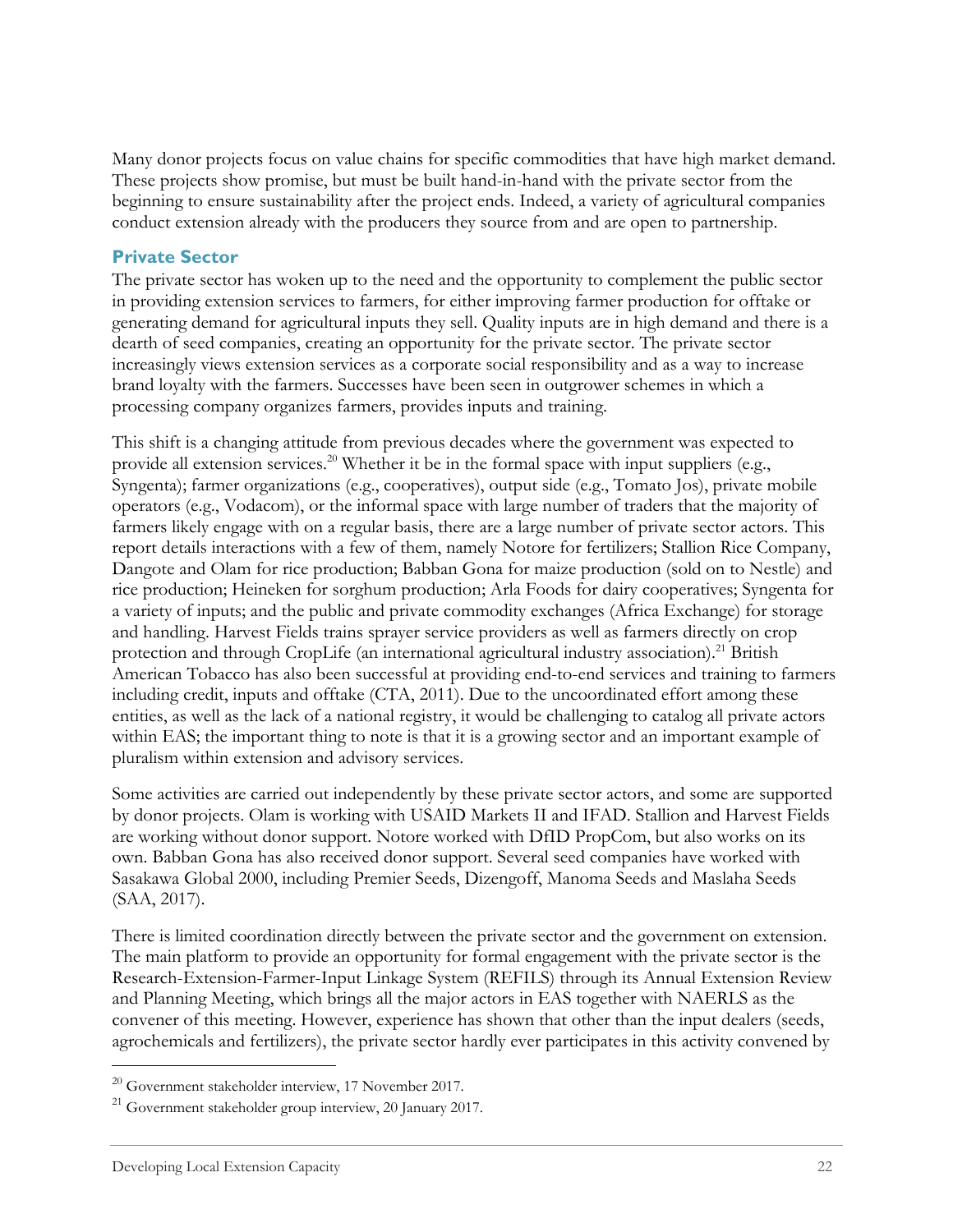NAERLS. Another major activity that NAERLS convenes is the Annual Agricultural Performance Survey (APS). The APS brings together several collaborators, including the Central Bank of Nigeria (CBN), the National Bureau of Statistics (NBS), the National Meteorological Agency (NIMET), the Federal Ministry of Agriculture and Rural Development (FMARD) and twelve agricultural research institutes. Here as well, participation from the private sector has been almost non-existent, although starting to be more solid. There are a few reasons for negligible involvement of the private sector with NAERLS. The Institute has not proactively engaged the private sector through its market information services (MIS), which involves regularly collecting and disseminating market prices of commodities in selected markets in all the geopolitical zones. Additionally, the extension research conducted by NAERLS has not looked at the activities of the private sector. For NAERLS to have robust engagements with the private sector, it will really have to go beyond the provision of regular, routine public services, which may mean a review of its mandate.

Occasionally, a company representative will come to NAERLS' meetings, but there is no ongoing effective partnership. Some government staff expressed the notion that since quality inputs are so lacking in Nigeria, a company does not have any incentive to engage in extension to convince farmers to buy their products as long as the products are of decent quality.<sup>22</sup> Many private sector companies and the donor projects working with them, on the other hand, see extension as a strategic play to understand their consumers' needs and better market their products.

There are two known exceptions to the private/public divide. The first is the Anchor Borrowers Program initiated by the Central Bank of Nigeria. The program provides financing and extension services for farmers producing crops for certain private sector offtakers, including Olam. Some state ADPs and Sasakawa are also involved in Anchor Borrowers.23 As of December 2016, the program claims to have reached nearly 220,000 farmers across 17 states and covered some 250,000 hectares (Daily Trust, 2017). Although a popular program judging by the numbers, there have also been challenges, such as corruption charges. The second exception is the Agricultural Services Training Center & Marketing Private Company (ASTCM) in Plateau State. The ASTCM is a small company established in 2010 that serves around 6,000 farmers with 20 – 35 field staff, and is owned 80 percent by the state government and 20 percent privately. The company provides end-to-end services, including training, inputs, equipment rental, soil testing and crop marketing. Each field officer looks after 250 farmers, providing training for farmers by the crop calendar and on demand. ASTCM cooperates with the University of Jos, Plateau State. This alliance seems to be a one-off project between the Israeli and Nigerian governments that would be difficult to scale, particularly given the fact that startup costs were high at NGN 9 billion (US \$29 million), and the state government had to subsidize the company for the first five years until 2016.<sup>24</sup>

#### **NGOs**

Few NGOs are active in extension in Nigeria, with Sasakawa Global 2000 being the most prominent (CTA, 2011). Since its country program began in 1992, Sasakawa has trained 2,000 extension agents and one million smallholder farmers in eight states of the north. It conducts these trainings of government extension agents three to five times per year on various technical topics related to agricultural production. Currently, Sasakawa works with four state governments as well as FMARD,

<sup>22</sup> Government stakeholder group interview, 19 January 2017.

<sup>23</sup> Government stakeholder group interview, 20 January 2017.

<sup>&</sup>lt;sup>24</sup> Private sector stakeholder interview, 19 January 2017.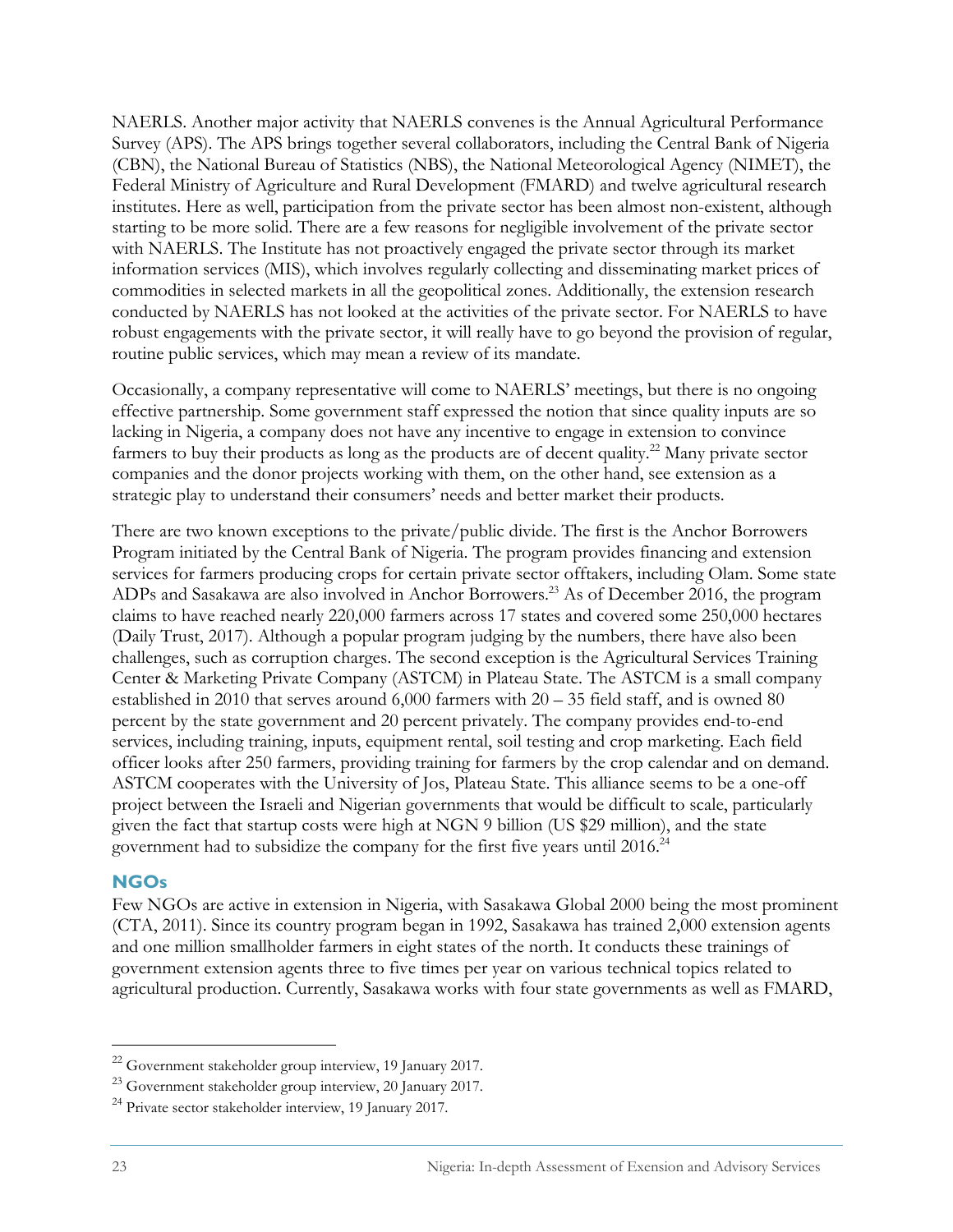the Anchor Borrowers Programme, Alliance for a Green Revolution in Africa (AGRA), Markets II and several other donor projects, training about 500,000 farmers a year through all of these projects.

The Foundation for Partnership Initiatives in the Niger Delta (PIND) is funded by Chevron, and works in nine states in the delta area on a variety of measures to alleviate poverty. Part of their work is focused on developing value chains for cassava, aquaculture and oil palm with farmers. The AG Leventis Foundation operates farmer training schools in six states. The Dangote Foundation and the Kofi Annan Foundation are also working together on a rice project to reach 15,000-16,000 farmers in Sokoto State by providing them with seed, fertilizer, insecticides and training, as well as buying back the rice from the farmers.

There are likely other less formal private sector and other actors who perform extension activities through the country, but, with limited coordination and no national registry, it is challenging to identify each one as well as their scale and impact.

FMARD and the Stakeholders' Consultative Forum for the new extension policy have both highlighted the need for certification of private extension providers (alongside evaluation of ADP staff). Fadama is preparing a framework to certify private extension providers that would be used for the One-Stop Centers.25 Further clarification is needed on who the private extension providers are that would be certified and whether certification is only for work involving government funds, concessions or all extension-related work happening in Nigeria. Additionally, there are risks associated with mandatory certifications, in that they could disincentive private providers and further reduce extension-to-farmer ratios. Any certification scheme must balance the desire to create a more enabling and professional environment with flexible enough rules and regulations that will not turn off potential providers.

#### **Organizational and Management Capacities and Cultures**

This section continues with the meso-level analysis of organizational and management capacities and cultures. Organizational and management capacities and cultures are an important component of the meso-level of extension, providing the framework and tools to implement programs. They include program management, human and physical resources, program financing, education and training and staff incentives.

Staffing is one of the critical areas of organizational management. In response to high food import costs (US \$3 billion annually), low production and lack of food self-sufficiency, the National Food Security Programme set the goal in 2008-2011 of increasing the ratio of extension agents to farm families from 1:25,000 to 1:350, to be reached by hiring 10,000 agents each year for three years (FMAWR, 2008). In 2012, the Agricultural Extension Transformation Agenda set the goal for the states to increase staffing to one agent per 800 to 1,000 farm families (FMARD, 2012).

Estimates for the current ratio of extension agents to farm families vary from  $1:5,000^{26}$  to 1:10,00027,28, even within FMARD. About 7,000 agents are currently employed in Nigeria.29 Twenty-

 $^{25}$  Government stakeholder group interview, 16 January 2017.

<sup>26</sup> Government stakeholder interview, 17 November 2016.

 $27$  Government stakeholder group interview, 16 January 2017.

<sup>28</sup> Donor/project stakeholder group interview, 18 January 2017.

<sup>29</sup> Government stakeholder group interview, 16 January 2017.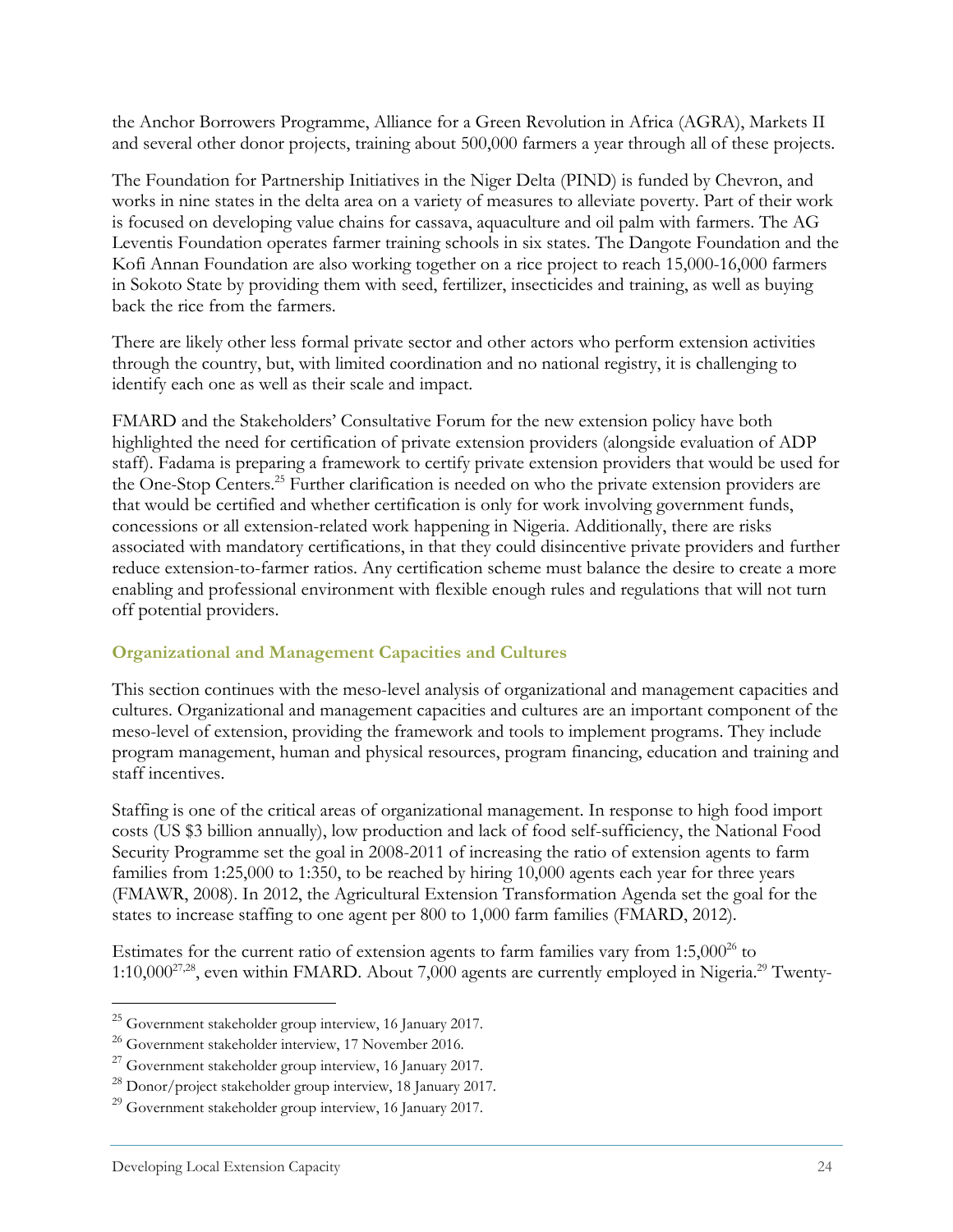eight percent of extension agents are female and 60 percent are over the age of 40, demonstrating the aging of the extension workforce and lack of new hires. The aging extension workforce does mirror the aging farmer population, which may help farmers relate better to their agents, but it identifies a potential challenge. (The Federal Government's N-Power program was developed for this and other reasons.) Attrition of ADP staff has also been high due to poor working conditions (CTA, 2011).

The majority of public extension agents undergo specialized training in agricultural extension. The first level includes an Ordinary National Diploma – an additional two years after High School, followed by a Higher National Diploma (HND) – an additional two years after the Ordinary Diploma. The next level is the Bachelor of Science (BSc) degree in Agricultural Extension, which entails five years of schooling following High School. Most of the extension agents at the interface with farmers have an Ordinary National Diploma in most states in the north, and most in the southern states have a HND. With the lull in the activities of the ADPs now, most of the agents on their own are returning to school for degrees; some even for masters. The Sasakawa Africa Fund for Extension Education (SAFE) enables mid-career extension professionals to obtain university degrees. SAFE started in 2003 at Ahmadu Bello University and now includes four universities in Nigeria. Some 379 extension professionals have completed the mid-career BSc program (SAFE, 2017).

To improve youth employment opportunities and ensure peace in the country, the federal government has launched the N-Power Programme to hire 500,000 young people, ages 18 to 35, to work in education, health and agriculture. N-Power Agro (which focuses on extension services) was slated to hire 300,000 of the total, but now is targeted for 100,000. The recruits will receive basic training plus two years' practical experience on the job, while being paid a flat stipend by the federal government (NGN 33,000 or US \$100/month). The program refers to them as "paid volunteers" (FGN, 2016). Because this program is under the current administration, it is not clear whether it will be continued when the next administration takes office in 2019.

The federal government used a private agency for the recruitment and selection of candidates for each state, while the states were responsible to select the recruits for their own states. The employment scheme will use a phased approach with 30,000 hired in Phase I (year 1), 30,000 in Phase II, and 40,000 in Phase III, all by the end of 2017. To date, 57,000 have applied for agriculture or extension positions. The government is targeting a 50:50 ratio for men to women, but the response from women has not met this target. The program will target women-specific recruiting advertisements in early 2017.30

The first tranche of 30,000 volunteers are due to be trained in 2017 for three to four weeks at the local governments where they will work.<sup>31</sup> Each of the 774 LGAs will receive around 38 volunteers. Budget has been allocated for stipends, and the government has procured tablets for each recruit. They should start on the ground under the local governments in 2017.<sup>32</sup>

The training curriculum for N-Power Agro is being developed with Sasakawa, NAERLS and agricultural universities and research institutes. The curriculum was reviewed at the end of 2016 by the private sector, in part to get their buy-in. The federal government wants the private sector and

<sup>30</sup> Government stakeholder interview, 16 January 2017.

<sup>31</sup> Government stakeholder interview, 17 November 2016

<sup>32</sup> Government stakeholder interview, 18 November 2016.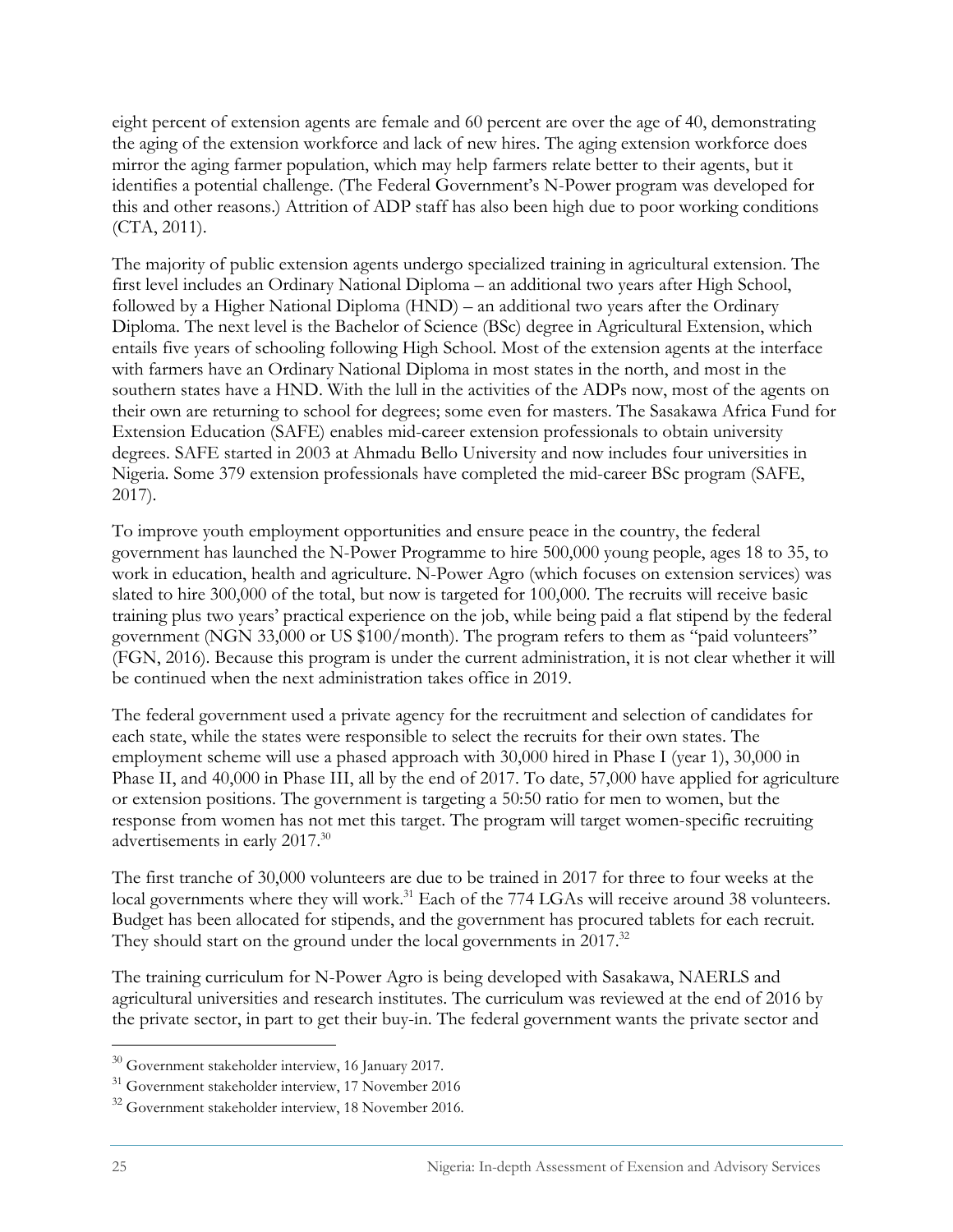state governments to employ the young people after their two-year stint, though few companies have shown an interest in this and state governments are barely able to pay their existing staff with the recession. Eventually, FMARD would like to establish a permanent training school and system that will continue to train young graduates. Continuing education of the new hires is desired, and some mentorship will also be provided. In addition, there is a plan for a virtual support platform that the agents can use to send in queries and get advice from experts from the universities and research institutes.33

Coordination with the state and local governments has been good. All interested state and local governments registered with the program. States selected their candidates from the federal list (which avoided local favorites being slated by state governments) and helped map who would go to agriculture versus health versus education. States then divided up the agricultural staff among different agriculture support departments, then among parts of the ADP. For example, Kaduna State is getting 1,554 N-Power staff to work in agriculture, of which 800 will be extension agents and the remainder will have administrative jobs. The ADP would like to hire good performers upon conclusion of the two-year program, but that will depend on an improvement in the economy and state government revenues.<sup>34</sup>

Each state ADP has a focal officer to coordinate with the volunteers. While the volunteers will be based at the ADP offices, they are not reporting directly to the ADPs and are being managed federally. Work planning and performance management of such a large number of new staff will be a challenge. FMARD is interested in the volunteers doing farmer and land surveys on a large scale that may help with land titling and census needs, but that is currently at a conceptual stage.<sup>35</sup> Such a massive hiring and training program is ambitious and can only be judged over time. Past experience in Nigeria and in the extension literature shows that hiring and paying salaries is only the beginning of an extension service—operational funds, continuing education and strong links with knowledge actors are all critical elements that must also be provided for.<sup>36</sup>

Funding provided by state governments typically only covers the salaries of ADP extension staff, and there is little or no operational budget for travel, communication, training or field programs with farmers (CTA, 2011). According to a government stakeholder, EAS lack capacity, knowledge, personnel and material, and have not adequately dealt with gender and youth issues.<sup>37</sup> Over 60 percent of agents have smart phones (with the majority being Android) that could be used to support activities, but no allowance for data or communication costs or tools to use on their phones.38

The Kaduna State ADP is considered to be the highest functioning ADP in Nigeria.<sup>39</sup> The average farmer in Kaduna is more progressive than farmers in other northern states, which makes extension easier and more valued. Farming is the main source of income for most people in Kaduna, so the

<sup>&</sup>lt;sup>33</sup> Government stakeholder interview, 18 November 2016.

<sup>34</sup> Government stakeholder interview, 20 January 2017.

<sup>35</sup> Government stakeholder interview, 18 November 2016.

<sup>36</sup> Donor/project stakeholder interview, 17 November 2016.

<sup>37</sup> Government stakeholder interview, 17 November 2016.

<sup>38</sup> Donor/project stakeholder interview, 17 November 2016.

<sup>39</sup> Donor/project stakeholder group interview, 18 January 2017.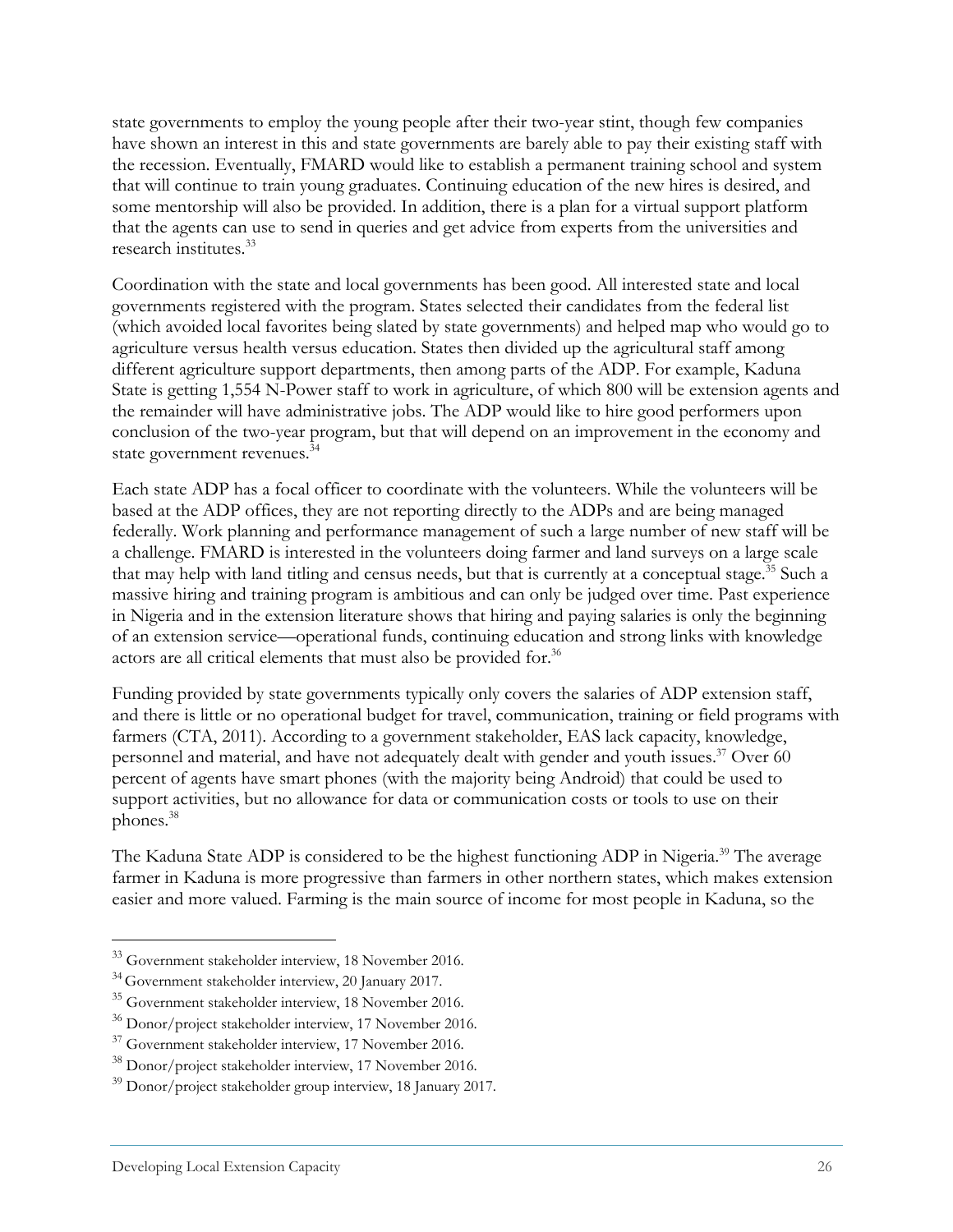state government has been relatively supportive of the ADP. Kaduna has several large dairy farms and some of the largest private grain markets in Nigeria. Kaduna has been a center for agricultural extension since before Nigeria's independence. The Institute for Agriculture Research was established near there in 1925. The Kaduna ADP collaborates with a variety of donor projects, including Markets II, AGRA, African Agricultural Technology Foundation (AATF), GIZ/Green Innovation Centers and Sasakawa.<sup>40</sup>

Despite these advantages, the Kaduna ADP still struggles to provide basic EAS. Currently, they have 129 agents, giving them a ratio of one agent to 4,700 farming families in Kaduna. They now have 40 motorcycles, largely funded by donor projects. There is no fuel allowance, except through donor projects. Someone from the ADP meets monthly with research institutes. NAERLS provides fortnightly training for agents (and their headquarters is only a couple of hours drive away), but the ADP representatives felt the training was not up-to-date, too short in duration and lacking in field demonstration to complement classroom training.<sup>41</sup>

A meeting with 20 Kaduna ADP staff and stakeholders in January 2017 highlighted the following opportunities for improvement of ADP-based EAS:

- ♦ Funds for travel
- ♦ Access for farmers to better inputs, particularly seeds and fertilizers
- ♦ More continuity in government programs
- ♦ Increased number of agents
- ♦ Focusing government program funds in the field rather than the office
- ♦ Increasing trust of clientele through better communication of government departments with agents and better seasonal timing of government support
- ♦ Sustainable exit plans for donor projects
- ♦ Better incorporation of farmer feedback into EAS programs

During the same meeting, several farmers reiterated the need for programs to occur at a useful time, not after the season, and that inputs must be supplied before the rains, when planting begins. A private company emphasized the need for training on modern techniques, like proper spacing of crops and handling of pesticides and seeds.42

NAERLS provides training to the 36 ADPs, including a pre-season training in each of their six zones based on problems discovered during their annual Agricultural Performance Survey. However, ADPs typically do not have funds to travel to NAERLS for training. Usually only five agents from each state come to the training session, with more coming from whatever state the training is hosted in.<sup>43</sup>

The World Bank Fadama project is the largest donor project currently working in agricultural extension, and contracts with both private advisory service providers and public agencies.

<sup>40</sup> Government stakeholder group interview, 20 January 2017.

<sup>41</sup> Government stakeholder group interview, 20 January 2017.

<sup>42</sup> Government stakeholder group interview, 20 January 2017.

<sup>43</sup> Government stakeholder group interview, 19 January 2017.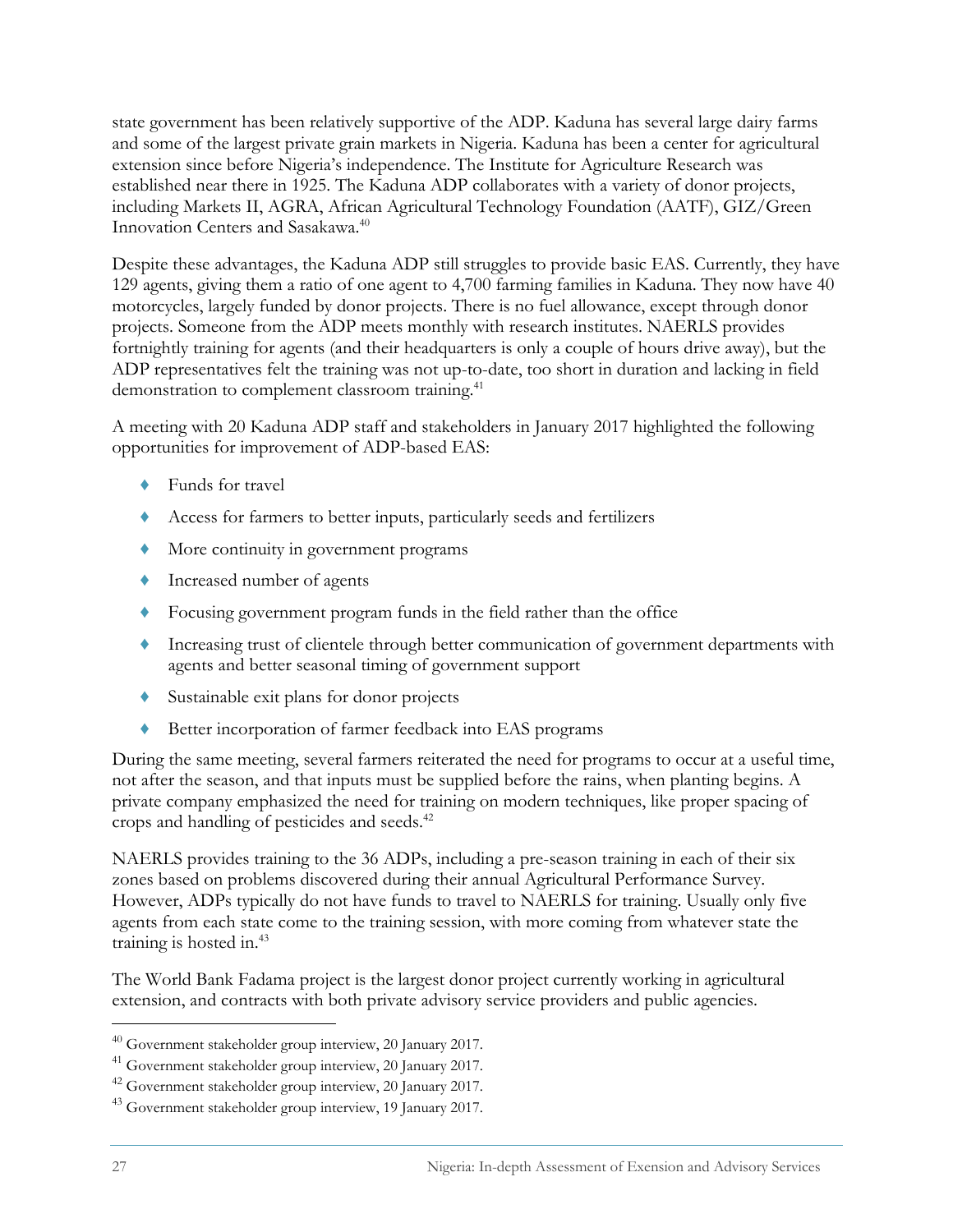Sometimes the non-public providers, like Sasakawa Africa Association, hire extension agents from ADPs to staff the project. A variety of other donor projects also hire ADP staff to implement extension activities. Typically, this is not in conflict with their government duties, but simply provides travel, communication and programmatic funding, plus training to do basic EAS they would not normally be able to.

In spite of the limitations regarding the ADPs, there are some examples of states and other actors providing new funding and incentives to reinvigorate it:

- ♦ The Labana rice mill in Kebbi State purchased 25 motorcycles for extension agents with a monthly fuel allowance.<sup>44</sup>
- ♦ Delta State has provided 71 motorcycles (with a commitment for 95 total) to extension agents (Channels Television (Nigeria), 2017)
- ♦ Kano state recently hired 740 new agents, and asked Markets II to train 100 of them. This training was done in collaboration with the International Crops Research Institute for the Semi-Arid Tropics (ICRISAT) and Sasakawa.
- ♦ The Markets II and Sasakawa Global 2000 provide comprehensive training (workshops conducted on pre-season, post-harvest, group formation and dynamics, and leadership skills to build capacity) and give stipends to select extension agents working on their projects, which has boosted enthusiasm and enhanced results.<sup>45</sup>

No particular cooperation on training between the public and private sectors was observed.

Sasakawa runs its own program Sasakawa Global 2000 in addition to supporting most of the major extension programs of donors and government in Nigeria. They have only 32 core staff, but train thousands of government staff and provide them with small stipends beyond their regular ADP salaries to participate in projects.<sup>46</sup>

#### **Methodologies Used by Service Providers**

We now move to the micro level, where projects and programs are implementing various EAS methods based on their organizational goals and capacities, influenced by the overall enabling environment. There are a variety of methods used by the different service providers in Nigeria.

The National Program for Food Security (NPFS) mandated the establishment of One-Stop-Shop agricultural service centers, agro-input centers launched by the federal government under the Agricultural Transformation Agenda to ensure the availability of inputs and markets for small-scale farmers, to be funded by state governments and run by the private sector, namely financial institutions. The centers were intended to have key performance indicators of yield per hectare achieved relative to the level of inputs and mechanization. They were to be monitored by independent third parties, specifically commercial banks, who would process payments for the private sector managers of the One-Stop centers as well as provide lending services to farmers.

<sup>44</sup> Donor/project stakeholder group interview, 18 January 2017.

<sup>45</sup> Government stakeholder interview, 17 November 2016.

<sup>46</sup> Donor/project stakeholder group interview, 19 January 2017.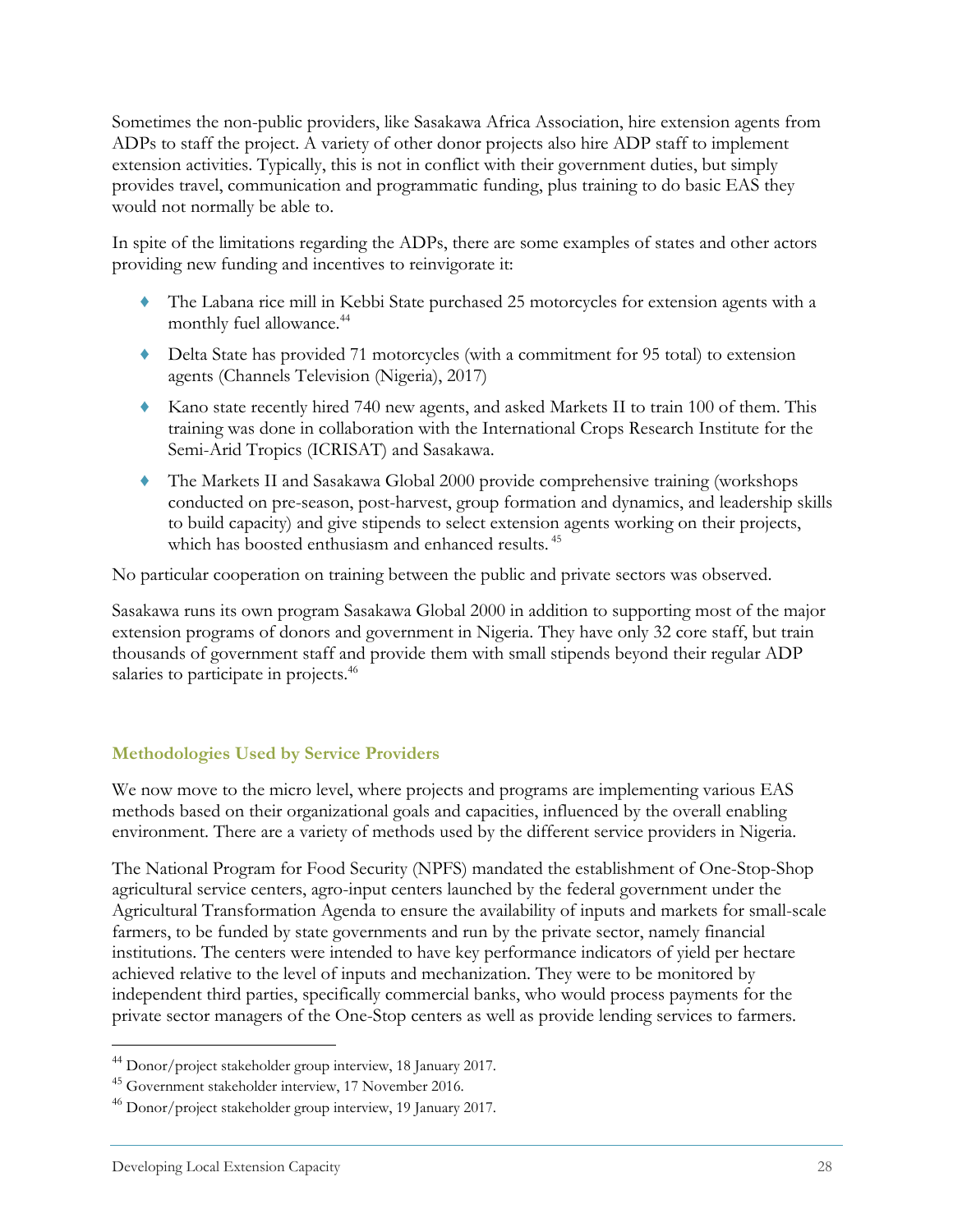However, due to many challenges, the programs never took off; namely, an implementation plan was not specified, there was no consultation with key stakeholders such as the states and private banks that were charged with funding and running the program, and the intent to place extension agents at the lowest administrative level that currently does not support agents at a ratio of one agent to 350 farm families was unrealistic  $(CTA, 2011^{47})$ .

The Federal Department of Agricultural Extension (FDAE) is reviving this model and launching six centers in 2017. Funding has already been set aside for them. They will be run by an independent Board of Directors, with all relevant businesses involved, and partially government funded. The four divisions within FDAE (the Division of Youth and Women, the Field Extension Services Division, the Technology, Innovation and Advisory Services Division, and the e-Extension and Communications Division) will all coordinate with the centers.<sup>48</sup>

#### **Public-private Partnership Methods**

In Nigeria, as in many countries, farmers may not be as willing to pay for information as they are for products.49 Hence, most extension work performed by the private sector must be embedded within the costs of the inputs they sell or the produce they procure, thus becoming an integrated or bundled service. Many programs, and particularly those involving the private sector, follow a value chain approach.

#### **Anchor Borrowers Programme**

Perhaps the largest public-private (non-donor) partnership on extension is the Anchor Borrowers Programme of the Central Bank of Nigeria, which launched in 2015 to boost production of rice and wheat. (This was triggered in part by concerns of the volume of foreign exchange being spent to import rice.) This program links groups of farmers to buyers or offtakers (e.g., Olam) for rice and provides training (including through ADPs), access to inputs and credit to the participating farmers. The Central Bank has set aside NGN 40 billion to be lent at nine percent to farmers through this program. The Nigeria Incentive-based Risk-sharing System for Agricultural Lending (NIRSAL) is the buyer of last resort for farmers, in case they cannot sell to the rice mills. <sup>50</sup>

Anchor Borrowers was piloted in Kebbi state with 20,000 rice farmers with loans of NGN 126,000, partly in cash and partly with inputs. This pilot was supported by JICA, IFPRI and CARI. Yields increased two to three, from 2.2 tons to five to six tons under the program. Some states visited Kebbi of their own initiative to learn and replicate the program. As of December 2016, the Central Bank of Nigeria claims to have approximately 220,000 farmers from 17 states participating in the program. Kuro Communications LTD, who is responsible for training the farmers involved, claim that 300,000 farmers have been trained already and another 700,000 farmers will be trained by the end of December 2017 (Daily Trust, 2017).

The Kaduna ADP considers the Anchor Borrowers Programme to be the only successful collaboration they have had with any private sector companies. The Kaduna ADP identifies or forms farmers groups and connects them to the Anchor Borrowers Programme, and then handholds them through the process. For example, they verify that farms are prepared properly to

<sup>&</sup>lt;sup>47</sup> Supplemented by education stakeholder interview, 27 February 2017.

<sup>48</sup> Government stakeholder group interview, 16 January 2017.

<sup>49</sup> Donor/project stakeholder interview, 22 January 2017.

<sup>50</sup> Donor/project stakeholder interview 17 January 2017.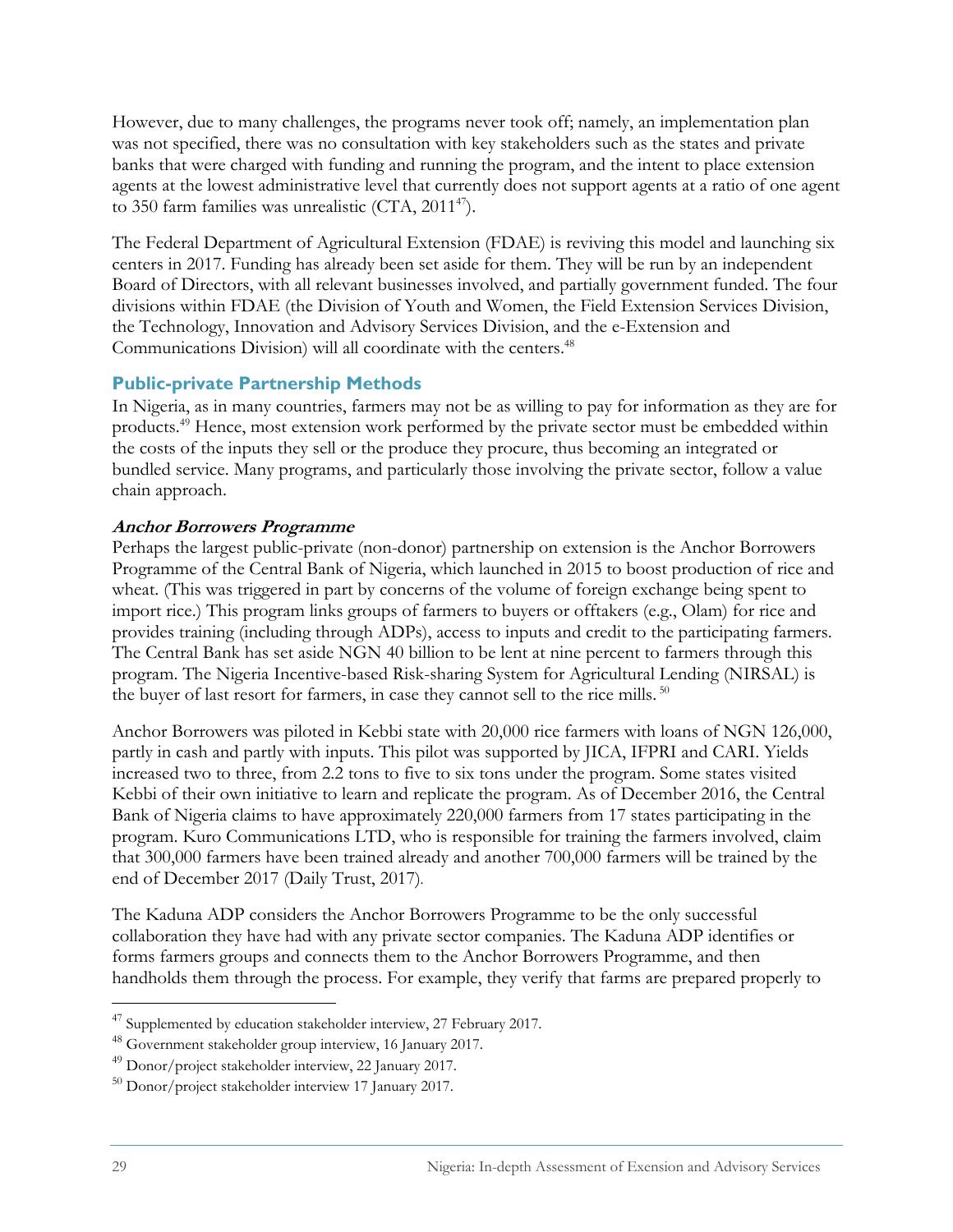qualify for crop insurance and recently negotiated a deal to compensate farmers for low-quality seed received through the program. They provide about half of the training for farmers, though the contract is through a private agency (that hires their staff).<sup>51</sup>

However, Kaduna's level of collaboration with Anchor Borrowers may not be common. Sasakawa was approached by a poultry company, who wanted to participate in the Anchor Borrowers Programme, but needed assistance with training and organizing farmers and did not want to work with the state ADP to perform this training.<sup>52</sup>

Anchor Borrowers is considered a good program in theory, but has had a variety of implementation problems.53,54,55 Olam is a multi-national food company (second in the world for rice) that works with the Anchor Borrowers Programme. The major issue they found was that farmers were given loans that were larger than were needed for inputs, and then could not be repaid. Farmers often waited for prices to increase and did not sell at their committed time. Only 60 percent of farmers sold to Olam by their deadline at the end of December 2016. Anecdotally, other offtakers experienced much worse results, with less than 20 percent of farmers delivering on time.<sup>56</sup> Olam suggested that side selling could be reduced by using group loans as opposed to individual loans so that the group members could hold each other accountable, although this has yet to be tried.<sup>57</sup>

Another critique of Anchor Borrowers is that the Kaduna ADP and local news articles have mentioned that farmers have been overcharged for subsidized fertilizers under the scheme (Peter, 2017). On the other hand, about 25 percent of the farmer groups that the Kaduna ADP works with have not delivered on time to offtakers per their contracts because they are trying to get a higher price in the market from other buyers. Additionally, over half of the 30,000 people registering for the Anchor Borrowers Scheme in their area were not real farmers, but were other individuals taking advantage of the program to obtain a loan. Fraud has also been alleged (Peter, 2017). Other areas of improvement for the program include Train the Trainers programs for cluster leaders, better mapping of landholdings to ensure farmers get the right type and amount of inputs for their farms, ICT extension to follow up with farmers, and faster addressing of pests and other problems encountered by farmers to avoid crop failure and insurance claims. 58

The Labana Rice Mills also work with 5,000 outgrowers under the Anchor Borrowers Programme, while sourcing from an additional 1,250 farmers and supporting them with seed, fertilizer and basic irrigation equipment, as well as agronomic advice (Sarki, 2017).

#### **Olam partnership with Markets II and IFAD**

Olam runs the largest rice farm in Africa in Nassarawa State, which supplies their mill in Benue. They also source part of their rice for milling from farmers in Nassarawa, Benue and Kaduna. They

<sup>&</sup>lt;sup>51</sup> Government stakeholder group interview, 20 January 2017.

<sup>52</sup> Donor/project stakeholder group interview, 19 January 2017.

<sup>53</sup> Donor/project stakeholder interview, 17 January 2017.

<sup>54</sup> Government stakeholder group interview, 20 January 2017.

<sup>55</sup> Donor/project stakeholder interview17 January 2017.

<sup>56</sup> Private sector stakeholder interview, 22 January 2017.

<sup>57</sup> Donor/project stakeholder interview 17 January 2017.

<sup>58</sup> Government stakeholder group interview, 20 January 2017.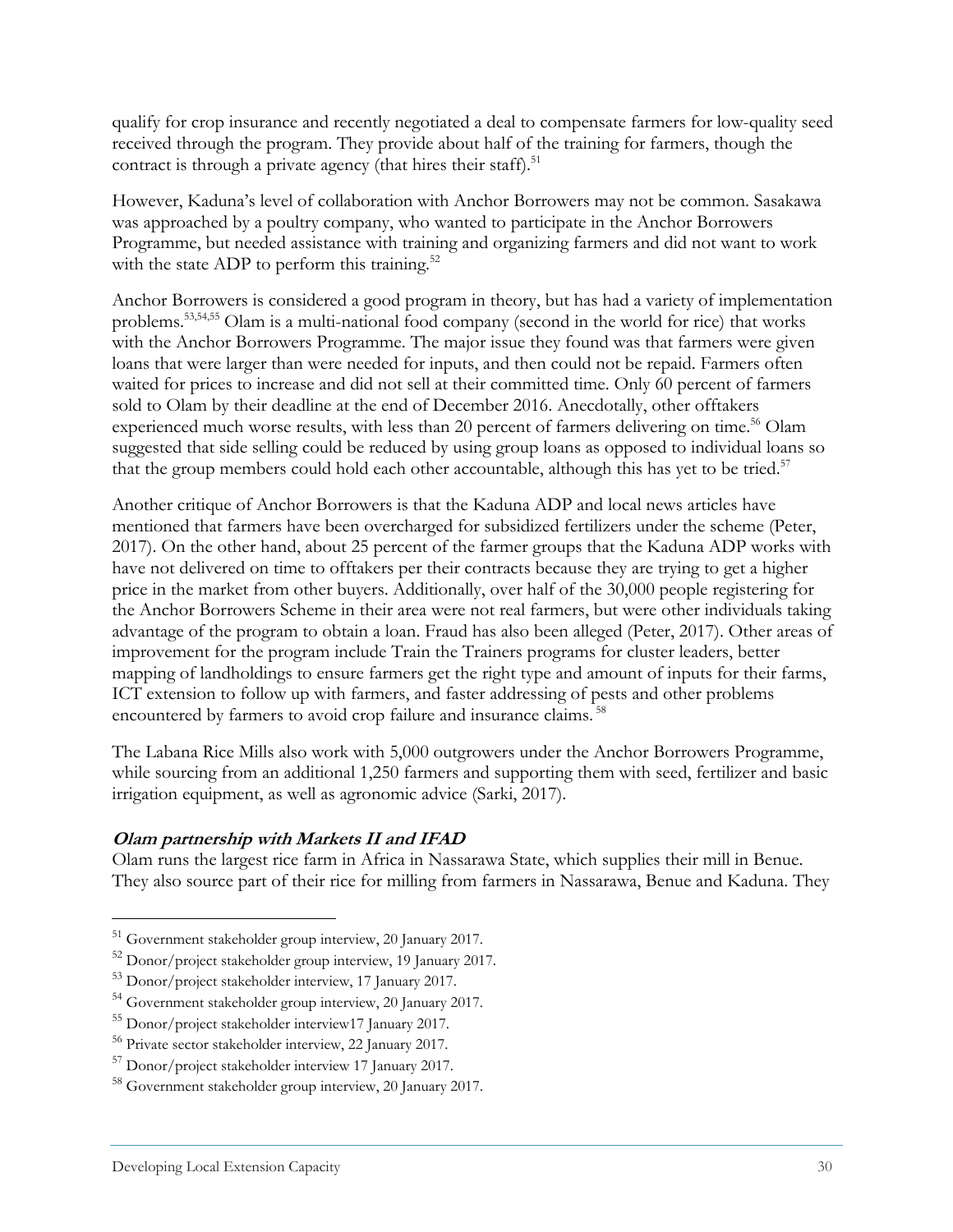work with donor programs for most of these farmers. Olam sourced from 600 farmers in 2015, 4,003 farmers in 2016 and are planning to quadruple that to 16,000 farmers in 2017. In the long run, they are targeting to source 20 – 25 percent of total mill production directly from farmers. Their mill can be expanded up to 200,000 tons of production. Given expected sourcing this year (approximately 1.5 tons/farmer), 25 percent of total production would translate to about 33,000 farmers for their current mill. Typically, they target to only procure 30 – 50 percent of a farmer's total rice yield, as the farmers keep the rest for family consumption and for conversion into cash when needed.<sup>59</sup>

In Nassarawa, Olam started working with Markets I in 2006. The program worked well but faced challenges after management changes in 2008. Initially, a lot of people were in the field versus the office. Stakeholder meetings were regular and included managing directors and other high-level people. Training programs were high quality, and Training of the Trainers programs were two days versus two hours now. Demonstration plots were compulsory. Now the Markets II team does three to four hours of training for 100 lead farmers and takes credit for training 3,000 farmers. Olam's linkage with Markets II is not as close as before.<sup>60</sup>

In Benue, Olam works with IFAD, which, like Markets II, tends to focus on training lead farmers in a manner that does not necessarily trickle down. The difference is that IFAD provides grants for farmers, which are popular, though not sustainable. Specifically, IFAD provides a grant for 50 percent of the cost of inputs. Olam provides a loan for 20 percent of the cost of inputs, and the rest is paid by the farmer. This program will be expanded to 8,000 – 9,000 farmers and the focus is more on coordinating farmers and creating awareness, rather than providing advice or training. Training programs for farmers are run only once or twice a year. 61

Olam stated they are willing to share costs with other actors for extension programs. The country manager emphasized the importance of recording detailed data on each farmer, providing sitespecific fertilizer, ensuring quality demo plots are set up and most importantly reaching beyond lead farmers, as lead farmers do not really train other farmers much.

#### **Making Markets Work for the Poor (M4P)**

The MADE and the PropCom project of DfID both work with agricultural input suppliers to provide extension services to farmers growing certain crops and then connect the farmers to buyers or markets for those crops. Both of these DfID programs prefer to work with input companies than crop buyers to educate farmers because they believe input companies are more motivated and better organized to serve farmers. They believe that unless crop buyers have formal contracts to buy produce from farmers, they may not be as invested in providing extension services to farmers as they could risk the farmer side-selling or selling to another buyer for a higher price. However, MADE is considering partnering with some cocoa companies, who have expressed interest to collaborate with MADE and go to villages where MADE has already conducted extension.<sup>62</sup>

MADE identifies retailers through the input companies to provide extension to farmers. They look for small retailers in rural areas, who will be motivated to learn and explain new concepts to farmers.

<sup>59</sup> Private sector stakeholder interview, 22 January 2017.

<sup>60</sup> Private sector stakeholder interview, 22 January 2017.

<sup>61</sup> Private sector stakeholder interview, 22 January 2017.

<sup>62</sup> Donor/project stakeholder interview, 22 January 2017.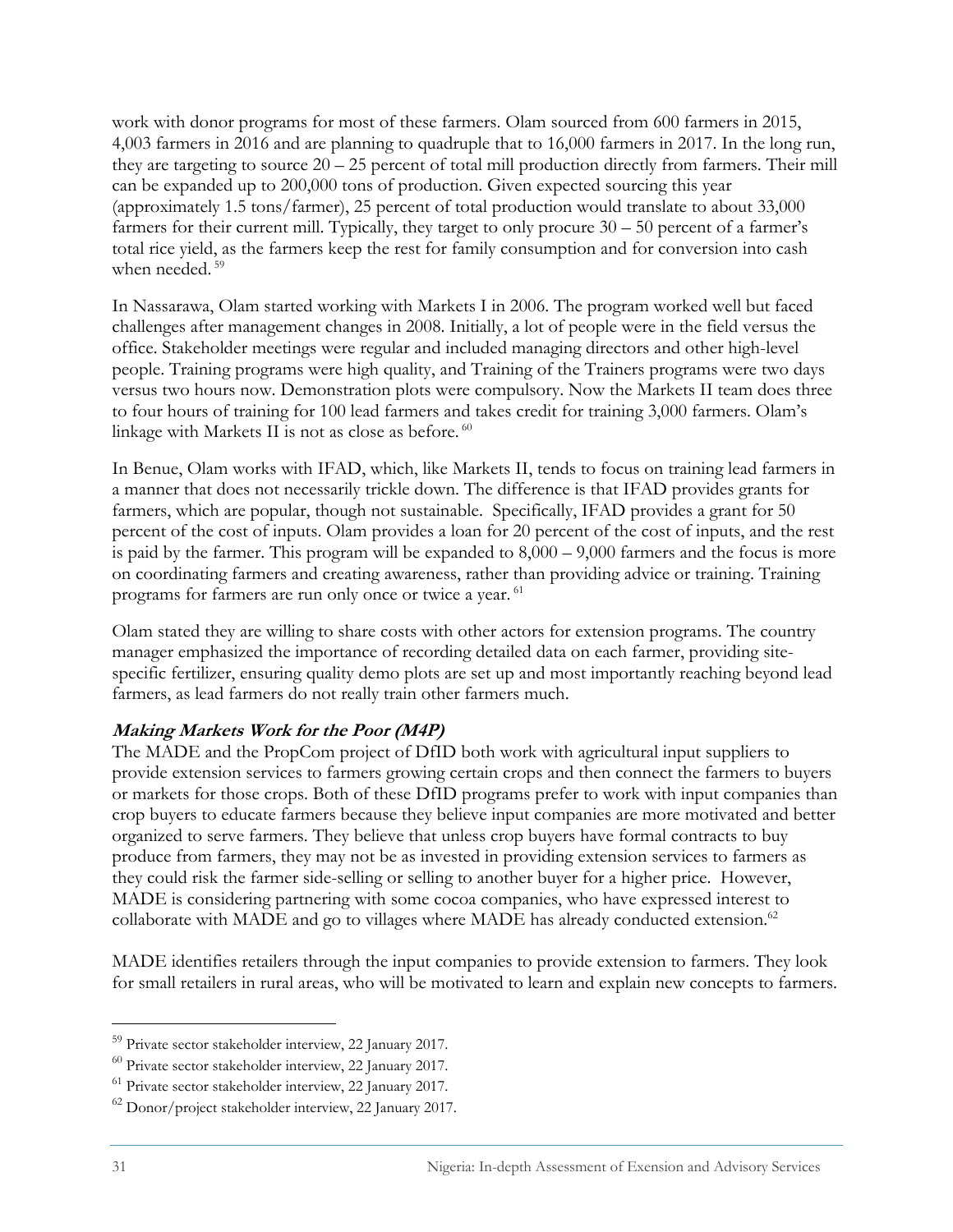PropCom worked to set up an entirely new network of village-level entrepreneurs (VLEs) or village promoters with the fertilizer company Notore, who made a commission off the inputs they sold. Since they were working in less aware areas with less experienced people, the VLEs for PropCom required subsidization for the first year because they usually do not sell anything until the second season.

Notore owns and operates the first urea plant in sub-Saharan Africa. They worked with public extension agents in 2008 to 2009. They trained and paid the agents, and set up demo plots. However, during a temporary cash flow shortage with Notore, the agents stopped working and the demo plots died. After that Notore decided the public extension agents were unreliable and started working with PropCom to develop their own internal extension workforce.<sup>63</sup> Over the last five to six years, they have trained 3,000 VLEs, although only around 850 are currently active.<sup>64</sup>

Under the VLE model established with Notore and PropCom, the VLE is responsible to set up five demo plots each year with the participation of 30 farmers each. The company provides the inputs, and the farmers share the work of cultivation and the income from harvest. The VLE produces a video of the demo plot and the control plot; the Centre for Agriculture and Bioscience International (CABI) has helped to provide technical support on video production. At the end of the season, they show the video in the village square along with the participating farmers. (This is currently shown with a laptop and generator and could benefit from easier-to-use lower cost approach.) Many people watch soccer matches on TV in the villages, and they show the demo video during intermission. The VLE is expected to gather the information of 750 farmers each year, which is verified with a Notore Field Executive. The VLE usually sells small bags of fertilizer (one or 10 kilograms) to farmers starting from the second season and earns a commission. They often receive credit from Notore distributors in order to purchase their inventory to sell, but this is not available to farmers<sup>65</sup>

Another VLE-type model is through a Bill & Melinda Gates Foundation-funded project called Building a Sustainable, Integrated Seed System for Cassava in Nigeria (BASICS) project that is implemented by the International Potato Center (CIP) and Catholic Relief Services (CRS). In BASICS, the team is focused on creating a sustainable cassava seed system in five states by establishing 150 village seed entrepreneurs (VSEs) that each serve 1,000-2,000 farmers in their village and surrounding areas. The project has identified 57 VSEs thus far and working to training them on cassava seed multiplication and marking. Early business modeling indicates that the VSEs will not be profitable by solely producing and selling seed, so the BASICS team is looking at ways to ensure the sustainability of the seed producer and intends to explore how the VSE can provide other services for a fee, such as aggregation of input demand or even supply of inputs, aggregation of produce and/or agronomic advice. The project is just getting underway and there are no results from the program yet.

Babban Gona is another agricultural franchise that provides a private-sector channel for costeffective delivery of enhanced agricultural technologies and end-to-end services that optimize yields and labor productivity, while simultaneously improving market access. Babban Gona works with 10,000 farmers in Kaduna and Kano states, with field sizes ranging from less than one to 20 hectares

<sup>63</sup> Private sector stakeholder group interview, 18 January 2017.

<sup>64</sup> Private sector stakeholder group interview, 18 January 2017.

<sup>65</sup> Private sector stakeholder group interview, 18 January 2017.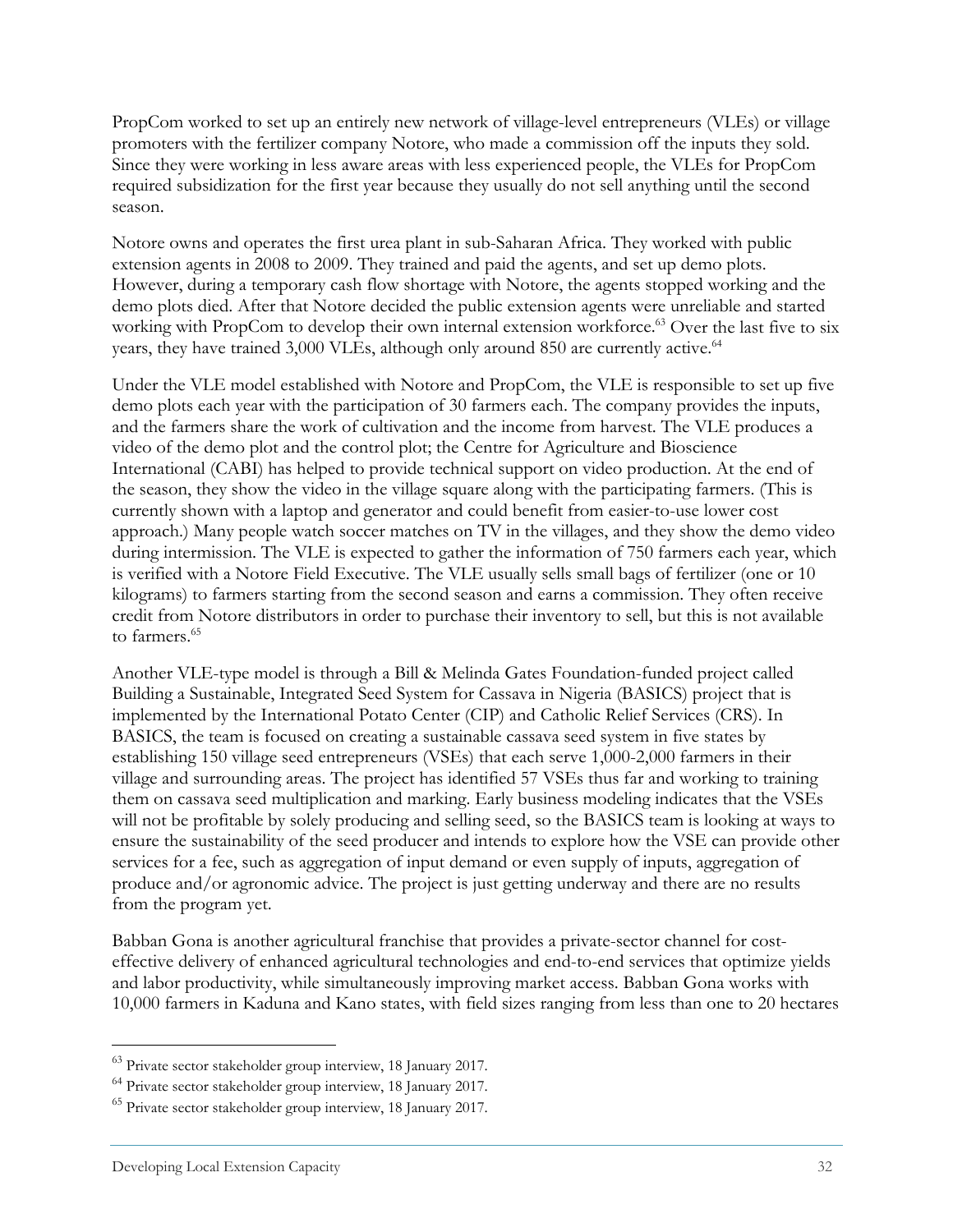of land. The farmers are organized into approximately 2,000 Trust Groups (TGs) that are supervised by 130 field agents (or MIKs). MIKs visit each TG assigned to them every week, usually 100-200 fields (many farmers have more than one field) across 20-40 TGs. They collect a range of data from farmers, including input usage and timing of crop activities. MIKs are usually from the villages they work in and complete an aptitude test as part of the recruitment process. They are trained in-house by Babban Gona. Best performers are recognized once per year across a variety of categories, including highest yield, first to reach target and accurate field mapping.<sup>66</sup>

MIKs train TG leaders, who are selected based on leadership skills, agronomic knowledge and trustworthiness as judged by their peers. The TG leaders form groups of farmers that are also screened by Babban Gona on soil health, hard-working nature and commitment to follow specified agricultural practices. Farmers pay NGN 9,500 (approximately US \$30) upfront to receive their batch of fertilizer and herbicide and also receive a group loan. Large-scale farmers, who are trust group members, have the option of becoming agro-dealers and receiving wholesale prices from Babban Gona on inputs and additional training.<sup>67</sup>

#### **ICT Approaches**

ICT has been used in a variety of ways to deliver EAS, including radio, TV, call centers, phone applications and some use of tablets and video. The only ICTs that seem to have reached significant scale are radio broadcasts, which are less now than in the 1990s due to funding constraints. Not much is being done with regard to using ICT for performance management, monitoring and evaluation; the focus is on information sharing.<sup>68</sup>

The Nigerian Strategic Agricultural Knowledge Support System (SAKSS) was set up in 2010 to create a unified ICT platform for the sector. The Minister of Agriculture chaired the steering committee, but progress has been minimal (FMARD, 2012). FMARD has a National e-Agriculture Web Portal online at http://www.eagriculture.gov.ng/eAgricPortal/, but it seems to have stalled at a testing phase, with only one article is listed under the extension section and only two organizations under "Where to Get Agro-chemicals." A government stakeholder mentioned they are developing a portal and database to link all ADPs.<sup>69</sup>

The Agricultural Market Information Service project, funded by the Bill & Melinda Gates Foundation and implemented by the FAO, is developing processes with FMARD and Niger and Kaduna states to track and publish data online for wheat, maize, rice and soybeans (http://www.amis-outlook.org/technical/nigeria/en/). A list of public and private sector agriculture-related ICT platforms from the Agricultural Extension Transformation Agenda can be found in Annex 3 of this report.

During the 1990s with World Bank assistance through the National Agricultural Technology Project, most all of the ADPs produced and broadcast radio and TV programs, with the states providing free airtime. These programs, particularly television, dropped off significantly after the ending of World Bank funding and commercialization of the TV and radio channels (CTA, 2011). The exception is Kano, whose Kano State Agricultural Development Authority (KNARDA) has been able to maintains an agricultural radio station that broadcasts for about four hours daily. Today, NAERLS

<sup>66</sup> Private sector stakeholder group interview, 18 January 2017.

<sup>67</sup> Private sector stakeholder group interview, 18 January 2017.

<sup>68</sup> Donor/project stakeholder interview, 25 November 2016.

<sup>69</sup> Government stakeholder group interview, 16 January 2017.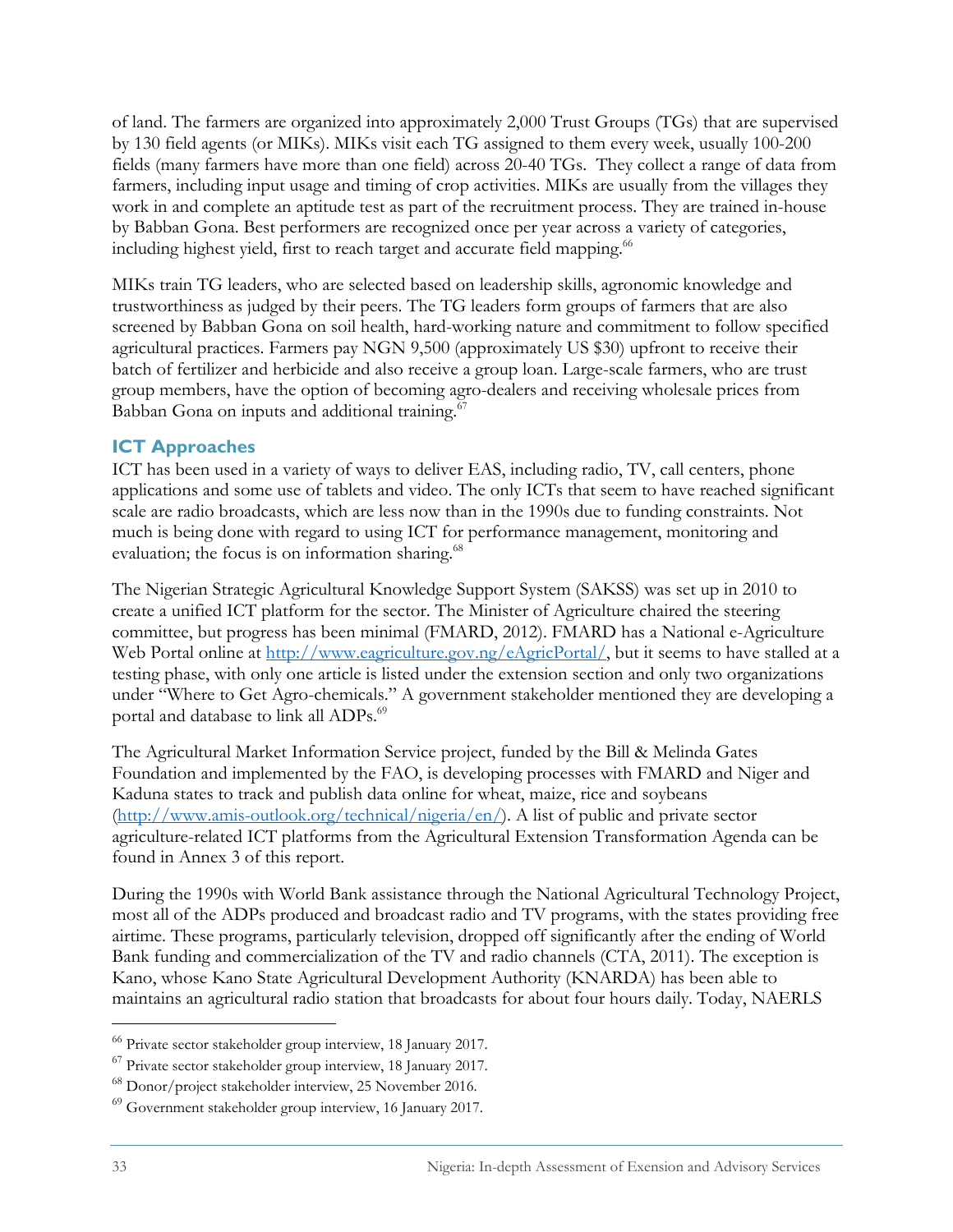and Sasakawa Global 2000 also air radio programs, and Fadama has worked on establishing community radio stations.

NAERLs uses radio and television as part of their information outreach. There are 14 NAERLS programs broadcast in different radio stations across the country. From the 14 radio programs, a total of 6,938 releases have been made. They are broadcast in English, Hausa, Igbo, Yoruba and Pidgin English (Ekoja, 2002). NAERLS would like to air longer broadcasts and run them more frequently. However, broadcasting charges are expensive and NAERLS' budget has reduced, limiting the number of programs they can air. They would like to use satellite TV to reach a greater audience with less money. Due to language use in the region, the programs can be of use beyond Nigeria.<sup>70</sup>

NAERLS also provides a weekly 15-minute broadcast on commodity prices, as well as via their website and in print form. However, out of 1,000 markets, they only capture commodity prices for 13. Some think the price information is not current enough to be useful.<sup>71</sup>

NAERLS is also trying to start e-extension with the help of GIZ and Ahmadu Bello University. In 2011, NAERLS started working with Esoko to build an management information system (MIS) database and short message service (SMS) system, but that seems to no longer be active (FMARD, 2012). NAERLS would like to digitize farmer and commodity data collection. At the moment, the entire NAERLS data collection system is paper-based.

The NAERLS-run Farmer Helpline was highlighted as a goal in the Agricultural Extension Transformation Agenda, and is being set up a call center (actually an interactive voice response system, since it is based on live and offline functionality), leveraging NAERLS expertise to answer farmer questions. NAERLS established a facility for the Helpline in Zaria in 2014 and plan to establish branches at their six zonal offices as well, though so far only one is ready (in the north-west zone). The Helpline service will be offered in English, Pidgin, Hausa, Yoruba and Igbo languages.<sup>72</sup> The plan is for the helpline to have a maximum 24-hour response time to farmer questions. This helpline builds off of the former Nigerian Agricultural Question and Answer Service (NAQAS).

NAERLS is currently negotiating with MTN on call rates for the Helpline, ideally to allow toll-free calls from farmers. Equipment was recently purchased. They are working with Novus Agro to make an electronic database of NAERLS content for the Farmer Helpline. There is also a need to do capacity building of agents and operators. They are getting some support from the University of Nebraska at Lincoln on training. Launch date of the Helpline is unclear.73

Cellulant, the developer of the e-Wallet system that is used to distribute some fertilizer subsidies in Nigeria, is working to expand their platform, Agrikore, from unique farmer IDs to a broader service, including connection to inputs and markets, aggregation, and extension and advisory services. Given the 15 million farmers already registered with the platform, there is a significant opportunity to leverage the existing platform for extension.

<sup>70</sup> Government stakeholder group interview, 19 January 2017.

<sup>71</sup> Donor/project stakeholder group interview, 19 January 2017.

<sup>72</sup> Government stakeholder group interview, 19 January 2017.

<sup>73</sup> Government stakeholder group interview, 19 January 2017.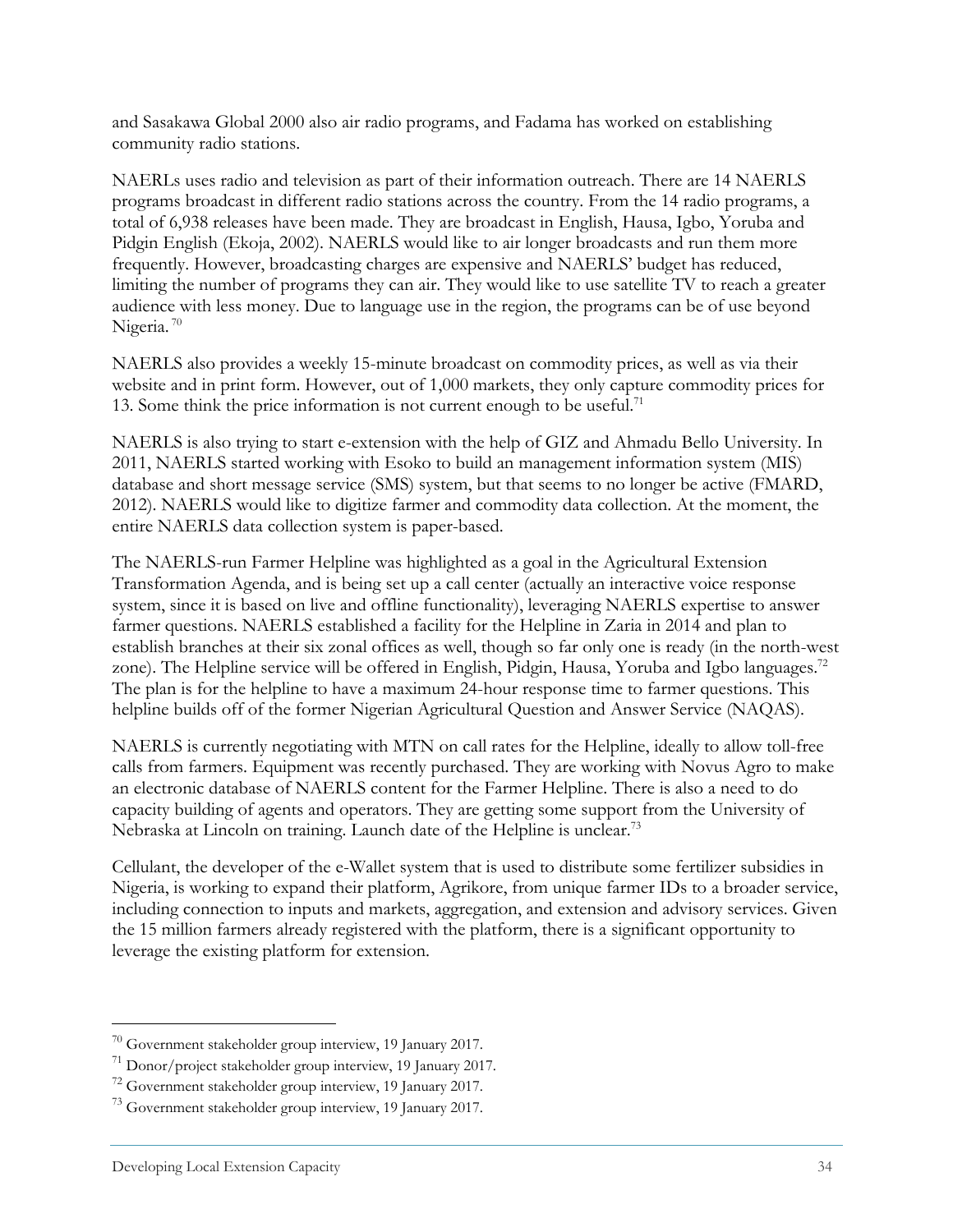MADE is working to increase use of ICT for their extension programs. They contracted an ICT study that found that 60 to 65 percent of Nigerian farmers are able to receive SMS, and many companies have databases of farmers, but do not know how to use the information to increase their sales. MADE is interested to create four to five minute documentaries to be shared on WhatsApp as well as an IVR platform with a daily message on weather and crop actions. They have put out a bid for ICT value-added services companies to develop a customized farmer extension platform for agri-input companies. As part of this program, ICT services companies must negotiate a subscription agreement upfront with agricultural input companies for what information will be paid for. The most interested input companies so far are Saro Agrosciences and BASF, with some interest from Syngenta, Candel and Bayer, as well.<sup>74</sup>

Vodacom is implementing their Mezzanine product with the Kaduna state government. Mezzanine is an information technology (IT) solution for African governments across health, education and agriculture that was previously implemented in Kenya and Tanzania. They have already implemented the health module in Kaduna and are working on the education module now. The agriculture module, the Connected Farmers platform, is intended to give farmers access to markets, information (including market prices and which inputs to get and where) and finance (including input vouchers). They intend to gather detailed information on each farmer and register offtakers and input suppliers, then make that information available by giving farmers smartphones. Vodacom is largely reliant on the state government for information and direction of the project, but no funds are available yet for agriculture. Vodacom is looking for donor support to scale up the project.<sup>75</sup> They have also announced an expected launch in March 2017 (Matshelane, 2017). Long-run sustainability is not clear.

Another innovative partnership using ICTs is between Airtel Nigeria and Human Network International (HNI)'s "3-2-1" Service. The 3-2-1 Service, launched in Nigeria in November 2016, is a free service that provides information to mobile phones on-demand, on agriculture, commodity prices, weather and other information in five national languages: English, Hausa, Igbo, Pidgin and Yoruba. The public service messages are created and curated by committees convened by HNI; CRS is the content provider on agriculture, Weather Bug-Earth Networks on weather, and Novus Agro on commodity prices. To make the service work, Airtel is delivering the 3-2-1 Service content for free to subscribers, while HNI will launch the service, develop IVR decision trees and train incountry content developers. Stakeholders will decide on and fund the content development for the service based on their relevant areas of expertise, and governments participating in the project will provide technical input and contribute to the development of the content. Airtel will offer its 34 million subscribers 10 free calls, unlimited SMS and Unstructured Supplementary Service Data (USSD; a cross between IVR and SMS) to the service. Whether the service is being availed and its long-term sustainability plan are unknown (Aniemeka, 2017).

The GIZ Centre for Green Innovation launched the smartphone application, RiceAdvice, in 2016 to bolster rice yield and youth employment in Nigeria and Mali. Currently, the application is used by public sector extension agents, and printouts are given to individual farmers.

<sup>74</sup> Donor/project stakeholder interview, 22 January 2017.

<sup>75</sup> Private sector stakeholder group interview, 27 January 2017.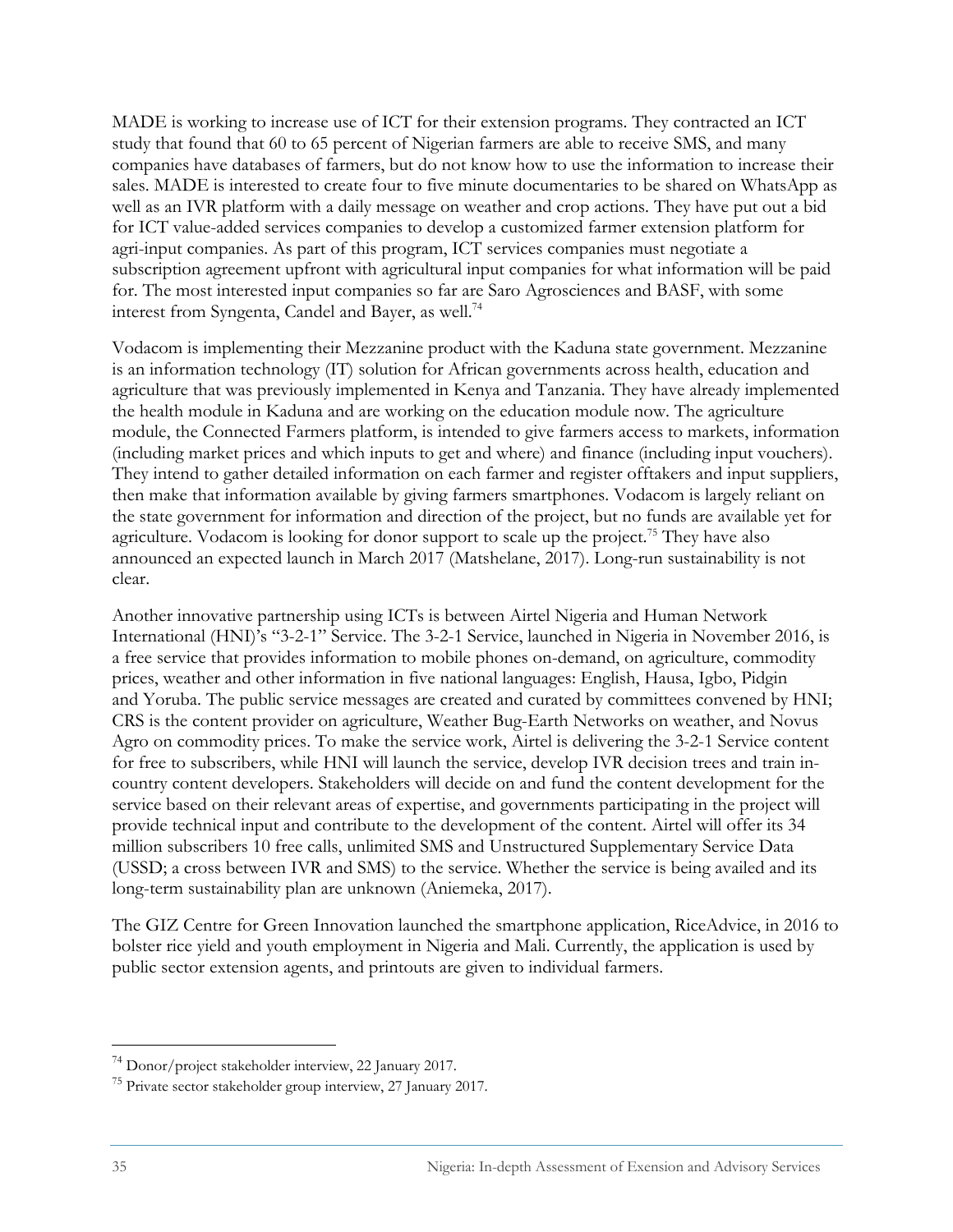Africa Exchange, the private commodity exchange, developed a smartphone application to distribute price and technical storage information for grains to farmers, but this does not seem to have reached any scale yet.<sup>76</sup>

Given the relatively high rate of illiteracy (40 percent as of 2015 (Central Intelligence Agency, 2017)), television, radio, IVR and/or video remain the most effective mass communication channels.

#### **Community-driven Extension**

The Fadama project includes farmer demand-driven content, private extension providers and 10 percent cost contributions by farmers. The Fadama Project also set up user groups and community associations for communities to create their own local development plans (CTA, 2011).

Sasakawa's Community Extension Workers (CEWs) program is part of their project with AGRA. The program is distinguished in being governed and tailored by each community rather than a uniform process set by the donor. CEWs, usually teachers or former extension agents, are selected by the community, not by Sasakawa. They are trained on agronomic practices and are expected to be trained to use NAERLS' Farmer Helpline in the future. The community picks the incentive for the CEW, usually a stipend and a bike or farm services. The CEW target is to train 500 farmers over three years. Several private-sector agriculture companies have approached Sasakawa about using their CEWs for marketing their products and paying them commission, including Notore on fertilizer, Value Seeds on seeds and Harvest Fields on crop protection. This would be a more sustainable approach to extension rather than having to rely on donors alone.<sup>77</sup>

Sasakawa has also established three Community Resource Centers through the AGRA project. The center is intended to provide access to agricultural information, a space to meet with offtakers and, eventually, some adjoining community warehousing. The community donates a structure, and Sasakawa renovates it and provides equipment. Each center has a computer, TV, DVD player and chairs. Farmers manage the center with the help of ADP staff. The center was also intended to facilitate a link between the farmers it serves and the Farmer Helpline from NAERLS, but that has been delayed.

#### **Other Methods**

#### **Value Chains**

 $\overline{a}$ 

Many donor projects in Nigeria use a value chain approach, where they focus on end-to-end EAS, credit and resources for farmers growing specific crops with high-market demand, and often also work to aid processors and traders. This comprehensive approach with farmers is similar to a hightouch contract farming model, as practiced by Babban Gona and to some extent by Olam, among others. Usually, this approach covers provision of appropriate inputs, good agronomic practices for the specific crops, post-harvest storage or processing, connection to buyers or offtakers, and, occasionally, access to credit. The USAID Markets II project works in seven commodities: cocoa, aquaculture, rice, sorghum, cassava, maize and soybean. PropCom focuses on maize, poultry, soybeans, shea nuts and acha nuts.<sup>78</sup> PIND works in three value chains: aquaculture, palm and cassava.

 $^{76}$  Donor/project stakeholder interview, 27 January 2017.<br> $^{77}$  Donor/project stakeholder group interview 19 January 2017.

<sup>78</sup> Donor/project stakeholder interview, 16 January 2017.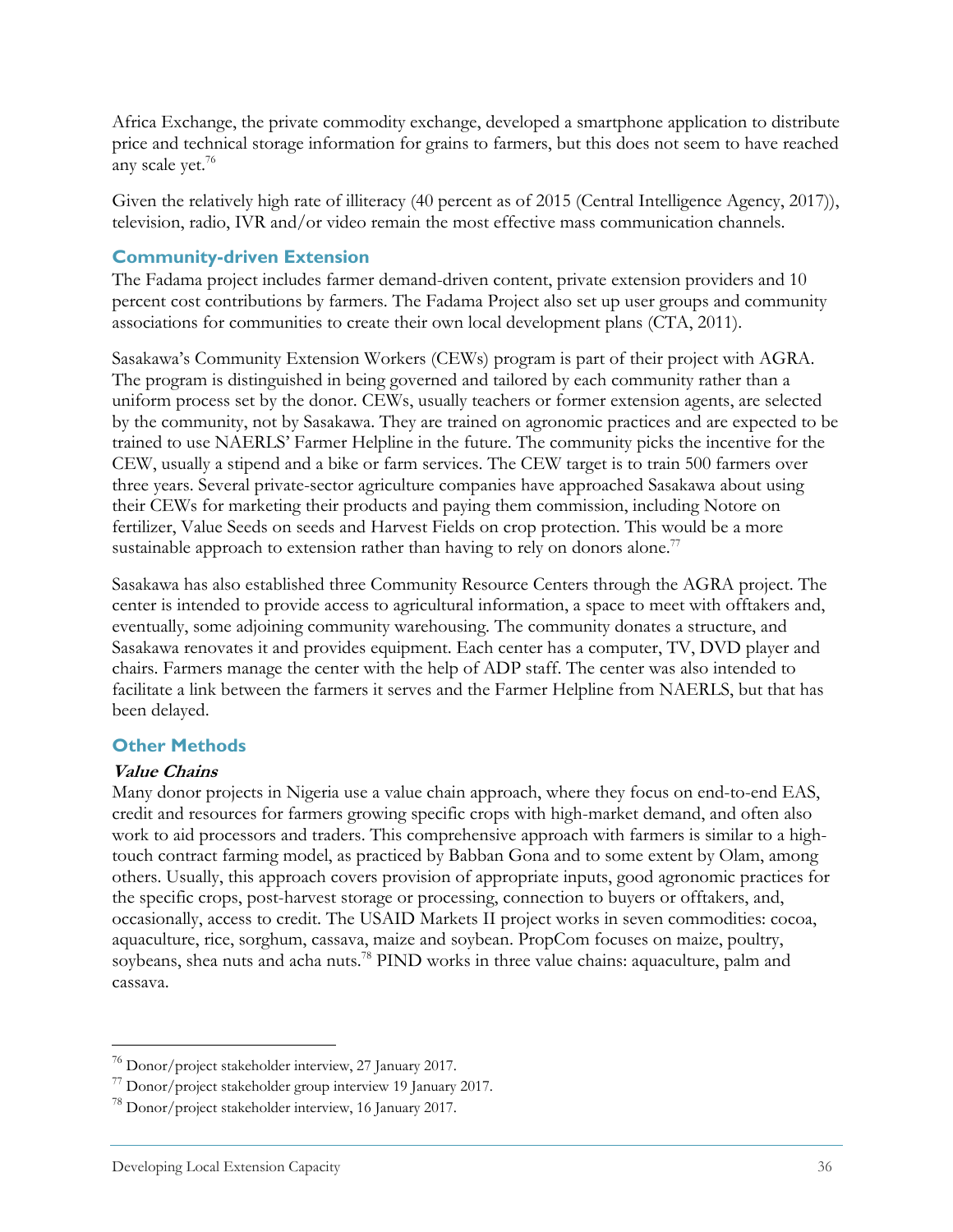MADE focuses on cocoa, cassava, oil palm, maize, rice and vegetables. They try to pick markets where farmers can find sufficient quantity of demand at a good price if their production increases. Vegetables are typically cultivated by women, which is why vegetables have been included in the program. Cocoa farmers have the highest rate of adoption of any crop. The price they get from buyers is set based on five to six quality parameters. Of these, two to three quality factors can be directly affected by changes in agronomic practices. Compliance to these can lead to an extra NGN 200,000 (approximately US \$630) per ton, so cocoa farmers are very incentivized to adopt new practices.79

In January 2017, Osun State announced they are seeking to partner with commodity buyers to set up 10 value chain programs with 50,000 farmers as part of the Osun Agricultural Value Chain Activation Initiative. Focus commodities are plantain, rice, cassava, maize, yam, tomato, soybean, cocoa, oil palm, poultry, aquaculture, small ruminants, piggery and forestry (Vanguard, 2017).

In their partnerships with state governments, Sasakawa works in villages selected by the government. They assess the village and market situation and then tailor an intervention accordingly. They collect technology from research institutions and repackage it for farmers. Usually they spend three to four years in a given village. During the first year, they focus on improving production. In the second year, they work on market linkages and post-harvest processing. Simultaneously, they train farmers on leadership and on finding markets on their own. Given the more than 500 languages in Nigeria, pictorial guides are used in the Markets II program as part of Sasakawa's training programs. Sasakawa links farmers to feed companies and rice and flour mills as offtakers for grains. Through the Markets II program, they also link farmers to seed companies.

#### **Targeted Information Delivery Approach/Adopted Villages**

In 2009, the Agricultural Research Council of Nigeria mandated that all research institutes should set up adopted villages to test new technologies or information and their dissemination. In 2010, NAERLS designated seven adopted villages. This mandate was expanded through the West African Agricultural Productivity Program in 2012.<sup>80</sup> Information Resource Centers were set up in each adopted village, with a building donated by the community and furnished by NAERLS with a television, DVD player, audiovisual materials, publications and posters. Management training plots were intended to be established with each center (Sani, 2015).

A study of the first seven adopted villages in 2015 showed that sourcing and usage of inputs and crop production were the most frequent information requests from farmers. Video documentaries were the most preferred form of information dissemination, above radio, publications and personal contact, as the least preferred. (Although the baseline study showed that lack of frequent extension contact was a problem.) Almost all farmers surveyed said the project had increased their awareness of and access to agricultural information, but only half said it had improved their crop productivity. The study also indicated that the participating farmers were willing to pay for some extension services, but no more detail was provided (Sani, 2015).

#### **Farmer-managed Demonstration Plots**

Sasakawa often uses demonstrations on farmer-managed plots of improved seed varieties. Demonstration plot methodology has changed based on feedback from farmers. Before they did

<sup>79</sup> Donor/project stakeholder interview, 22 January 2017.

<sup>80</sup> Government stakeholder group interview, 19 January 2017.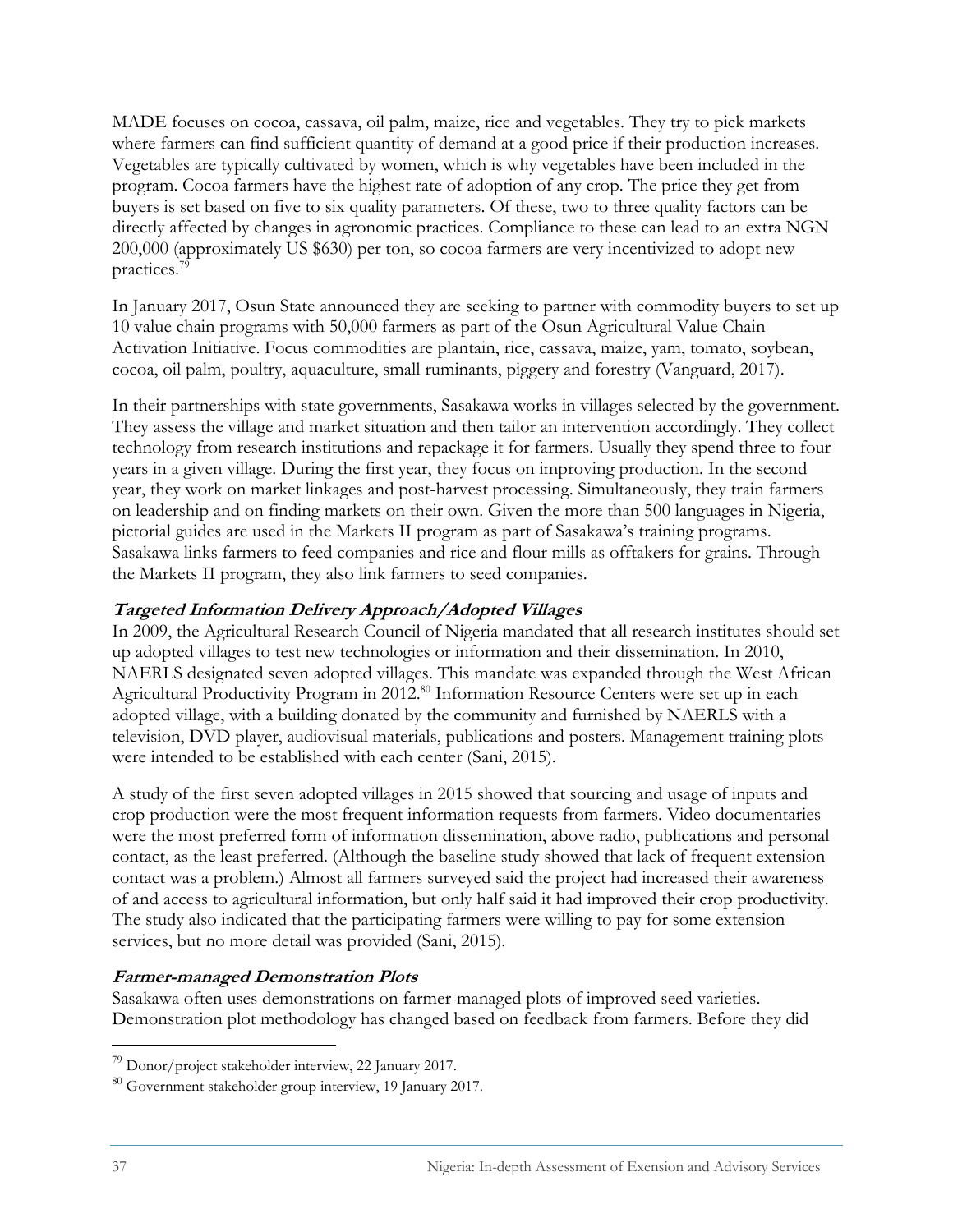multiple demonstration plots (in partnership with participating farmers) showing partial and full implementation of an intervention based on different farmer budgets. Now, they are just doing a single plot with the best practice fully implemented.<sup>81</sup>

#### **Formal Farm Schools**

The AG Leventis Foundation operates six formal farm schools for secondary graduates offering both one-year courses and short courses in farm management. The schools are in FCT, Osun, Gombe, Kano, Ondo and Kaduna states. Schools are open to both men and women except in Kano state. They have trained 7,000 youth between 1988 and 2014. Short courses are a maximum of two weeks and are particularly valuable for married women in northern Nigeria. Training is structured as 80 percent practical and 20 percent theoretical, and includes crop production and agroforestry, animal production, rural enterprise development and agricultural engineering. Some graduates have become large farmers and exporters (Leventis, 2017).

#### **Farmer Field Schools**

Farmer field schools are a global approach that utilizes participatory, group-based discovery learning and adult education principles. NPFS started rolling out the approach with the FAO in 2007, but many states failed to pay their counterpart funds and the program stopped (FMARD, 2012). The farmer field schools approach has been instituted in nine states. SSAB also uses the farmer business school approach for cocoa. The cocoa field school curriculum was developed in partnership with World Cocoa Foundation and the Bill & Melinda Gates Foundation (SSAB, 2017).

#### **Supply of Inputs**

Supply of agro-inputs is linked with extension delivery in many of the donor-funded projects (CTA, 2011). Today, this includes IFAD's project with Olam, DfID's MADE and PropCom and USAID Markets II. The World Bank Fadama project includes input subsidies for farmers. The e-Wallet program for fertilizer subsidies also seems to have involved information provision to farmers; a helpline was set up that farmers could get information on good farming practices, although it is unknown the extent to which the helpline was used (Fadairo, Olutegbe, & Tijani, 2015).

#### **Agriculture Enterprise Curriculum**

The Markets II project uses the Agriculture Enterprise curriculum focused on decision-making for farmers – when to buy inputs, when to sell crops, when to take out a loan and so forth. $82$ 

#### **Market Engagement**

Market engagement in the context of EAS is concerned with farmers' access to credit, marketrelated advice, market linkages, quality inputs, group development and output markets.

#### **Access to Inputs**

 $\overline{a}$ 

The Nigerian domestic agricultural inputs manufacturing industry is relatively nascent. Farmers routinely struggle with finding inputs that are of reasonable quality, geographically accessible and available in time for the season. Two programs to be potentially leveraged include the e-Wallet system for fertilizer subsidies and the nascent Farmer Helpline maintained NAERLS.

<sup>81</sup> Donor/project stakeholder group interview, 19 January 2017.

<sup>82</sup> Donor/project stakeholder group interview, 18 January 2017.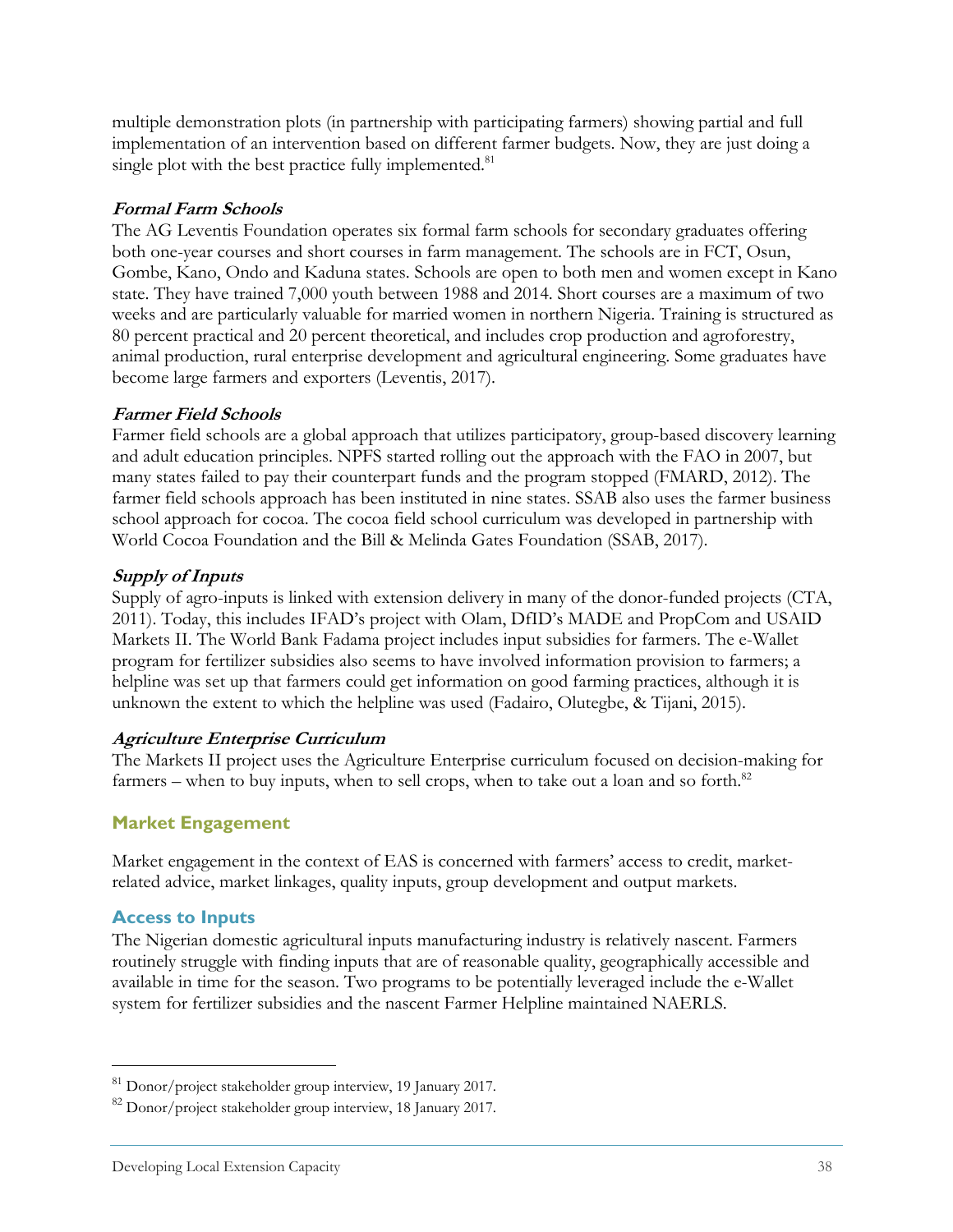Access to quality seeds and fertilizers is a major issue for farmers in Nigeria. Fertilizer use is incredibly low, at 15 kilograms per hectare as compared to the FAO recommendation of 200 kilograms per hectare, which has led to low productivity. Very little fertilizer is produced domestically. Most companies import agricultural inputs and sell them to the government. This practice has produced little incentive for companies to engage in extension.<sup>83</sup> However, some feel the challenge is not so much lack of demand as it is lack of availability at the right time.

Prices for fertilizers have doubled recently, while prices for other agrichemicals have increased three times. This increase is on account of most agro-inputs being imported and the unavailability of foreign exchange. Even with the difficulties of importation and higher prices leading to lower volumes sold, company revenues have remained the same, although it has created hardship for farmers.<sup>84</sup>

In 2012, the Nigerian government introduced GES, which launched an e-Wallet system developed by the IT company Cellulant to distribute fertilizer subsidies directly to farmers through mobile money to avoid the graft and losses that had previously occurred. In the first year (2012 – 2013), 4.5 million farmers registered, but only 250,000 of them were women. As of 2016, 14 million farmers were registered, out of which three million were women. The increased participation of women farmers was due to the sensitization work of the Gender and Youth Department of FMARD.<sup>85</sup> At the peak of the program, in its second and third years, it has been estimated that between 70 to 80 percent of the registrants received subsidies.<sup>86</sup> Subsidies distributed through GES covered 50 percent of the cost of fertilizers, with 25 percent borne by the federal government and 25 percent borne by the states.

Due to a decline in government revenues from the fall in oil prices, most states pulled out of the GES in 2016. At the end of 2015, debt owed by Nigerian state governments to banks was over NGN 600 billion (US \$1.9 billion). As of 2016, the federal and state governments owed agro-input dealers NGN 72 billion (US \$230 million) under the GES for inputs they supplied to farmers (Okojie, 2016). For the 2017 dry season, the federal government will pay a 50 percent subsidy to farmers, with a special emphasis on rice. However very few farmers are growing crops during the dry season given that irrigation is under one percent of cultivated land. For the wet season, the federal government will only provide a 25 percent subsidy. 87

The Kaduna ADP mentioned that farmers used to receive fertilizer subsidies of 40 percent of cost and included free transport, but that stopped several years ago. Through the Fadama project, farmers receive 50 percent subsidy on inputs and 70 percent on equipment, and aims to reach 317,000 direct beneficiary households. According to a government stakeholder, 70 percent of subsidies are diverted to people who do not need them. Even in the Anchor Borrowers program, farmers were overcharged for subsidized fertilizers.<sup>88</sup>

<sup>83</sup> Private sector stakeholder group interview, 18 January 2017.

<sup>84</sup> Donor/project stakeholder interview, 22 January 2017.

<sup>85</sup> Government stakeholder personal communication, 13 February 2017.

<sup>86</sup> Education stakeholder personal communication, 27 February 2017.

<sup>87</sup> Government stakeholder interview, 20 February 2017.

<sup>88</sup> Government stakeholder group interview, 20 January 2017.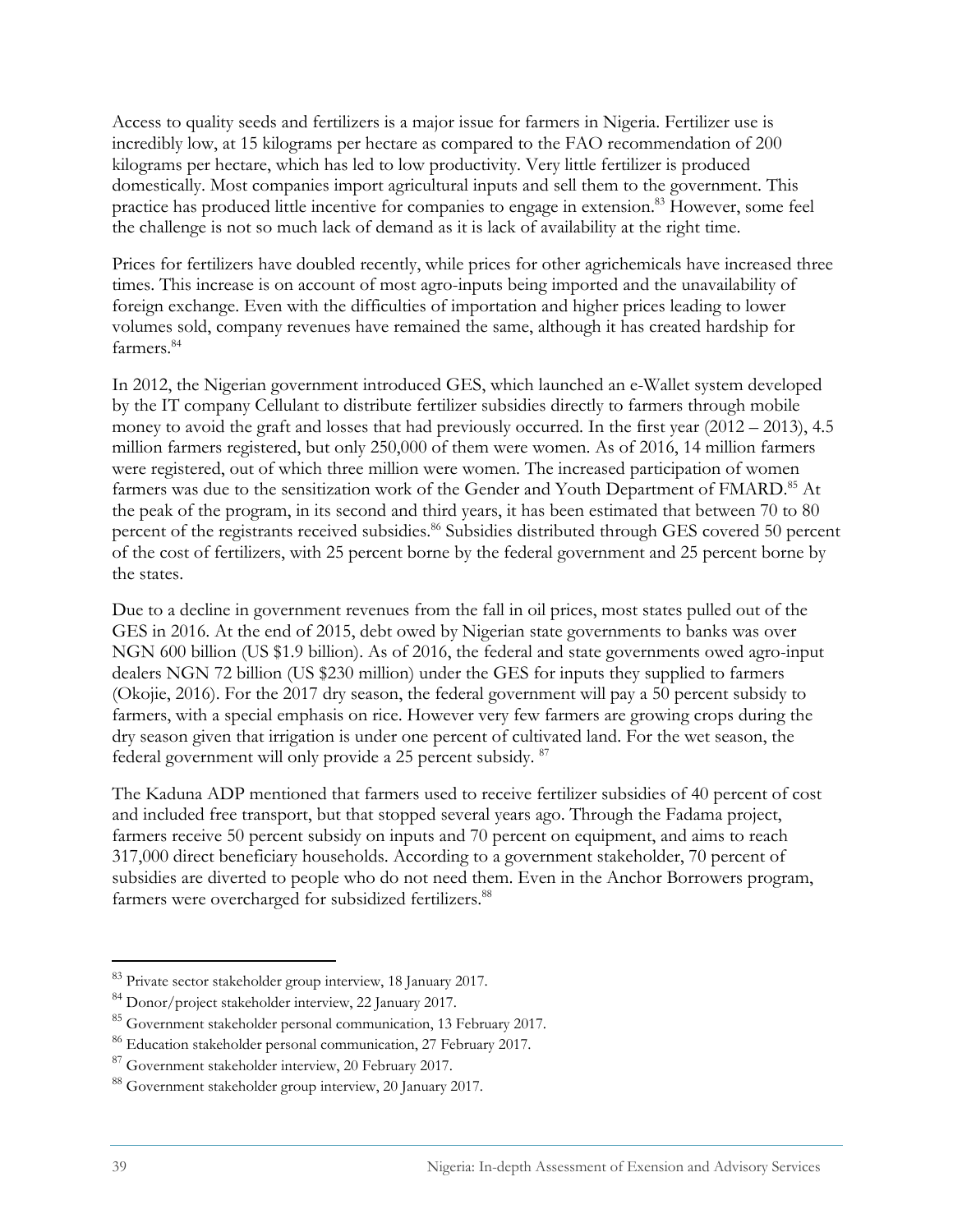Lack of quality seeds was also cited as a major issue by the seed regulatory body, seed companies' association, Sasakawa and Olam. The Seed Association of Nigeria and the National Agricultural Seeds Council are concerned about the lack of professionalism in the seed sector and the lack of foundation seeds in Nigeria, particularly for rice. They estimate the penetration of improved seeds at only  $10 - 12$  percent.<sup>89</sup> Olam pointed out the complete lack of proper rice varietals developed for Nigeria, which is also the case for other commodities. As a result, Olam employed a team in the late 2000s (now at 40 people) to test varietals from Thailand and modify them for use in Nigeria.<sup>90</sup> From Sasakawa's needs assessments in villages, the main challenge farmers face is lack of improved seeds.<sup>91</sup>

Previously farmers could distinguish real inputs from fake inputs by their packaging – real inputs were usually imported, while fake or counterfeit inputs were domestic, and so the packaging quality was higher for the genuine imported inputs. However, now producers of fake inputs are packaging their products overseas with improved packaging quality, so it is difficult for farmers to tell which inputs are real or fake. It appears that no seed company in Nigeria is creating a means for farmers to verify authentic seeds, but because there is precedence in other countries, this might be an opportunity for seed companies to support this service. Lack of EAS and knowledge also means that sometimes farmers claim products are fake when, in actuality, the farmer is not using the input properly. A donor/project stakeholder noted that ICT has helped resolve counterfeit pharmaceuticals in Nigeria, and should also be able to help for agriculture.<sup>92</sup>

#### **Credit**

-

Credit is often cited as a major constraint to improving farm productivity in Nigeria. For example, farmers' groups in a NAERLS adopted village near Zaria mentioned credit as the one thing they most valued about their interaction with NAERLS. NAERLS staff agreed that access to credit was the major driver for farmers to form groups in their adopted villages. The men's group that NAERLS started has inspired three other groups in the same village. Groups have an easier time getting a loan than an individual, especially if associated with a respected extension actor.<sup>93</sup> Separately, farmers at a meeting with the Kaduna ADP also mentioned credit as a primary constraint.94

Credit is a major component of the Anchor Borrowers Scheme of the Central Bank, which provides loans to farmers at nine percent in conjunction with a contract with an offtaker for sale of crops. Olam, the multi-national food company working with the Anchor Borrowers Programme, raised the point that farmers were being given loans that were far larger than needed for inputs and hence could not repay at the end of the season. For example, farmers got loans of NGN 120,000 – 190,000 (approximately US \$375 – 600) when only NGN 70,000 (approximately US \$220) was needed for their inputs, so the farmers would spend the extra money on other things. When the loan came due, it took the whole crop to cover it, so farmers started side selling to ensure they could net some

<sup>89</sup> Government/private stakeholder group interview, 18 January 2017.

<sup>90</sup> Private sector stakeholder interview, 21 January 2017.

 $91$  Donor/project stakeholder interview, 19 January 2017.

<sup>92</sup> Donor/project stakeholder interview, 22 January 2017.

<sup>&</sup>lt;sup>93</sup> Farmer group stakeholder group interview, 19 January 2017.

<sup>94</sup> Government stakeholder group interview, 20 January 2017.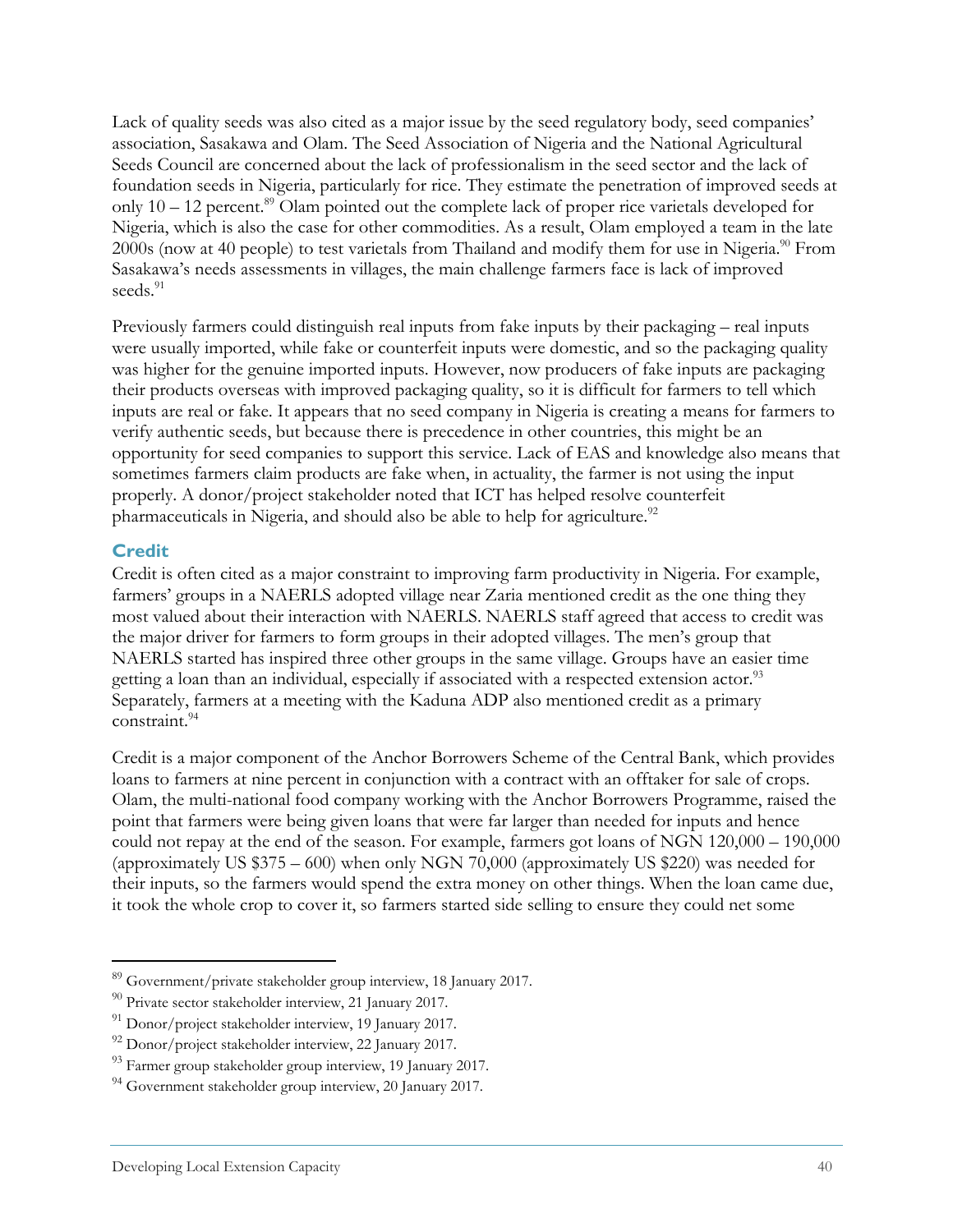profit from their crop.<sup>95</sup> A government stakeholder group also corroborated Olam's observation that the loans given to farmers are sometimes much larger than is needed for basic inputs, which can lead to misuse of funds and inability to repay.96

Fortis Microfinance Bank has just started to provide value chain microfinance to groups of farmers, and occasionally individual loans in FCT, Ogun, Benue and Sokoto. They are expanding this program to Cross-River, Kebbi and Kaduna or Niger states in the first quarter of 2017, and then to three more states before year-end. In 2016, the first year of this program, they provided loans to 3,000 farmers. This year they plan to increase that to 40,000 farmers, largely through USAID Feed the Future programs. Almost all of their value chain finance is through donor projects where there is a committed buyer of crops and specific providers of inputs. These crop buyers are buying at the prevailing market rate (not a contracted rate), so side-selling is not an issue in repayment of the loan. The loans go directly to input suppliers – cash does not go to the farmers. Fortis has a 50 percent DCA loan guarantee on the principal of their value chain loan portfolio from USAID. They employ 16 agricultural loan officers/extension agents – all have agriculture degrees – that meet farmer groups on a weekly or monthly basis. Fortis is targeting one officer per 500 farmers.<sup>97</sup>

Fortis uses private sector providers as their on-the-ground agents. These individuals also serve as agro-dealers. To identify farmers to loan to, the agents collect information on assets, land size and history of farmers. Through the Markets II project the agents received training on credit analysis, risk management and value chains. As a result, Fortis provides credit to farmers for the procurement of farm inputs through arrangements with the bank.<sup>98</sup>

NAERLS provides 22 percent annual percentage rate loans for six months for fertilizer to farmer groups through the Ahmadu Bello University microfinance institution, and disbursed about NGN 15 million in loans last season to farmers, which is about US \$48,000.<sup>99</sup>

Credit culture is also an issue in Nigeria. A government stakeholder stated that seven in 10 farmers do not repay their loans, and often spend the money for non-agricultural activities. Olam found that some risk share with farmers works better than fully guaranteed loans for farmers. They worked with First City Monument Bank (FCMB) in Nassarawa state to lend to farmers, where FCMB took 25 percent of the risk, the Central Bank of Nigeria 50 percent, Olam 20 percent and farmers 5 percent. Elsewhere, the loans were a 50 percent risk share from the Bank of Agriculture and 50 percent from the Central Bank, which did not work as well.<sup>100</sup> A private sector stakeholder present at the Kaduna ADP meeting said that dealers cannot take the risk of lending to farmers, even though it would help more farmers to buy.<sup>101</sup>

Mobile lending players may be coming onto the scene in Nigeria as well, albeit at a small scale at present. However, the environment seems ripe due to governmental initiatives to improve access to financial services and broadband internet, the rate of growth in both of those fields independent of

<sup>&</sup>lt;sup>95</sup> Private sector stakeholder interview, 22 January 2017.

<sup>96</sup> Government stakeholder group interview, 20 January 2017.

<sup>&</sup>lt;sup>97</sup> Private sector group interview, 17 January 2017.

<sup>98</sup> Private sector stakeholder interview, 8 December 2016.

<sup>99</sup> Farmer group stakeholder interview, 19 January 2017.

<sup>100</sup> Private sector stakeholder interview, 22 January 2017.

<sup>&</sup>lt;sup>101</sup> Government stakeholder group interview, 20 January 2017.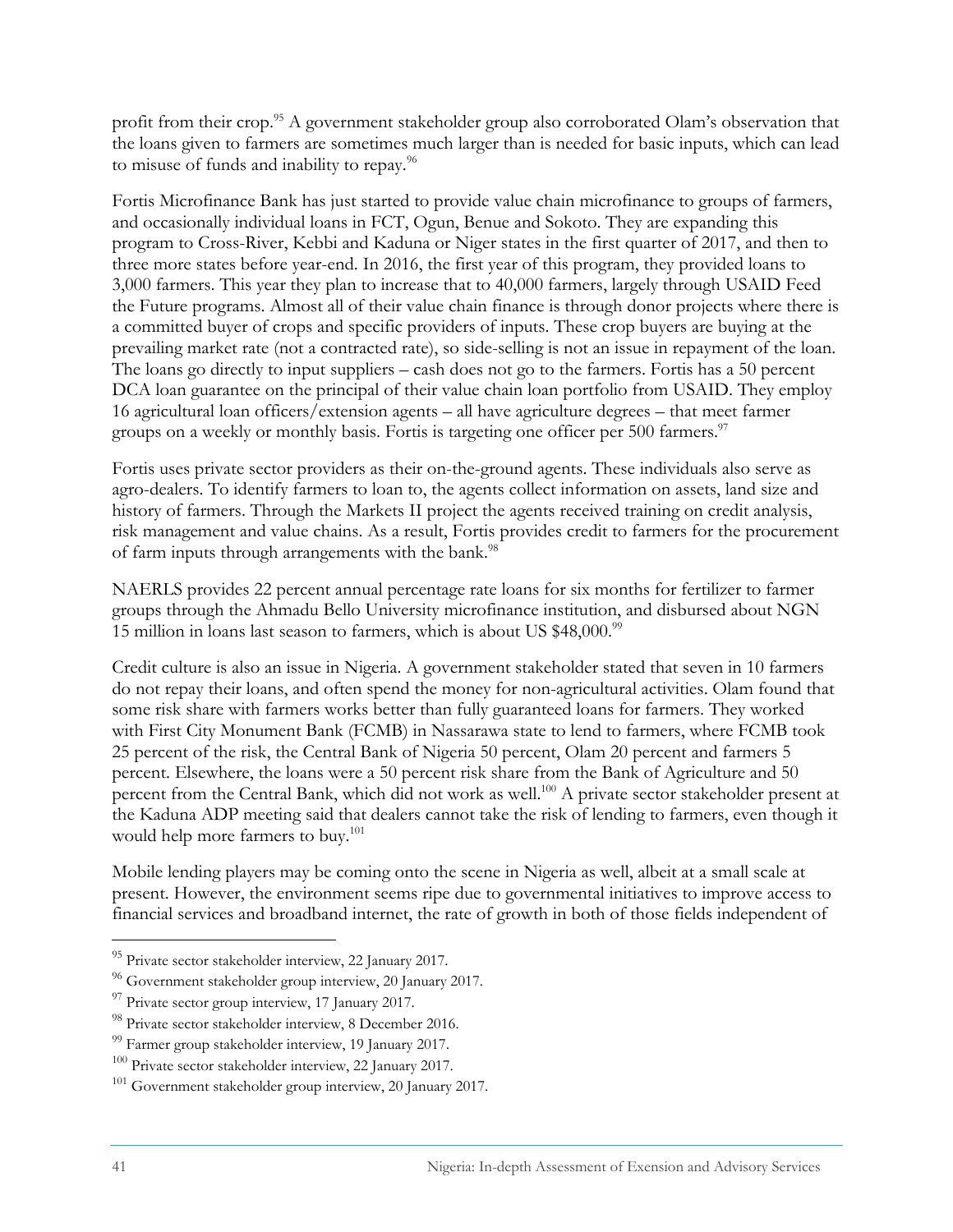the government and the fact that only around 30 percent of people currently have access to retail credit as of November 2015. Lidya is an online bank and offers unsecured loans between US \$500 and US \$15,000. *Paylater* offers short-term loans to cover urgent cash needs. Whether farmers are accessing any of these current services is not clear (ParetoPulse, 2017).

However, the MADE project asserts that the perceived risk by farmers of major purchases of seed and fertilizer is a bigger issue than ability to pay. Being able to break bulk is important (to provide smaller cheaper units for purchase), but often credit is not required.<sup>102</sup> Likely the need for credit varies across farmers and crops, and sometimes the need for credit may be exaggerated as an easy solution to improve farm productivity.

#### **Livelihood Strategies**

In order for EAS to improve livelihoods as opposed to simply improving agronomic knowledge, service providers must be aware of the different needs of all types of farmers — men, women, youth, elderly, laborers and pastoralists. These could include issues such as markets, nutrition, climate resilience, mechanization and others. This includes providing complementary information (for example, on nutrition), focusing on the agricultural activities most common for different types of farmers (for example, poultry rearing or vegetable cultivation with women), or holding different types of events that are particularly engaging or accessible for that type of farmer (for example, women-only events).

According to the Gender and Youth Division of FMARD, females have low access to extension information and technologies and have limited contact with extension. In the northern part of the country, which is predominantly Muslim, women cannot meet with male extension agents, so there is a need for more female agents (currently at 28 percent). In the south, this is less of an issue.<sup>103</sup> The Gender and Youth Division is also planning to collaborate on health and nutrition information programs for women with the Ministry of ICT and with Fadama on women-tailored EAS.104

Access to land is a major issue for women, as is credit access due to illiteracy, lack of assets and risk aversion.<sup>105</sup> The Gender and Youth Division is planning sensitization programs for women to reduce their risk aversion to credit, as well as establishing specific microfinance programs for women to help banks lend to women.<sup>106</sup>

In collaboration with five other ministries (Women Affairs, Health, Environment, Communication Technologies and Works), the Gender and Youth Division of FMARD created the Youth and Women in Agribusiness Investment Program in 2013 to train 5,000 youth and 3,000 women on starting agribusinesses. The courses are two to six weeks in length, and graduates receive a financial incentive for starting their business. The three most popular agribusinesses with women graduates were aquaculture, rice production and processing, and poultry production (Adesugba and Mavrotas, 2016).

<sup>102</sup> Donor/project stakeholder interview, 22 January 2017.

<sup>103</sup> Government stakeholder interview, 16 January 2017.

<sup>104</sup> Government stakeholder interview, 16 January 2017.

<sup>105</sup> Government stakeholder interview, 17 November 2016.

<sup>106</sup> Government stakeholder interview, 16 January 2017.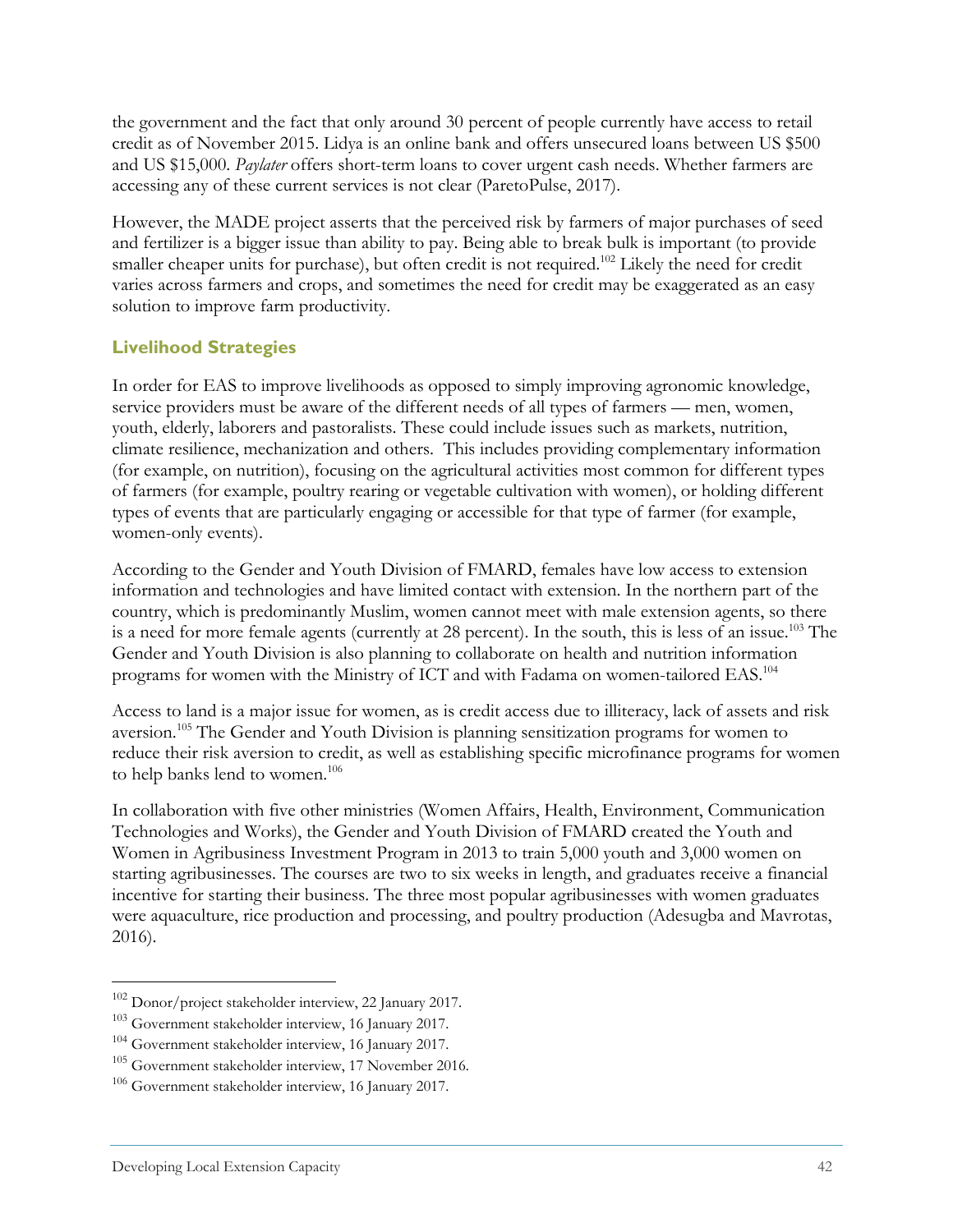The FAO-funded Youth Employment in Agriculture Program (YEAP) plans to train 700,000 youth over five years and provide credit to them.107 This initiative is separate from the federally-funded N-Power program.

NAERLS staff cited women "not being able to go out" as the major impediment to any improvement in farm productivity. Most NAERLS interventions with women's groups in their adopted villages focus on chickens and goats, which are culturally viewed as women's activities. NAERLS staff emphasized the importance of addressing cultural barriers for women engaged in various activities, which can be bridged with training and sensitization.<sup>108</sup>

Sasakawa Global 2000 recently started value chain work with women on "women-friendly technologies." They define these technologies as those that relate to customary women's activities and/or nutrition, are cheap and help them earn income. Primarily they set up simple processing enterprises, including rice parboiling, milling and destoning, maize milling and packaging, oil processing including expelling, packing, sealing and branding. When they started, they gave group loans for processing machines, but found that the group ownership meant no one person felt responsibility. Now a leader is appointed from the group, who takes a loan for the equipment (with a 20 percent down payment) and provides a service to the other women in the group. The leader can provide the services of the machine to other people outside the group, but the group members get training and a 20 percent discount. The program is complemented with gender sensitization training to help the men understand the value of the training for the women and what they are learning.<sup>109</sup>

PropCom works on acha nut and shea nut processing, rice parboiling and poultry health, since these are popular with and culturally acceptable agricultural activities for women. They also work to popularize tillers with women farmers as these are lower cost than tractors, and women have less funds and access to credit than men (Propcom Mai-karfi, 2017).

Mechanization has become a topic of interest as labor rates continue to rise in Nigeria. As of 2015, only two percent of farmers reported to be engaged in agricultural mechanization (Mba, 2017). One of the challenges to this is the scarcity of machinery with limited local manufacturing (Mba, 2017). This is particularly true for tractors, with only 20,000 tractors in the entire country.<sup>110</sup> Lack of finance options hampers both the tractor owners and operators who want to increase their fleets, as well as farmers who want to lease out the tractors. An organization called Hello Tractor is attempting to address financial constraints of tractor owners/operators and agro-dealers by creating a "smart tractor" that allows owners/operators to monitor the use of their tractors remotely through an application. The application can that tell them how many hectares have been serviced, what the maintenance needs are, a map of farmer demand and how much money the tractor is earning. The application also allows leaders to aggregate and organize demand, as well as book services. Currently, both Notore and IFDC use the application, and 1,000 agro-dealers are now involved. Banks can also use the application to monitor their tractor loan portfolio and anticipate risks of default. This practice has been shown to improve revenues 50-60 percent, while also decreasing the costs of  $time<sup>111</sup>$ 

<sup>107</sup> Government stakeholder interview, 16 January 2017.

<sup>108</sup> Farmer group stakeholder interview 19 January 2017.

 $109$  Donor/project stakeholder group interview, 19 January 2017.

<sup>&</sup>lt;sup>110</sup> Donor/project stakeholder interview 16 January 2017.<br><sup>111</sup> Private sector stakeholder interview 17 January 2017.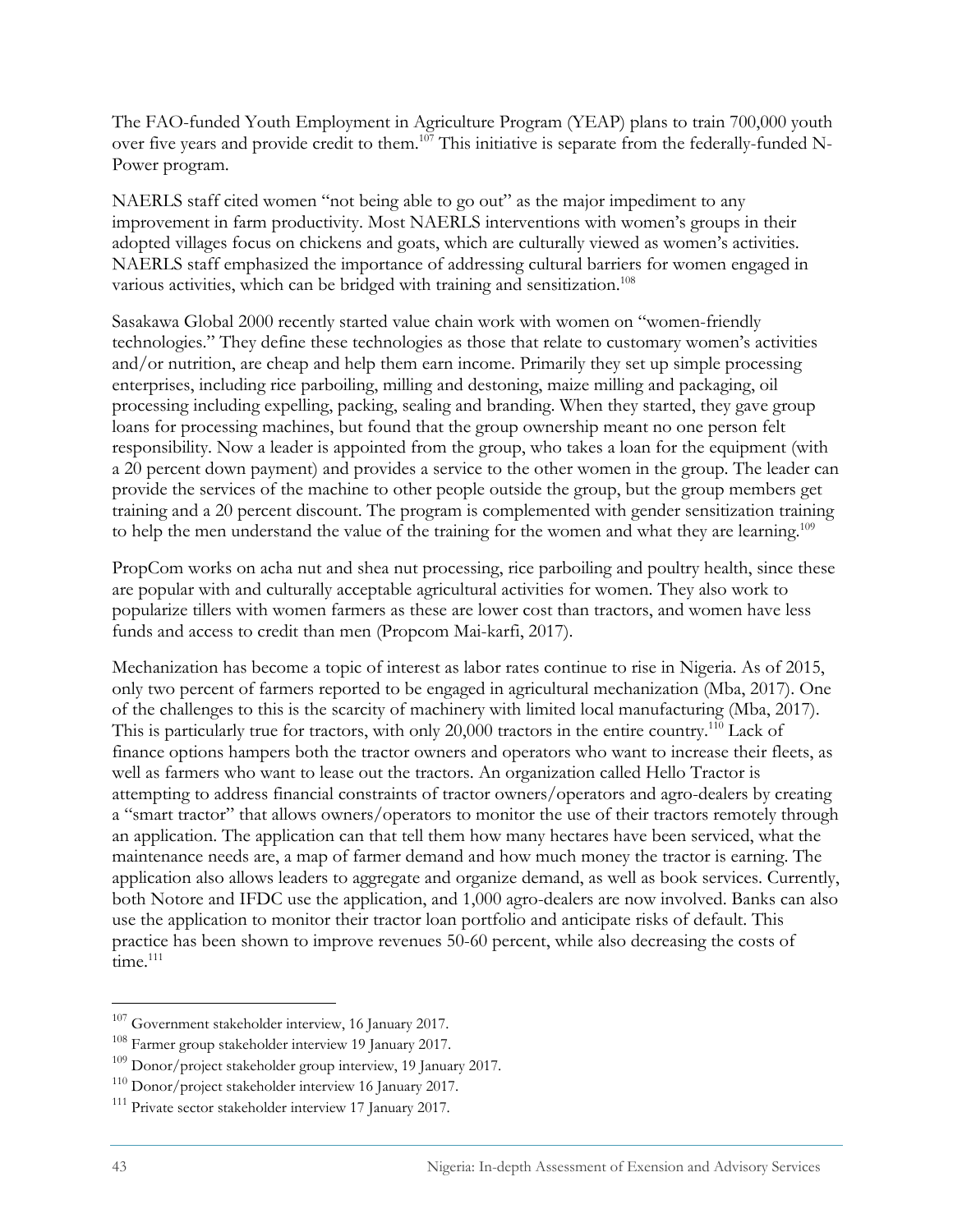Additional technologies and farm management concepts, such as satellite farming (i.e., precision agriculture), are also being explored to help farmers make better decisions and maximize productivity. Babban Gona is beginning to work with the Bill & Melinda Gates Foundation-funded STARS project to use Unmanned Aerial Vehicles to develop an imagery-based "content" for agricultural decision making through participatory on-farm trials and crop profiling. Farmers, scientists and other stakeholders explore various uses of field-level remote sensing for a future agricultural information service. The goal is that by recognizing crops within smallholder field boundaries, it will allow EAS to quantify planted areas per crop and to implement spatiallydisaggregated services for optimizing resource use, agronomic operations and harvest management. This information allows for the development of field typologies, community, clientele and supplier profiling, improved yield forecasting and reduction in agricultural investment risk. As the field of remote sensing is still maturing, it is as yet unknown whether precision agriculture takes hold in Nigeria.

#### **Community Engagement**

Finally, EAS is concerned with community engagement, that is, land size and distribution, education levels, gender roles, demographics including age, community organizations (e.g., producer organizations) and capacity to collaborate. Here we focus particularly on how to reach women farmers with respect to EAS.

At the Stakeholders' Consultative Forum for the new agricultural extension policy in late 2016, the consensus was that farmer-based organizations are fragmented, lacking in voice and in need of capacity building in both agricultural content and management and leadership of groups. The most successful farmer groups are found in the south-south and south-east regions. These are multipurpose cooperatives, including several commodity groups and associations that engage in other social and economic activities beyond agricultural production (FMARD, 2016b).

On the other hand, a private sector stakeholder stated that farmers are more organized in the north because farming is the major economic activity, since there is no oil revenue, and, thus, farmers are more experienced and tend to be progressive in their farming practices (i.e., practicing row planting.) $112$ 

In the NAERLS adopted village near Zaria, the men's group of farmers said their main motivation to form a group was that they realized as a group they would get better assistance from any source. They are planning to form an apex group with other farmer groups to give them a stronger voice for marketing their crops. They said their social relations have also been improved by forming the  $\text{group.}^{113}$ 

## **CONCLUSIONS AND RECOMMENDATIONS**

This report has presented an in-depth analysis of the extension and advisory services system in Nigeria. Based on a literature review on the Nigerian extension system and interviews with a variety

<sup>112</sup> Private sector stakeholder interview, 21 January 2017.

<sup>113</sup> Farmer group stakeholder meeting, 19 January 2017.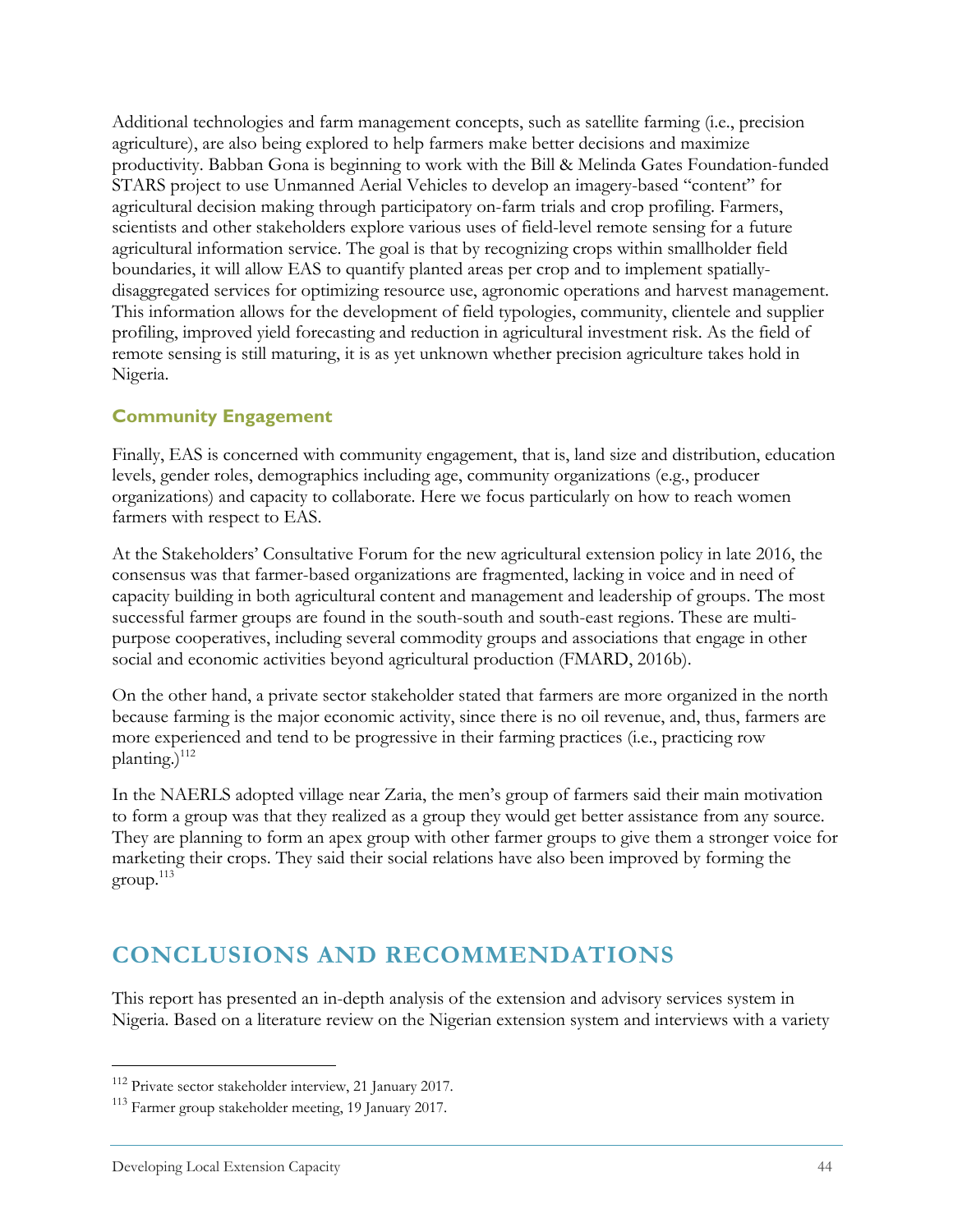of EAS actors during the period November 2016 – January 2017, the report gives recommendations to improve EAS.

Based on the analysis of extension and advisory services in Nigeria, it is clear that some of the most pressing needs are for sustainability and scalability in Nigerian EAS, so that many producers can be reached by a well-coordinated pluralistic set of providers in a manner that is financially sustainable. In this regard, engaging the private sector and using ICTs can be of assistance. However, ICTs are really a stand-alone method or tool that must be incorporated into an effective system that also has supportive policies, optimal roles for different actors, appropriate governance structures, human and organizational capacities and other relevant outreach methods.

This moment is opportune to strengthen extension and advisory services in Nigeria, due to the private sector activity, renewed government interest and many options for investors to make to revitalize the extension system. The following recommendations and Annex 1 outline opportunities for future investment and collaboration under the USAID Feed the Future DLEC project.

Based on the analysis of the six characteristics of EAS in the results section, we now offer recommendations for improving extension in those six areas. The recommendations are intended for any EAS stakeholder interested to improve extension, be they federal and state governments, donors, private sector, NGOs or others. There are a number of existing assets to leverage for improving EAS:

- 1. Existing network of ADPs in each state and body of 7,000 extension agents
- 2. NAERLS as hub of content, coordination and training
- 3. Increased political will with federal government, exemplified in formation of Department of Extension a few years ago and establishment of N-Power Agro program
- 4. Economic urgency for increased foreign exchange through agriculture to make up for loss of oil revenues
- 5. Large array of agricultural institutes and universities for content generation
- 6. 30,000 minimum additional staff available through N-Power Agro program
- 7. Major ICT system already in place for e-Wallet system

The recommendations are listed below by the six areas, followed in parentheses by the organization(s) that should lead.

#### **Governance Structures and Policy Environment**

This part of the EAS framework (Figure 1) is about the institutional set-up of EAS, or the "rules of the game" and deals with regulation and accountability of the EAS system to the clientele. We advise that all the recommendations under this section be owned by the public sector, which has the mandate to develop and implement regulations. The private sector has the ability to contribute, but in order to ensure ownership and sustainability, these areas need to be led by the public sector.

1. Clarify optimal roles of LGAs, state and federal governments as well as NGOs and the private sector through a legislated federal extension policy, financing government entities with an annual non-project based budget (FMARD). Helpful financing options from IFAD are included in Annex 2. The recent Consultative Stakeholder Forum for development of the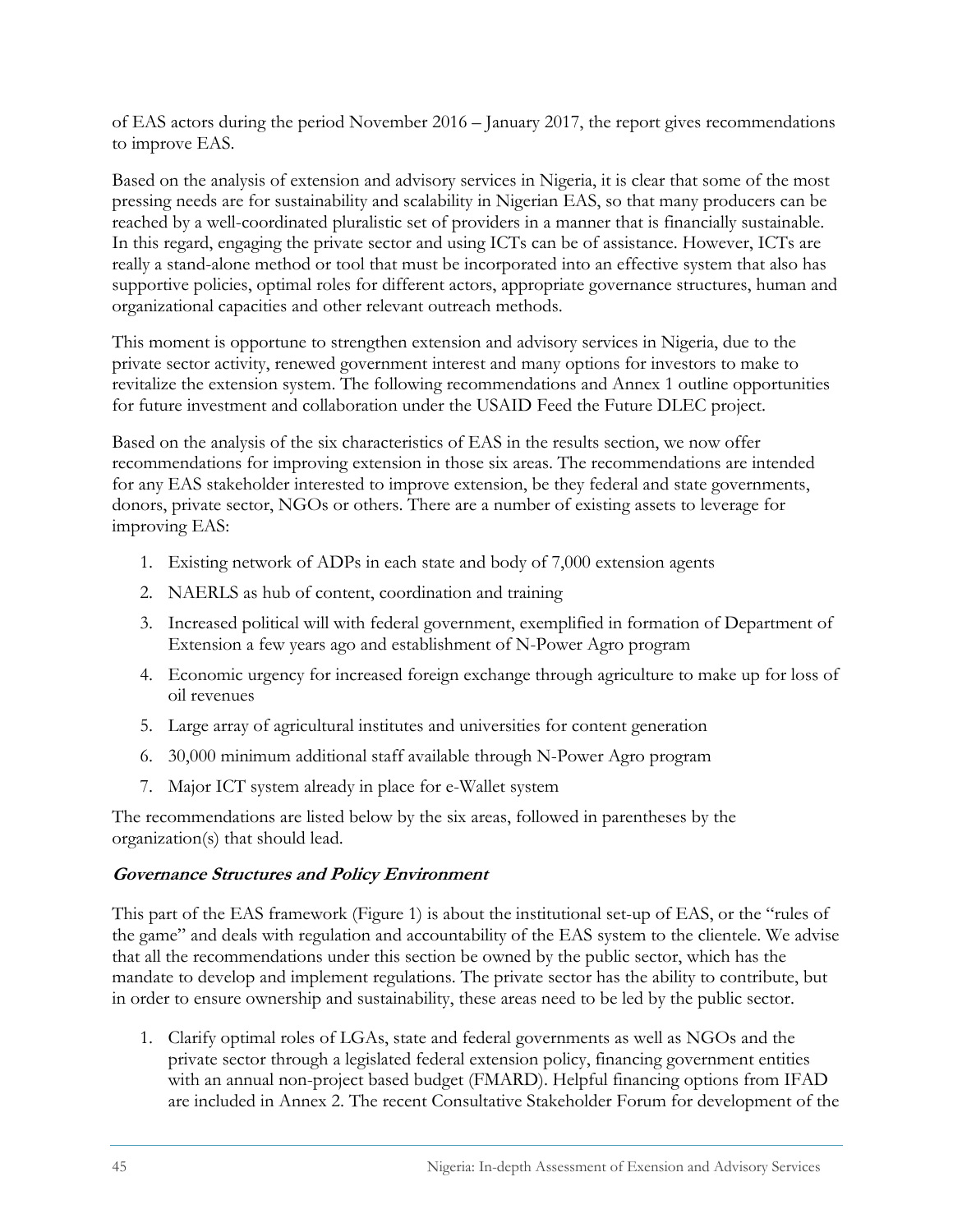new Agricultural Extension Policy suggested 70 – 80 percent of funding should be paid by the federal government (FMARD, 2016b). The following related actions were recommended by the Agricultural Extension Transformation Agenda:

- a. "FMARD to seek the commitment of State Ministers of Agriculture through the National Council on Agriculture for the tripartite funding of extension by all the three tiers of government.
- b. FMARD to seek the support of the Federal Presidential Council on Agricultural Transformation Agenda and the Federal Executive Council to negotiate with the States and Local Governments on the sharing formula for the funding of public extension service delivery.
- c. Seriously consider setting up a dedicated tax fund derived from agricultural commodity imports into the country (say five percent) to be channeled to the extension services" (FMARD, 2012:125) (The Consultative Forum for the new Extension Policy recommended a tax on agricultural exports instead (FMARD, 2016b).)
- 2. Establish mechanism within NAERLS or FDAE to coordinate and regulate and/or certify public, NGO, farmer group and private sector extension quality (FMARD). This mechanism should identify what kinds of extension the private sector can do profitably in what geographic areas, ensure there is no duplication there with donor projects or government, and then determine what other areas government or donor support is required in order to bring farmer awareness and knowledge to a minimum level where the private sector can operate.
- 3. Revitalize the REFILS system to link extension, research, the private sector and farmers (see details in Annex 1) (FMARD).

#### **Organization and Management Capacities and Cultures**

This element of the EAS framework is about the capacity for the provision of different public and private sector advisory services, and the ways in which these services are managed within the respective governance structures. These elements are essentially the "players" of the game, their abilities, and the way they play. In a pluralistic system, this is a shared role between the public, private and civil society sectors.

- 4. Reform and expand extension agents' basic training and continuing education to increase skills, reach and job motivation, including:
	- a. Establish minimum training standards paired with easy access to remedial training for women and men staff to avoid becoming a bottleneck.
	- b. Expand training content to reach beyond basic agronomy and into post-harvest processing and marketing of key crops, business skills and functional skills (such as mobilization, communication and facilitation)
	- c. Train NAERLS and/or selected ADPs on low-cost ICT-enabled extension strategies, as well as on how to train private-sector companies with demonstrated interest in extension to generate funds for NAERLS/the ADP (see details in Annex 1)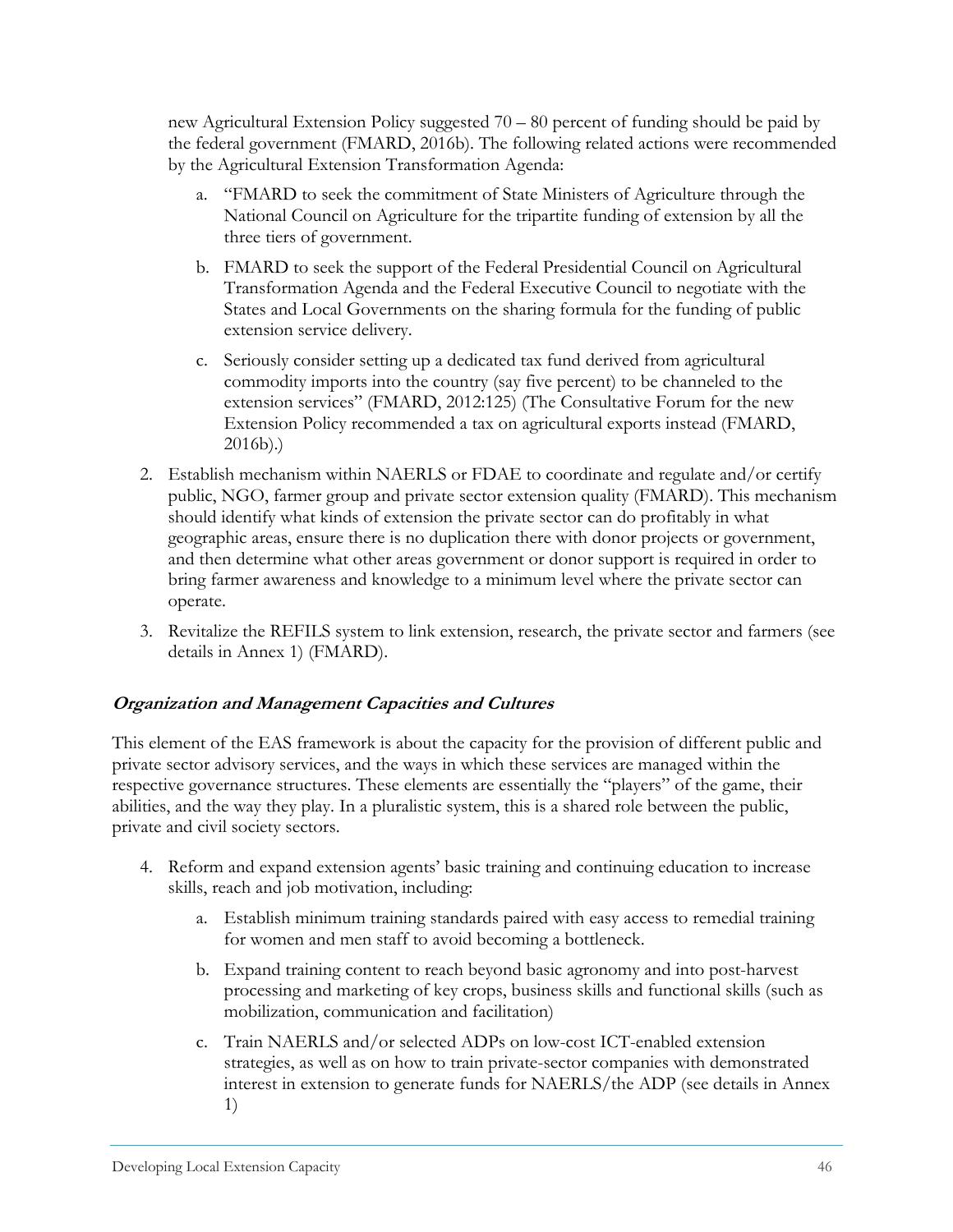- d. Establish knowledge and skill standards for all EAS providers (educational institutions, including the National Universities Commission and the National Board for Technical Education)
- 5. Establish performance-based management system for ADP staff linked to salaries and promotions, including:
	- a. A small number of tangible Key Performance Indicators (KPIs) linked to goals of extension (i.e., farmer satisfaction, adoption, productivity, welfare)
	- b. Rewards based on achieving certain targets (ADPs)
- 6. Leverage and equip N-Power staff to assist with Agricultural Performance Survey of NAERLS nationwide; this information could also be used for improving extension and other agricultural programs across the country by both the public and private sectors in Nigeria as well as donor projects (FMARD and NAERLS).

#### **Advisory Methods**

This area of the framework refers to the various ways to share extension content with clientele. Currently, innovations in new technologies and practices are being led by the private sector, thus we see a major role for the private sector to enable increased reach and inclusivity through various advisory methods.

- 7. Integrate NAERLS' Farmer Helpline with Cellulant's E-Wallet system to facilitate a publicprivate partnership that creates a platform combining input provision and comprehensive advisory services (NAERLS, Cellulant and FMARD). (See details in Annex 1.)
	- a. Public sector role budget between FMARD and states to cover costs for operations for several years in coordination with donor(s), run significant marketing programs to ensure farmers are aware of service
	- b. Private sector role create awareness of Farmer Helpline and sponsor certain messages or types of support from the Farmer Helpline and facilitate input-output aggregation and marketing linked with mobile money
	- c. Donor/NGO role share costs for operations with government for several years, support government particularly on structuring content and delivery to ensure farmers and the private sector are eventually willing to pay some amount for it
- 8. Adapt Anchor Borrowers Programme to right-size loans for inputs, use group loans instead of individual loans and verify that people signing up are farmers by leveraging the existing Nigerian e-ID system. Expand extension under this program with ADPs and the private sector (FMARD).
- 9. Set up SMS and IVR system to increase reach of EAS and disseminate crop- and geographyspecific information to farmers on commodity prices, weather, agronomic tips and inputs availability, ideally building off or leveraging the existing e-Wallet system (all EAS actors) (see details in Annex 1).
- 10. Pilot low-cost ICT-enabled extension directly with private sector companies and establish what level and kind of extension can be profitable and sustainable in the long-run (all EAS actors). This pilot may include short-term subsidization of extension providers in certain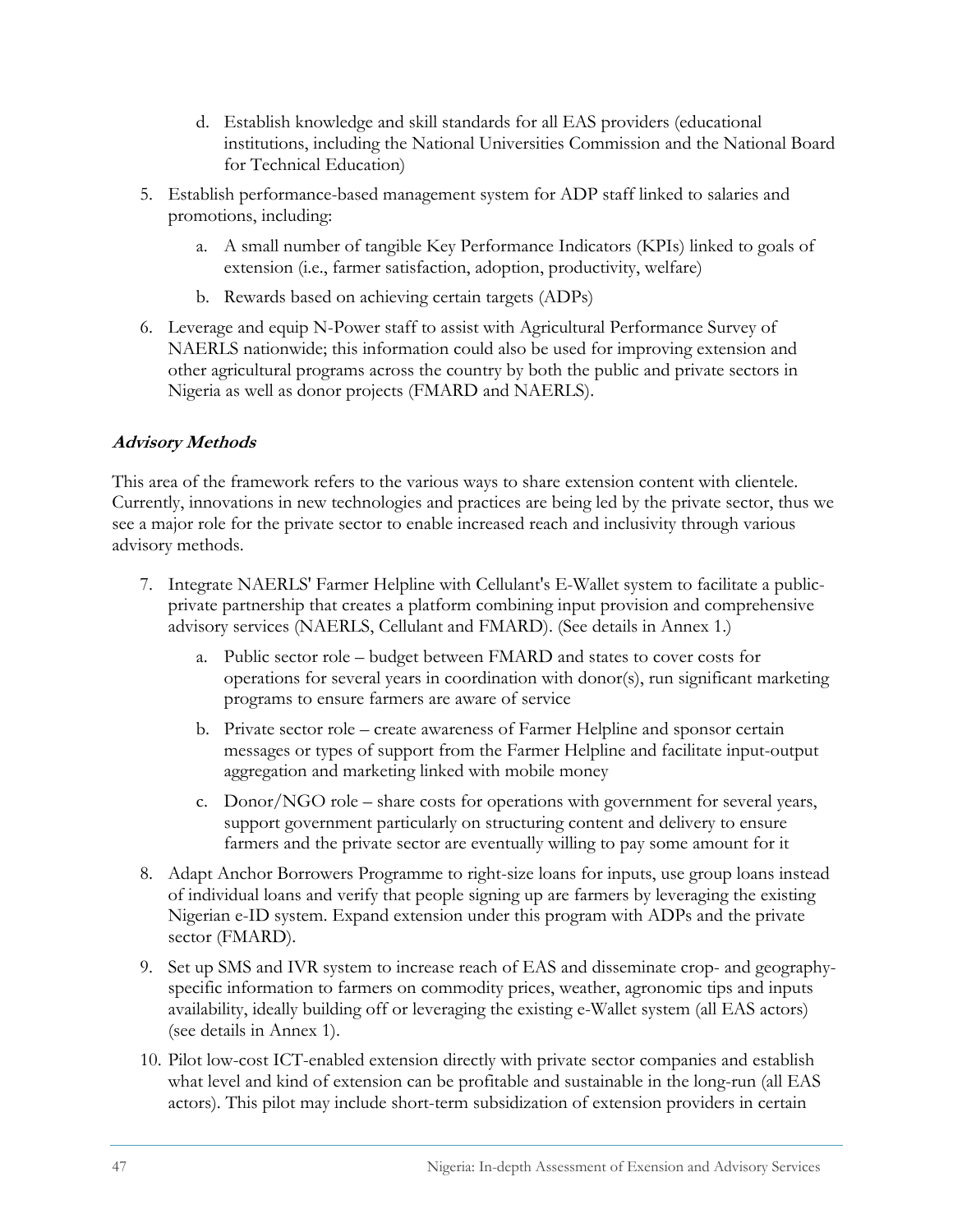markets to bring the providers to minimum levels of education or awareness, after which private-sector extension could be profitable. (See details in Annex 1.)

#### **Market Engagement**

This area of the framework refers to the market elements that EAS can use to better serve farmers, such as aggregation, finance, price discovery, and input and output markets. There is a clear role for the private sector to lead the market engagement aspect of the EAS system, within the enabling environment provided by the government.

- 11. Develop a sustainable, ICT-enabled public-private extension model enabling NAERLS or ADPs to provide training to agribusinesses and other private providers (such as telecom and broadcast radio/TV operators) on ICT-enabled extension (all EAS actors) (see details in Annex 1).
- 12. Integrate (bundle) extension advice with other market services, like inputs, outputs, finance, transport and storage (public and private EAS).
- 13. Use ICTs such as IVR, to enable farmers to authenticate the quality of the inputs they purchase by entering a code printed in the inside of packaging; this could also sign users up to receive time-sensitive advisories related to what they purchased (all EAS actors).

#### **Livelihood Strategies**

This element of the EAS system refers to how EAS develops content to meet the unique needs of clientele and how gender roles impact farming strategies. This area has been predominantly focused on by the public sector. However, livelihood strategies are increasingly becoming more important for the private sector to consider as they are beginning to realize that providing a holistic, integrated package to farmers inspires brand loyalty.

- 14. Focus the content of extension programs on commodities and types of work that are socially acceptable and appropriate for women and youth – for example, raising chicken and goats, vegetable cultivation, basic processing of foodstuffs and include nutrition elements (all EAS actors with support from Gender and Youth Division of FMARD).
	- a. Adapt public extension curriculum to include information, practices, services, etc. more relevant to women and youth (NAERLS)
	- b. Facilitate and strengthen links between different government research institutes and universities that address issues of importance to livelihood strategies, such as Department of Health, Livestock, Agriculture, Environment, etc. (NAERLS)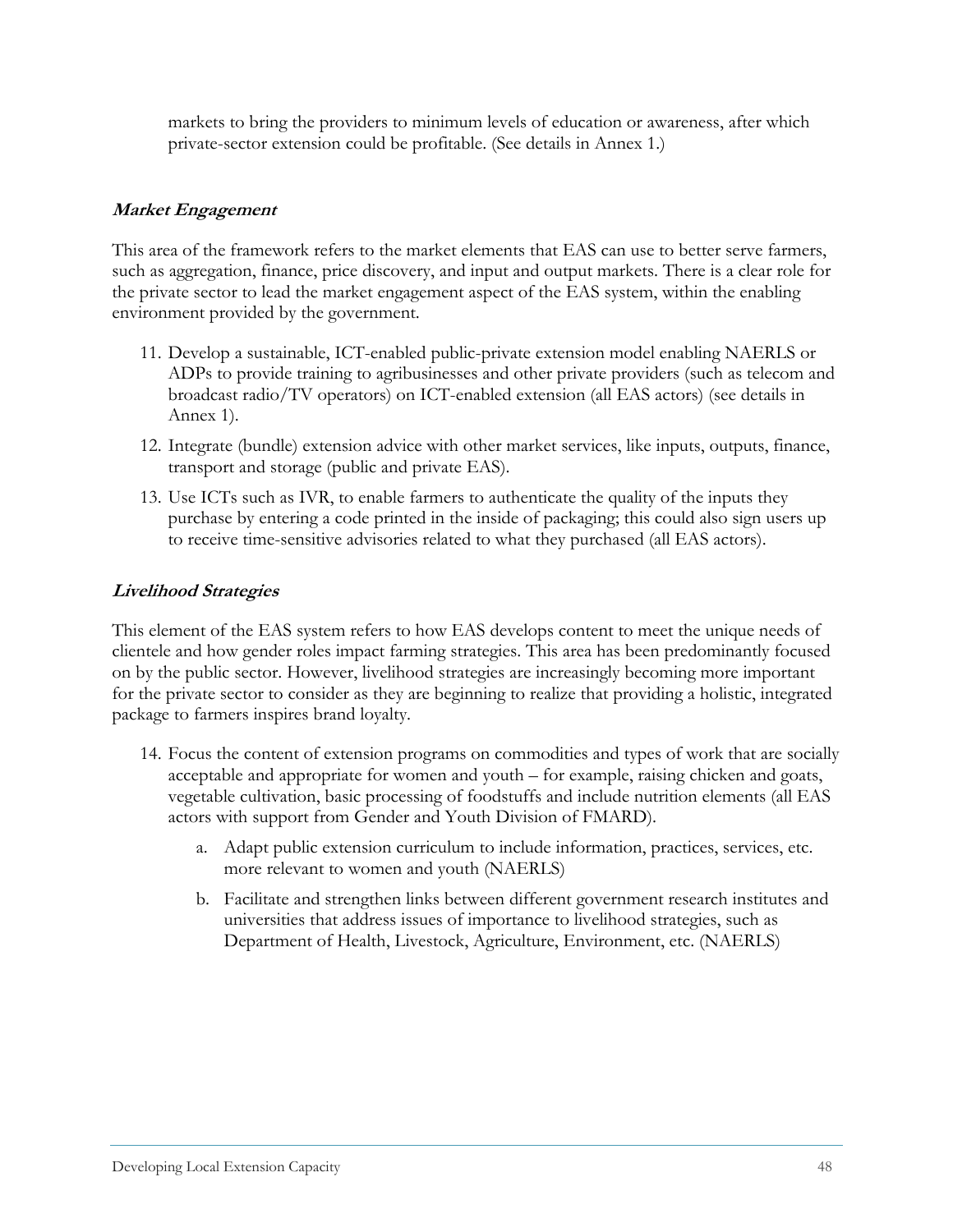#### **Community Engagement**

Community engagement refers to EAS services based on local social institutions, mechanisms to articulate demand and community psychosocial characteristics. In general, civil society is best placed to engage farmers and address this aspect of the EAS system because they are often closest to the farmers and familiar with the structures in which farmers organize themselves. As the private sector becomes more embedded in communities, through integrated EAS services, it may become more engaged in this aspect of the EAS system along with civil society.

- 15. Support N-Power program to help youth to join or establish profitable agribusinesses (FMARD with EAS providers). Ensure that selection criteria and training programs meet needs identified by the private sector for either employees or new businesses (FMARD). Support new businesses with seed capital (donors, other investors).
- 16. Strengthen agricultural clubs for secondary and university students, combined with online access to agricultural information and useful smartphone apps to engage the youth (state and federal agricultural with educational ministries).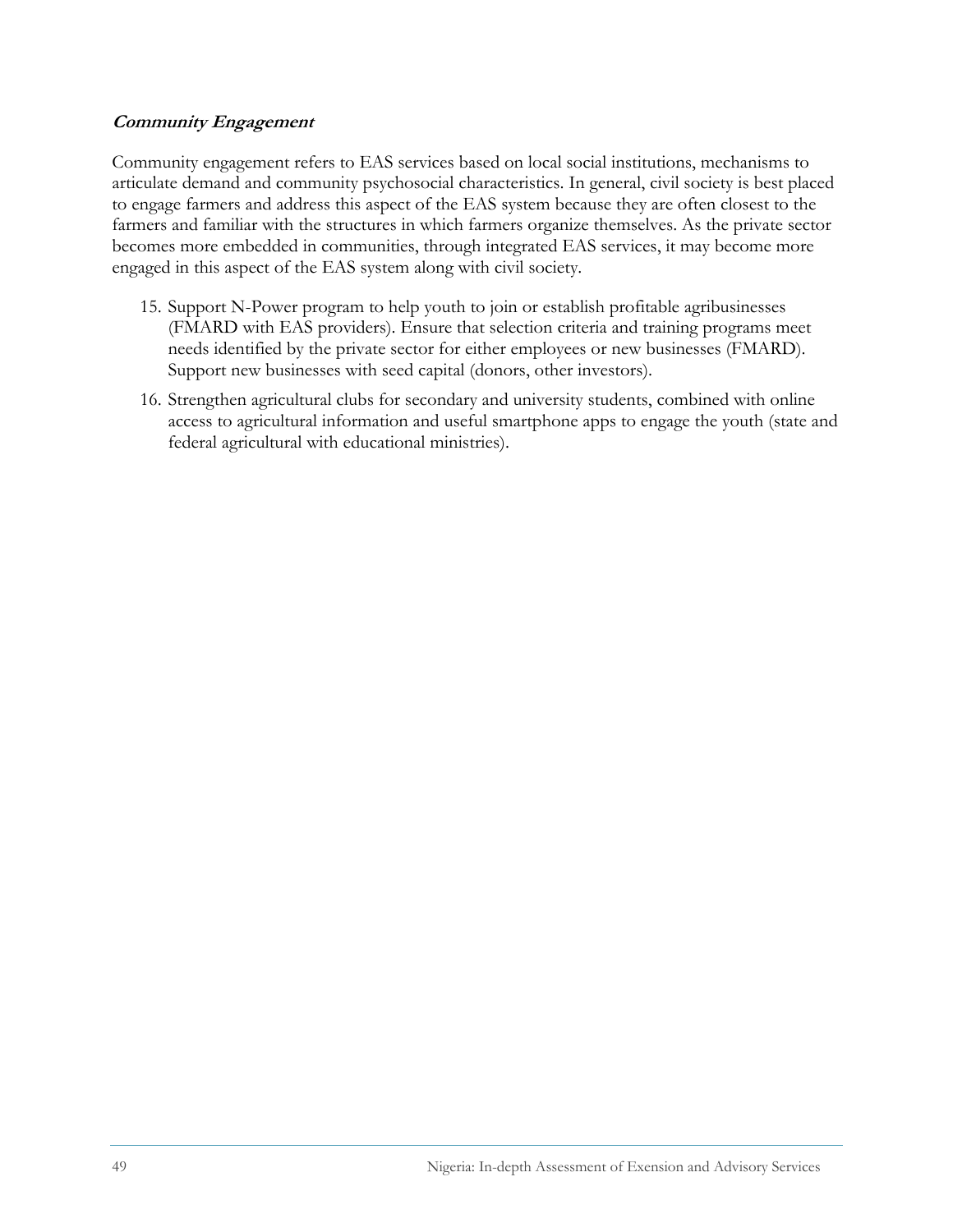## **REFERENCES**

Adepetun, A. (2017, February). *Nigeria: Smartphone Penetration Hits 30 Percent in Nigeria, 8 July 2016.* Retrieved from TheGuardian: http://allafrica.com/stories/201607080930.html

Adesina, A. (2017, February). *Agriculture as a Business: Approaching Agriculture as an Investment Opportunity, 15 February 2016.* Retrieved from Foreign Affairs: https://www.foreignaffairs.com/sponsored/agriculture-business

Adesugba, M., & Mavrotas, G. (2016). *Delving Deep into the Agricultural Transformation and Youth Employment Nexus: The Nigerian Case.* Washington, DC: IFPRI.

*Agriculture: Osun state requests expressions of interest for competent aggregators, 31 January 2017.* (2017, February 24). Retrieved from Vanguard Nigeria: http://www.vanguardngr.com/2017/01/agriculture-osun-requests-expression-interest-competentaggregators/

Aniemeka, C. (2017, February). *Airtel: Telco's New 321 Service Allow You To Access Public Information For Free, 16 November 2016.* Retrieved from Online Nigeria: http://www.onlinenigeria.com/news/business/92454-airtel-telco-s-new-321-service-allow-you-toaccess-public-information-for-free.html

ASTI (Agricultural Science and Technology Indicators). (2014, October). *Agricultural R&D Indicators Factsheet: Nigeria.* Washington, DC: ASTI.

Auta, S., & Dafwang, I. (2010). The Agricultural Development Projects (ADPs) in Nigeria: Status and Policy. *Research Journal of Agriculture and Biological Sciences, 6*(2), 138-143.

Birner, R., Davis, K., Pender, J., Nkonya, E., Anandajayasekeram, P., Ekboir, J., . . . Benin, S. (2009, adapted from Birner et al. (2006)). From Best Practice to Best Fit: A Framework for Analyzing Agricultural Advisory Services Worldwide. *Journal of Agricultural Extension and Education*, 341-355.

Central Intelligence Agency. (2017, February). *Nigeria.* Retrieved from CIA World Factbook: https://www.cia.gov/library/publications/the-world-factbook/geos/ni.html

Channels Television (Nigeria). (2017, February 23). *Agricultural Extension Agents Get Motorcycles to Boost Services - 25 November 2016*. Retrieved from Channels Television (Nigeria): https://www.channelstv.com/2015/11/25/agricultural-extension-agents-get-motorcycles-boostservices/

CTA (Technical Center for Agricultural and Rural Cooperation). (2011). *A Case Study Report on Nigeria's Agricultural Extension and Advisory System.* Wageningen: CTA.

Daily Trust. (2017, February). *219,837 farmers participate in Anchor Borrowers Programme, says CBN chief, 29 December 2016.* Retrieved from Daily Trust: http://www.dailytrust.com.ng/news/general/219- 837-farmers-participate-in-anchor-borrowers-programme-says-cbn-chief/178266.html

Department for International Development. (2017, February). *Rural and Agriculture Markets Development programme for Northern Nigeria (PrOpCom Mai-karfi).* Retrieved from Development Tracker: https://devtracker.dfid.gov.uk/projects/GB-1-202098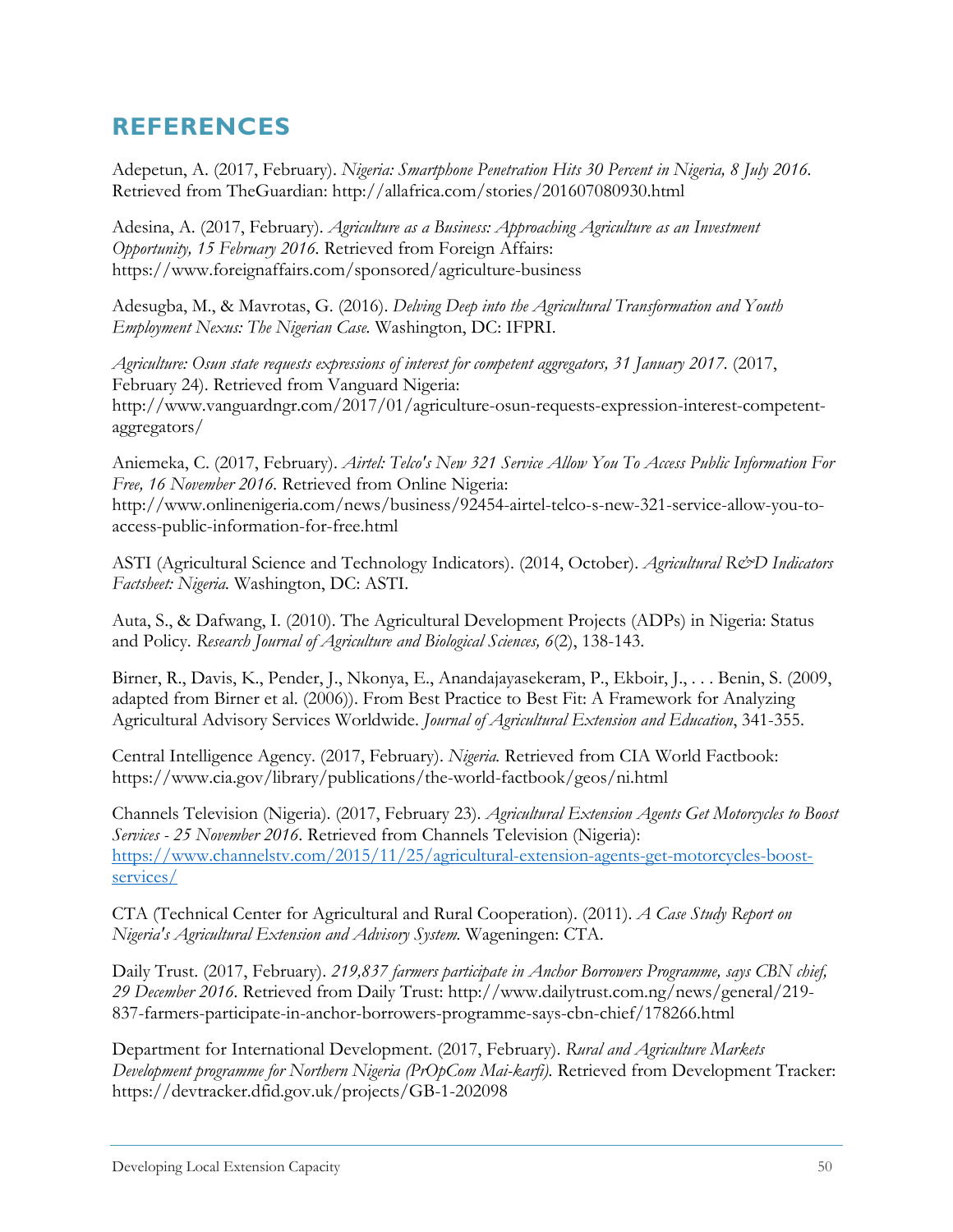DEVES. (2017, February). *Feed the Future Nigeria Agro-Input Project.* Retrieved from Devex: https://www.devex.com/impact/partnerships/feed-the-future-nigeria-agro-input-project-1005

Elebeke, E. (2017, Feb). *Nigeria spends N1trn on 4 food imports annually – FG, 12 August 2016.* Retrieved from Vanguard: http://www.vanguardngr.com/2016/08/nigeria-spends-n1trn-4-food-importsannually-fg/

Fadairo, O., Olutegbe, N., & Tijani, A. (2015). Attitude of Crop Famers Towards E-Wallet Platform of the Growth Enhancement Support Scheme for Input Delivery In Oke-Ogun Area of Oyo State. *Journal of Agricultural Informatics, 6*(2), 62-71.

Federal Government of Nigeria. (2017, February 16). *N-Power Volunteer Corps Programmes*. Retrieved from http://portal.npower.gov.ng/n-corps/index.html

Federal Ministry of Agriculture and Rural Development. (2016a). *Draft-Development of National Agricultural and Extension Advisroy Services Policy: Report of Stakeholders' Consultative Forum in Selected States, September 2 - October 12, 2016.* Nigeria: FMARD.

Federal Ministry of Agriculture and Rural Development. (2016b). *The Agriculture Promotion Policy (2016-2020): Building on the Successes of the ATA, Closing Key Gaps: Policy and Strategy Document.* Nigeria: FMARD.

Federal Ministry of Agriculture and Rural Development: The Extension Transformative Group. (2012). *Final Report of the Agricultural Extension Transforamtion Component of the Agricultural Transformation Agenda.* Nigeria: FMARD.

Federal Ministry of Agriculture and Water Resources. (2008). *National Food Security Program.* Nigeria: FMAWR.

Food and Agriculture Organization. (2016). *AQUASTAT Country Factsheet: Nigeria.* Rome: FAO.

GIZ. (2017, Februaru). *Sustainable Smallholder Agribusiness in Western and Central Africa.* Retrieved from GIZ: https://www.giz.de/en/worldwide/16002.html

IFPRI. (2017, February 25). *Food Security Portal: Nigeria*. Retrieved from Food Security Portal: http://www.foodsecurityportal.org/nigeria

International Fund for Agricultural Development. (2016). *Summary Proposal to the PTA to Support Developing the Agricultural Extension Policy.* Unknown: IFAD.

Leventis Foundation Nigeria. (2017, February 23). *The Foundation: Program Overview and Training Components: Training Overview*. Retrieved from Leventis Foundation NIgeria: Http://leventisfoundation.org.ng/

Matshelane, M. (2017, February 18). *Vodacom in ICT Deal with Nigeria's Kaduna State.* Retrieved from Mezzanine Ware: http://www.mezzanineware.com/vodacom-in-ict-development-deal-withnigerias-kaduna-state

Matsilele, T. (2017, February). *How big is Nigeria's food import bill? 20 January 2016.* Retrieved from CNBCAFRICA: http://www.cnbcafrica.com/news/western-africa/2016/01/20/audu-ogbehnigeria-kola-masha/#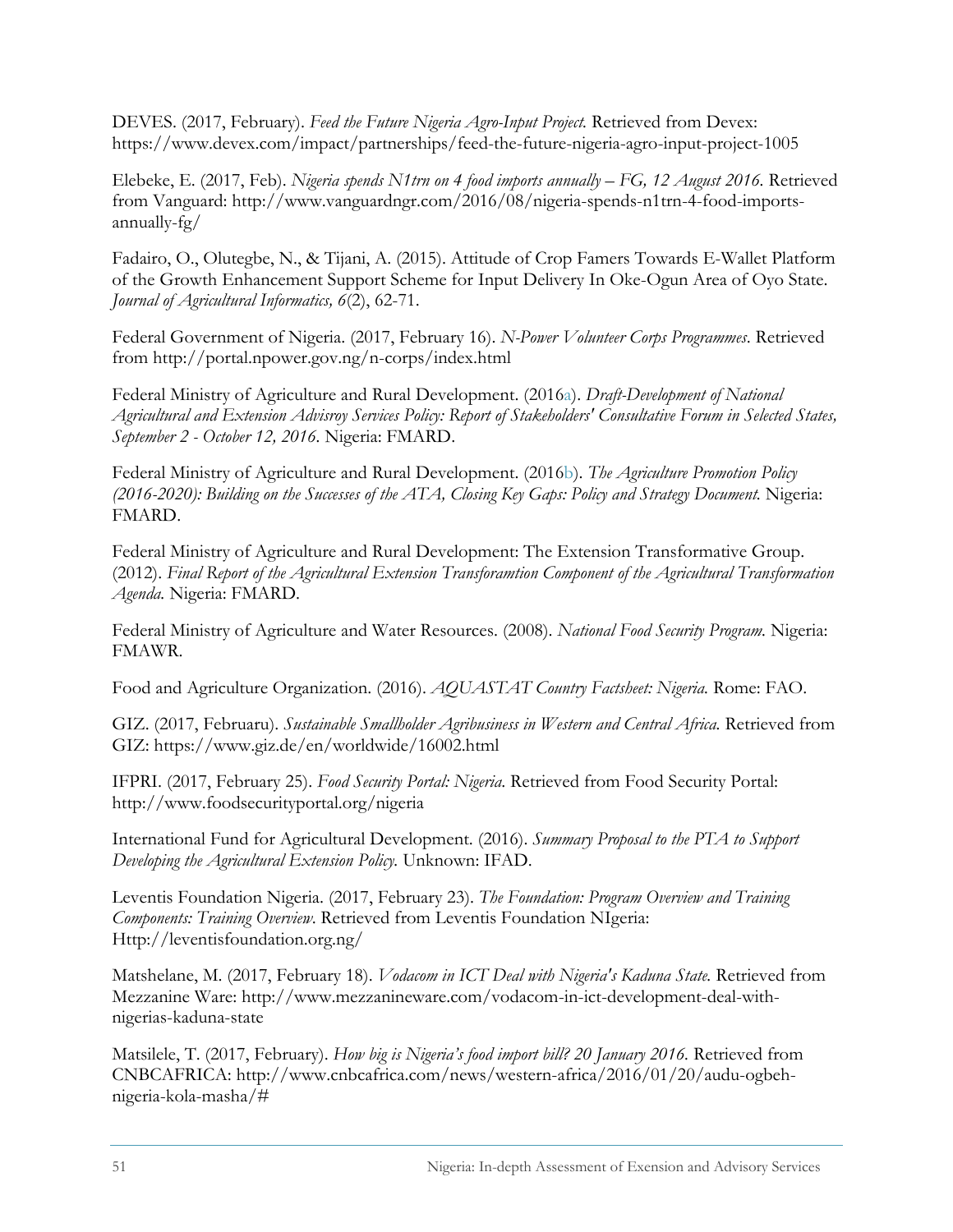Mba, E. (2017, February). *Problems and Prospects of Agricultural Mechanization in Nigeria, 5 December 2015.* Retrieved from InfoGuideNigeria: https://infoguidenigeria.com/problems-and-prospectsgricultural-mechanization/

Okojie, J. (2017, February 16). *States pull out of Growth Enhancement Support Agricultural Scheme Over Poor Revenues, July 1, 2016.* Retrieved from Business Day: https://asokoinsight.com/news/states-pull-outof-growth-enhancement-support-agric-scheme-over-poor-revenues-ghana

ParetoPulse. (2017, February). *Nigeria: Ready for Mobile Lending.* Retrieved from ParetoPulse: http://www.paretopulse.com/blog/2015/7/14/nigeria-ready-for-mobile-lending

Peter, I. (2017, February 16). *Farmers Allege Fraud in CBN Anchor Borrowers Programme, 11 January 2017.* Retrieved from Premium Times: http://www.premiumtimesng.com/regional/south-southregional/220187-farmers-allege-fraud-cbn-anchor-borrowers-programme.html

Propcom Mai-karfi. (2017, February 23). Retrieved from Propcom Mai-karfi: http://www.propcommaikarfi.org/

Sani, B. M., Omenesa, Z., Sambo, I., Abdullahi, J., & Yuguda, M. (2015). Effect of Targeted Agricultural Information Delivery Approach on Farmers' Access to Agricultural Information in Nigeria. *Journal of Agricultural & Food Information 16*, pp. 72-79.

Sarki, Y. (2017, February 21). *Labana Rice Farm: Biggest Rice Farm Along River Niger and Benue Valley, 11 May 2016.* Retrieved from Leadership (Nigeria): http://leadership.ng/features/525665/labana-ricefarm-biggest-rice-farm-along-river-niger-benue-valley

Sasakawa Africa Association. (2017, February 18). *Where We Work: Nigeria*. Retrieved from Sasakawa Africa Association: http://www.saa-safe.org/www/nigeria.html

Sasakawa Africa Fund for Extension Education. (2017, February 17). *SAFE Student Statistics*. Retrieved from Sasakawa Africa Fund for Extension Education.: http://www.safeafrica.org/Student%20Statistics.php

Sustainable Smallholder Agri-Business Program. (2017). *Farmer Business School for Cocoa Producers in West and Central Africa.* Nigeria: SSAB.

World Bank. (2016). *Implementation Completion and Results Report … For A Third National Fadama Development (Fadama III) Project, November 2nd, 2016.* Washington, DC: World Bank.

World Bank. (2017, February 25). *Nigeria.* Retrieved from World Bank: http://data.worldbank.org/country/nigeria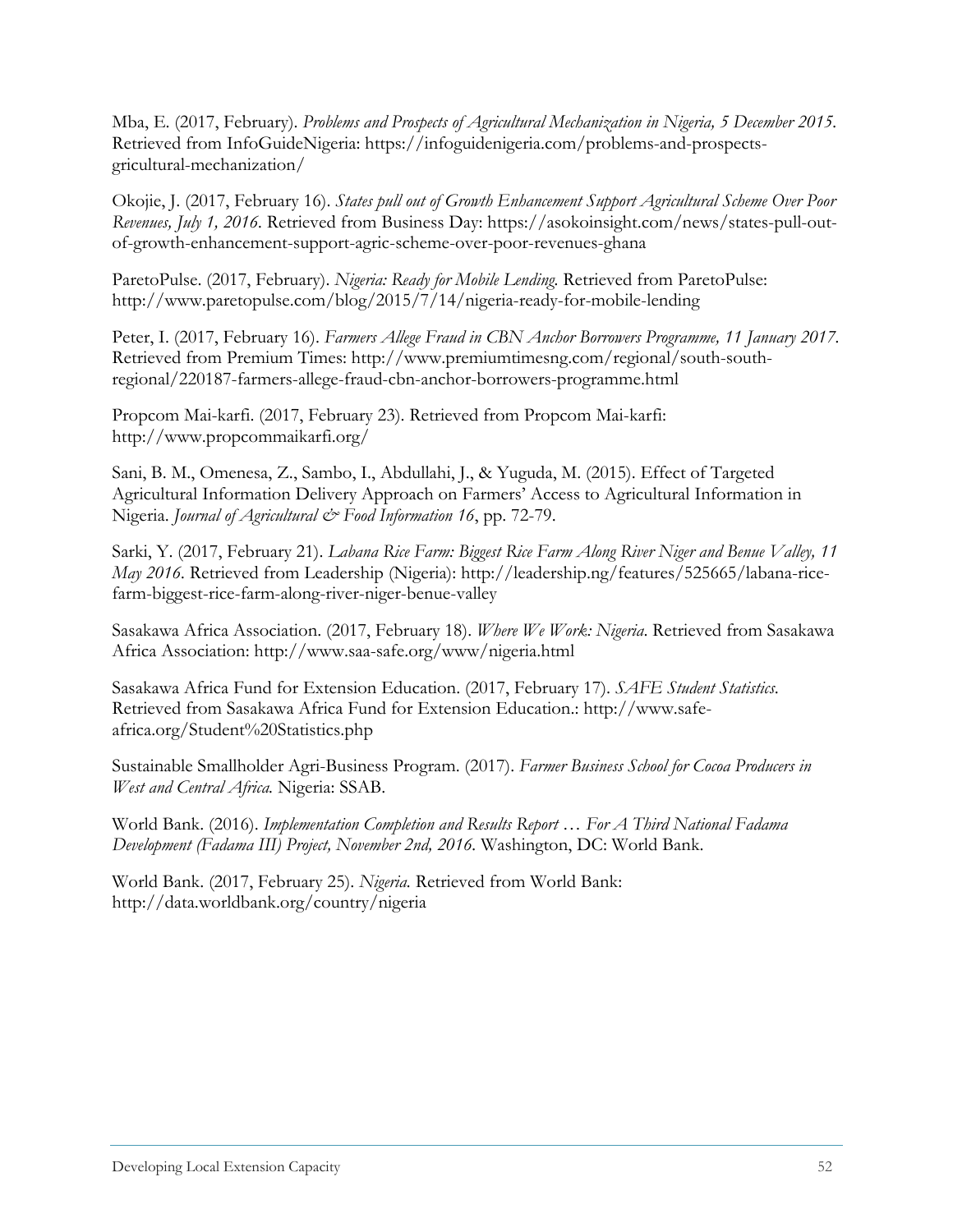### **ANNEX 1. IFAD FUNDING RECOMMENDATIONS**

Financing of EAS is a critical element to a functional EAS system. The information below was laid out in a report by FMARD to give options for sustainable financing mechanism for EAS.

- a. There should be review and adoption of the formula used in funding of the ADPs during the World Bank support era.
- b. The same percentage applied for allocation of federation account resources may also be adopted for contributory funding support for agricultural extension services by the three tiers of government.
- c. A percentage of the taxes paid by agro-based companies in the country should be set aside or allocated for financing agricultural extension services.
- d. The Agricultural Development Fund or Agricultural Extension Trust Fund should be created and legislated just like is the case in the educational sector.
- e. Adoption of public-private partnership as a funding mechanism for agricultural extension services delivery (FMARD, 2016b:59).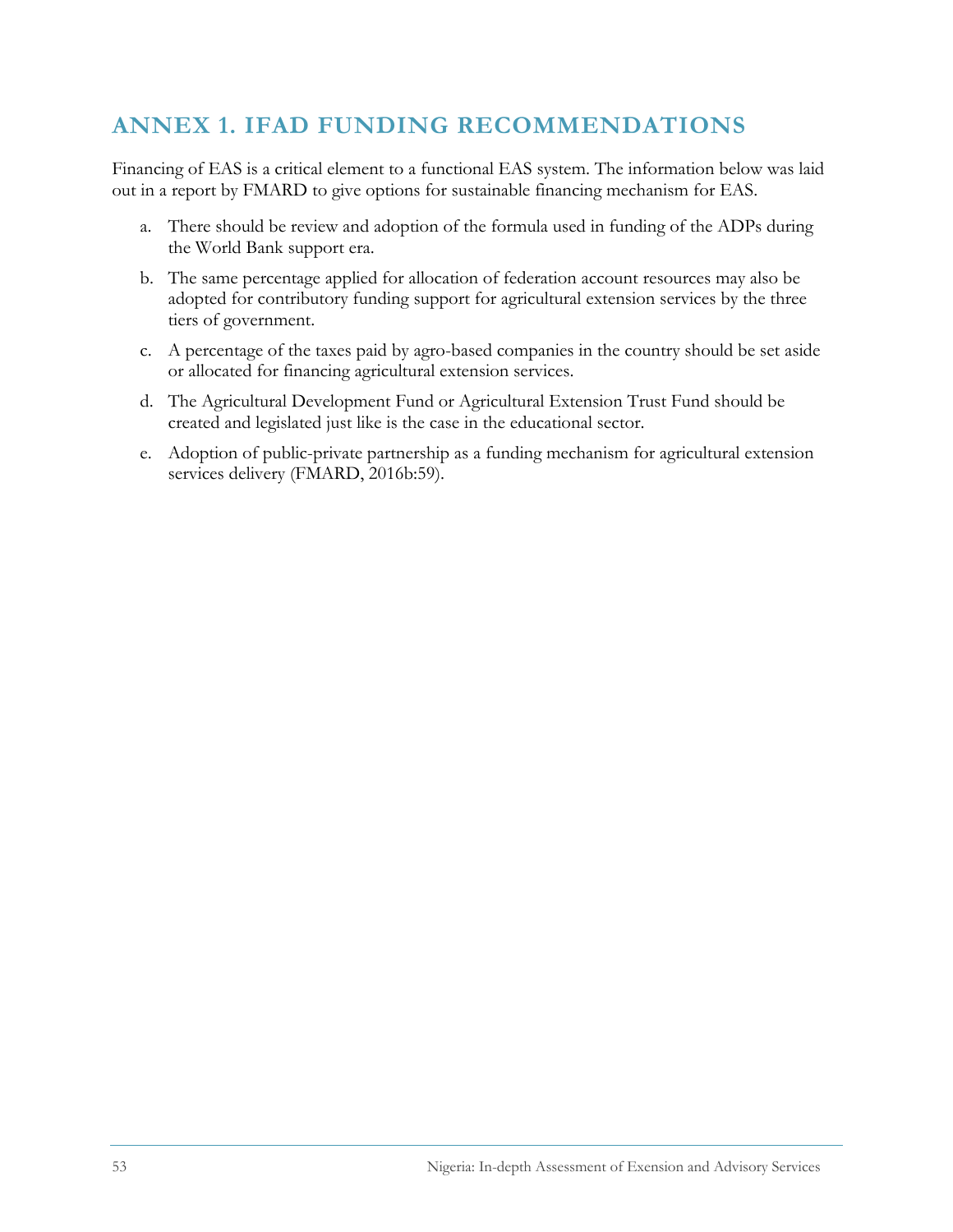## **ANNEX 2. LIST OF AGRICULTURE-RELATED ICT PLATFORMS IN NIGERIA**

From the Agricultural Transformation Extension Agenda (FMARD, 2012:74-75):

| <b>PUBLIC INSTITUTION</b>                                                        | <b>PROJECT</b>                                                        |
|----------------------------------------------------------------------------------|-----------------------------------------------------------------------|
| Federal Ministry of Agriculture & Rural Development<br>(FMARD)                   | Strategic Analysis and Knowledge Support System<br>(SAKSS)            |
| Commercial Agricultural Development Project (CADP)                               | Farmers' Market Information Kiosk (FMIK)                              |
| <b>FADAMA III</b>                                                                | Farmer Information Knowledge Service (FIKS)                           |
| University of Agriculture (UNIAGRIC), Makurdi                                    | Agricultural Portal (Cyber Extension)                                 |
| National Agricultural Extension Research and Liaison<br>Services (NAERLS), Zaria | Web & Mobile Phone Based Extension                                    |
| Abuja Securities & Commodity Exchange (ASCE)                                     | Market Information System (MIS)                                       |
| Michael Okpara University of Agriculture, Umudike<br>(MOUAU)                     | Agricultural Portal                                                   |
| Nigerian Communications Commission (NCC)                                         |                                                                       |
| Galaxy Backbone Plc. (Galaxy)                                                    | General ICT Infrastructural Support Platform                          |
| Central Bank of Nigeria (CBN) / NIRSAL                                           | Knowledge Incubation Kiosk (KIK)                                      |
| Bola Ige Information Centre                                                      |                                                                       |
| PRIVATE INSTITUTION                                                              | <b>PROJECT</b>                                                        |
| Agric. Mart Information System Limited (AMIS)                                    | Farmers' Network & AMEX (Agribusiness Mobile<br>Information Exchange) |
| Esoko Nigeria (Esoko), Lagos                                                     | Market information for Agricultural Trade facilitation                |

Notore Chemical Industries Ltd (Notore), Port-Harcourt Customer Information Service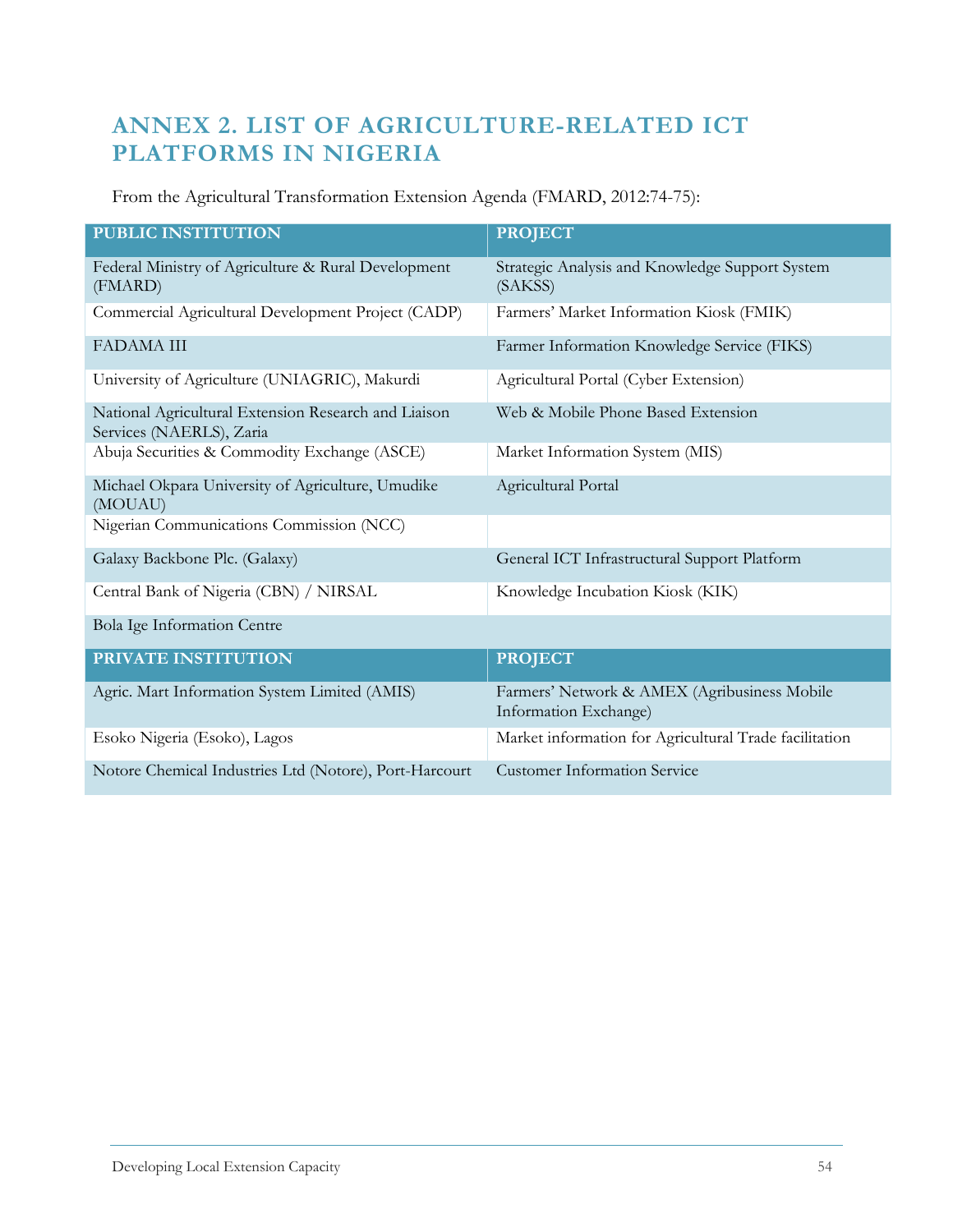# **ANNEX 3. LIST OF INTERVIEWEES**

| <b>ORGANIZATION</b>                                                             | <b>PERSON</b>                                                                  |
|---------------------------------------------------------------------------------|--------------------------------------------------------------------------------|
| African Development Bank                                                        | Dr. Ibrahim Amadou, Chief Agriculture Economist                                |
|                                                                                 | Ms. Ometere Omoluabi, Senior Agriculture Officer                               |
| Agricultural Services & Training<br>Centers and Marketing Ltd, Plateau<br>State | Mr. Isaac Ben Nun, General Manager                                             |
| Babban Gona                                                                     | Ms. Chinwe Osuji                                                               |
| Bill & Melinda Gates Foundation                                                 | Dr. Audu Grema, Senior Program Officer                                         |
| Competitive African Rice                                                        | Dr. Stephan Kachelriess-Matthess, GIZ, Head of Programme                       |
| Initiative/GIZ                                                                  | Dr. Andrew A. Efisue, Value Chain Sr. Operationsl Manager                      |
| Diamond Development Initiatives                                                 | Mr. Adamu Garba                                                                |
| Department for International                                                    | Mr. Yawar Naemm, Private Sector Development Advisor                            |
| Development (DFID)                                                              | Mr. Andrew Gartside, Private Sector Advisor (seconded to World<br>Bank)        |
| Federal Ministry of Agriculture &<br>Rural Development                          | Dr. Andrew Kwasari, Senior Technical Advisor to the Minister of<br>Agriculture |
| Federal Ministry of Agriculture &                                               | Mrs. Sugra Mahmood, Assistant Director                                         |
| Rural Development, Gender &<br>Youth                                            | Mrs. Karima Babangida, Deputy Director                                         |
| Fortis Micro-Finance Bank                                                       | Mr. Jeremiah Akoyere Jakoyere, Business Development Finance                    |
|                                                                                 | Mr. Adewale A. Aderounmu, Executive Director, Development<br>Finance           |
|                                                                                 | Mr. Adesida Oluwafisayo, Head of Agriculture Finance                           |
| Foundation for Partnership<br>Initiatives in the Niger Delta<br>(PIND)          | Mr. Dara Akala                                                                 |
| Green Innovation Centers for the<br>Agriculture & Food Sector (GIZ)             | Dr. Annemarie Matthess, Coordinator Nigeria,                                   |
| Hello Tractor                                                                   | Mr. Jehiel Oliver, Founder                                                     |
| International Fund for Agricultural<br>Development (IFAD)                       | Ms. Atsuko Toda, Country Program Manager                                       |
| <b>International Food Policy Research</b>                                       | Dr. George Mavrotos, Program Director                                          |
| Institute (IFPRI)                                                               | Dr. John Mazunda, Country Program Manager                                      |
| Japan International Cooperation<br>Agency (JICA)                                | Mr. Umar Halilu, Program Officer                                               |
| Kaduna State ADP                                                                | Mr. Alhaji Dauda Ashafa, Program Manager                                       |
| Market Development in Niger<br>Delta (MADE)                                     | Mr. Olayemi Oluwakuyide, Technical Team Manager                                |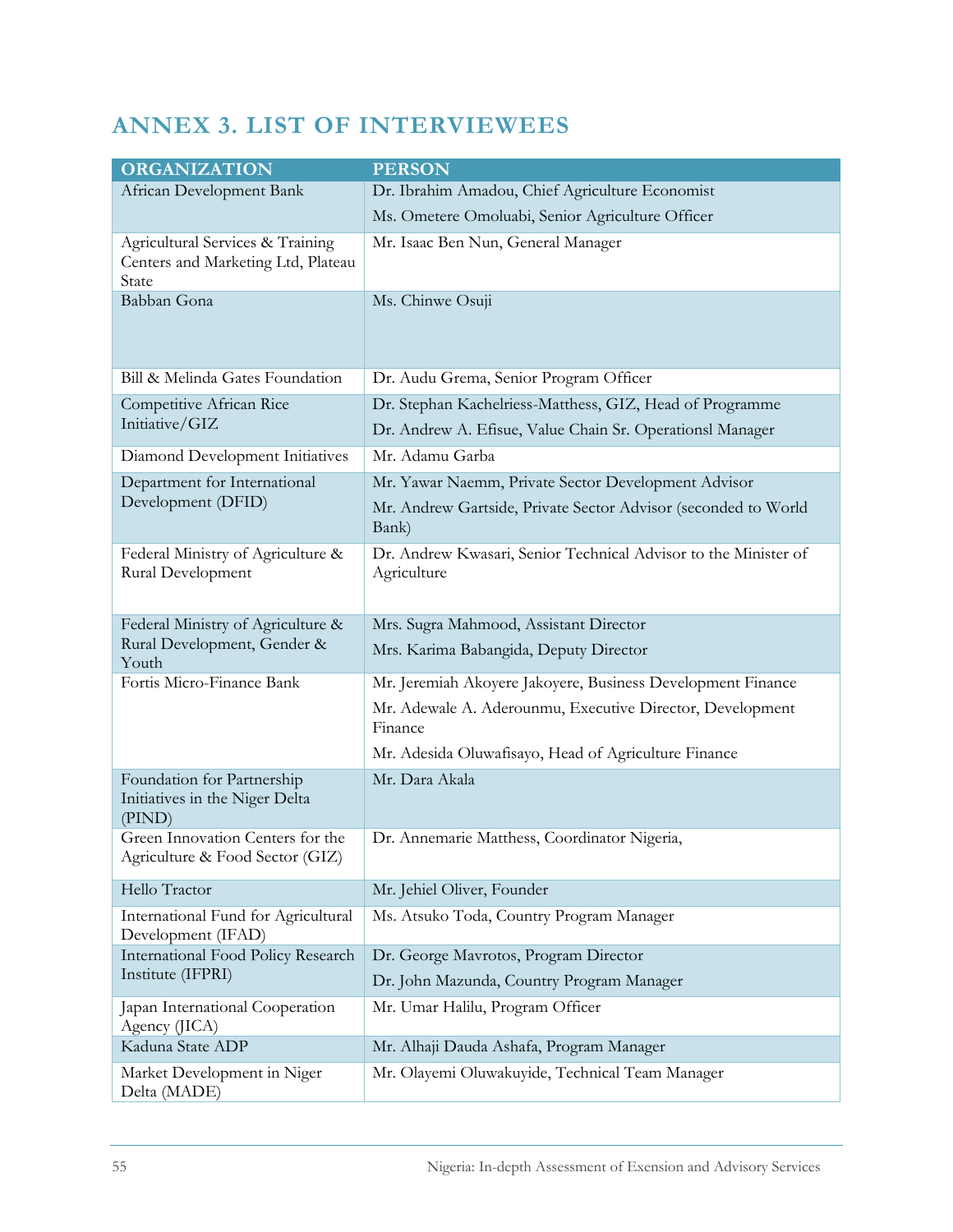| National Agricultural Extension                             | Prof. Mohammed (M.K.) Othman, Executive Director                                            |  |
|-------------------------------------------------------------|---------------------------------------------------------------------------------------------|--|
| and Research Liaison Services                               | Hajia Ashad Babale, Institute Secretary                                                     |  |
| (NAERLS)                                                    | Prof. Immanuel Ikani, Deputy Director for Agri-Extension,                                   |  |
|                                                             | Dr. Isuk Hamadz, Assistant Director of Extension Training and<br>Outreach,                  |  |
|                                                             | Ingena Aolawa, Assistant Director for Research, Planning and<br>Monitoring                  |  |
| <b>NAERLS</b> Adopted Village farmers<br>meeting near Zaria |                                                                                             |  |
| National Agricultural Seed Council                          | Mr. P. Olusegun Ojo, Director General & CEO                                                 |  |
| Notore Chemical Industries Plc                              | Mr. Innocent Okuku, Group Head of Commercial Services                                       |  |
|                                                             | Mr. Ibrahim Suleiman, Head of Agricultural Services                                         |  |
| Olam                                                        | Mr. Reji George, General Manager for Nigeria                                                |  |
| Private individual                                          | Mr. Nosa James-Igbinadolor, Senior Consultant, Communication &<br>Strategy                  |  |
| PropCom                                                     | Mr. Rib Kirby, Market Group Director                                                        |  |
| Sasakawa Africa Association                                 | Mr. Sani Husaini Sagagi, Deputy Country Director                                            |  |
|                                                             | Ms. Esther Afor Ibrahim, Theme Coordinator, Post-Harvest &<br>Agro-Processing Extension     |  |
|                                                             | Mr. Idris Saidu Garko, Thematic Coordinator, Crop Productivity<br>Enhancement               |  |
|                                                             | Mr. Gambo Abdulhamid, Thematic Coordinator, Monitoring,<br>Learning & Evaluation            |  |
|                                                             | Mr. Isaac Eni, Thematic Coordinator, Public-Private Partnership and<br><b>Market Access</b> |  |
|                                                             | Mr. Gambo Isa, Farmer groups                                                                |  |
| Seed Association of Nigeria                                 | Mr. Richard O. Olafare, CEO SEEDAN, MD Savannah Seeds                                       |  |
| (SEEDAN)                                                    | Mr. Olelola Folarin Sunday, Seed Production Expert & Project Lead<br>Consultant             |  |
| Tomato Jos                                                  | Ms. Mira Mehta, Co-founder                                                                  |  |
| <b>USAID Markets II project</b>                             | Mr. Godson Ononiwu, Director External Relations                                             |  |
|                                                             | Dr. Aliyu Samaila, Director Agricultural Productivity                                       |  |
| USAID Mission, Abuja                                        | Dr. Melanie Edwards, Agriculture Development Officer                                        |  |
|                                                             | Dr. Osagie Aimiuwu, Feed the Future Team Lead                                               |  |
| <b>USDA</b>                                                 | Ms. Elise Solorio, International Agricultural Program Specialist                            |  |
|                                                             | Mr. Harold Tarver, International Agricultural Program Specialist                            |  |
| Vodacom                                                     | Ms. Zainab Olulana, Account Manager                                                         |  |
|                                                             | Mr. Bala Ado, Business Development Manager                                                  |  |
|                                                             | Mr. Abu Etu, Products Head                                                                  |  |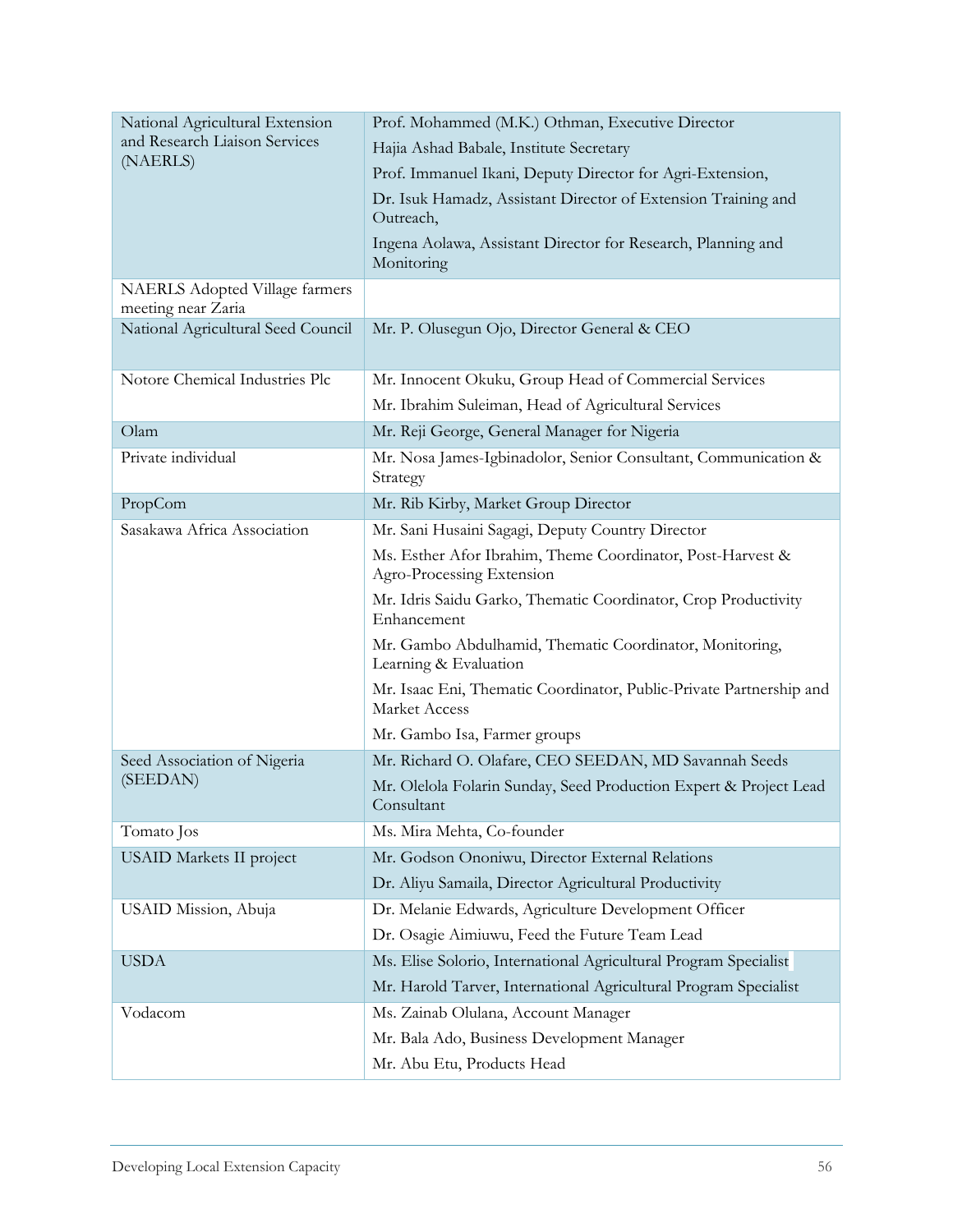# **ANNEX 4. PRIVATE SECTOR INVOLVEMENT IN EAS IN NIGERIA**

Overarching learnings from the private sector actors in EAS are outlined below. In addition, lessons learned from specific private sector actors are included in the table below. Due to the uncoordinated effort among these entities, as well as the lack of a national registry, it is challenging to catalog all private actors within EAS and the specific EAS activities they are engaged in. Therefore, there are a number of actors in the table below for whom details on activities and learnings are not available. The important thing to note is that it is a growing sector and an important example of pluralism within extension and advisory services.

#### **General learnings from private sector provision of EAS in Nigeria**

- 1. Private sector actors see extension as a strategic play to understand their consumers' needs and better market their products. As such, private sector actors such as Olam, Notore and ASTCM are willing to contribute to EAS because they want to be more demand driven. However, they are not willing to fund it all. For a successful EAS system, we need public and private extension actors; both have roles to play and this is the beauty of a pluralistic system and an agricultural innovation systems approach.
- 2. Sustainability is an issue with donor-funded private sector EAS projects as they do not usually transition support to government or private sector and services typically end when the project ends.
- 3. The marketplace cannot sustain extension on its own unless the extension is product-specific with a simple message.
- 4. Farmers will not pay for information, but they will pay for products. Therefore, extension needs to be an embedded service.
- 5. Mechanization is not being used by farmers due to lack of access to finance.
- 6. Extension can be sustained financially in high value (cash) crops, like horticulture.
- 7. Inputs on credit will often have lower repayment rates if given to individuals versus as a group loan because the peer pressure will encourage higher payback rates.
- 8. Private-sector actors often include extension activities and marketing within the same department and budget, which has advantages and disadvantages. The benefit is there will always be a budget for it. The disadvantage is that extension services are for solely the interest of the for-profit enterprise and are not demand driven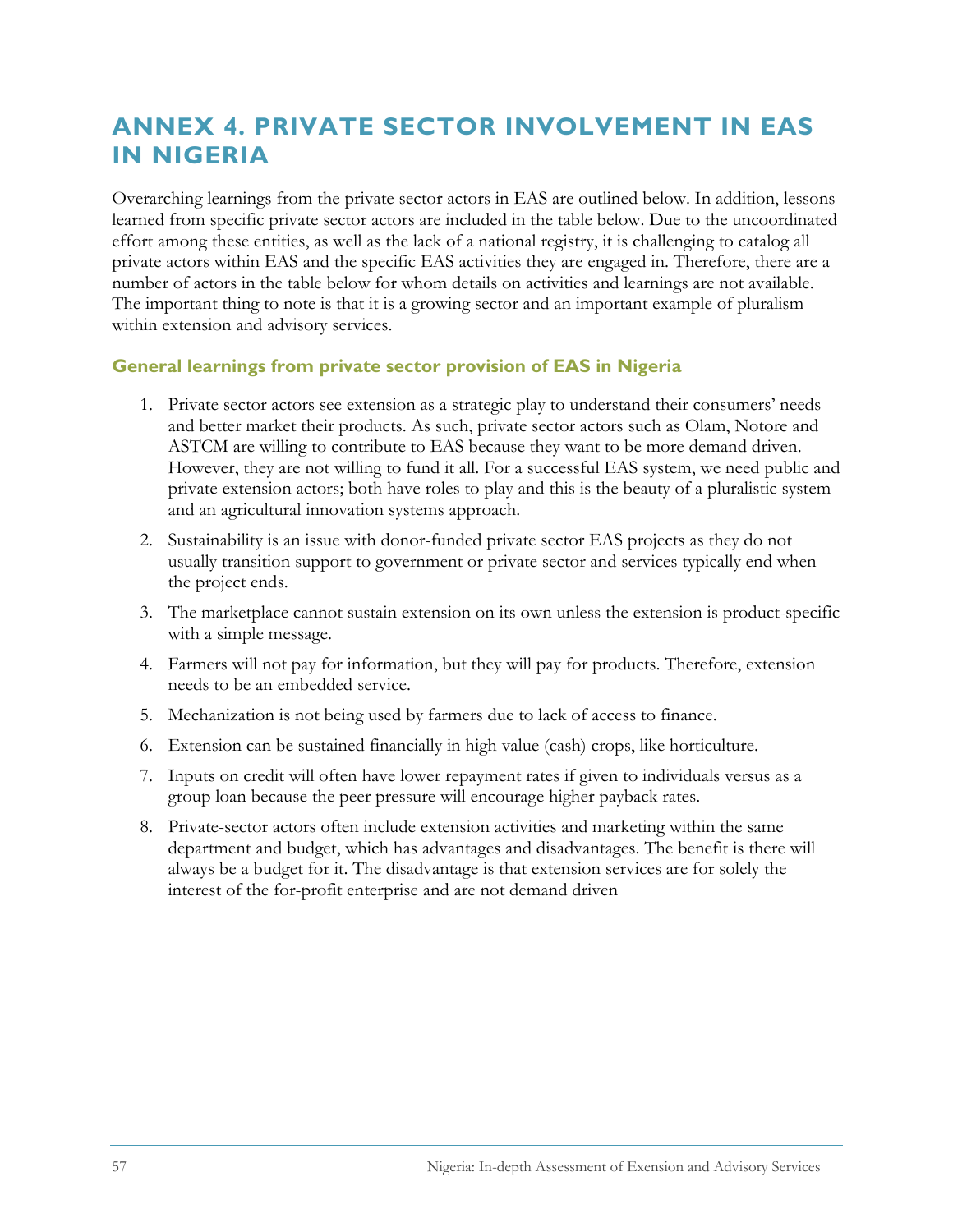| <b>PRIVATE</b><br><b>SECTOR ACTOR</b>            | <b>ACTIVITIES</b>                                                                                                                                                                                                                                                                                                                                                                                                                                                                                                                                                                                                                                                                                                                              | <b>LEARNINGS</b>                                                                                                                                                                                                                                                                                                                                                                                                                     |
|--------------------------------------------------|------------------------------------------------------------------------------------------------------------------------------------------------------------------------------------------------------------------------------------------------------------------------------------------------------------------------------------------------------------------------------------------------------------------------------------------------------------------------------------------------------------------------------------------------------------------------------------------------------------------------------------------------------------------------------------------------------------------------------------------------|--------------------------------------------------------------------------------------------------------------------------------------------------------------------------------------------------------------------------------------------------------------------------------------------------------------------------------------------------------------------------------------------------------------------------------------|
| Africa Exchange                                  | Public and private commodity exchange for storage and<br>handling. developed a smartphone application to distribute<br>price and technical storage information for grains to<br>farmers, but this does not seem to have reached any scale<br>yet.                                                                                                                                                                                                                                                                                                                                                                                                                                                                                              |                                                                                                                                                                                                                                                                                                                                                                                                                                      |
| <b>Airtel 3-2-1</b><br>service                   | Launched in Nigeria in November 2016, this is a free<br>service that provides information to mobile phones on-<br>demand, on agriculture, commodity prices, weather and<br>other information in five national languages: English,<br>Hausa, Igbo, Pidgin and Yoruba. The public service<br>messages are created and curated by committees convened<br>by Human Network International (HNI); CRS is the<br>content provider on agriculture, Weather Bug-Earth<br>Networks on weather, and Novus Agro on commodity<br>prices. To make the service work, Airtel is delivering the 3-<br>2-1 Service content for free to subscribers, while HNI will<br>launch the service, develop IVR decision trees and train<br>in-country content developers. | Since the service launched recently, it is too early to have results on how<br>well it is working and lessons learned.                                                                                                                                                                                                                                                                                                               |
| Anchor<br><b>Borrowers</b><br>Programme<br>(ABP) | ABP is a public-private partnership launched by the<br>Central Bank of Nigeria (CBN). As of December 2016, the<br>program claims to have reached nearly 220,000 farmers<br>across 17 states.                                                                                                                                                                                                                                                                                                                                                                                                                                                                                                                                                   | Guaranteed buyer schemes (also known as outgrower schemes) are tricky<br>because of side selling (i.e., farmers will sell to the highest bidder, if the<br>guaranteed buyer price is too low). There are a few solutions to side<br>selling: (i) using the value chain approach; having a tripartite agreement<br>(e.g. Fortis, farmers, offtakers); and (iii) offtakers buying at prevailing<br>market price not guaranteed price). |
|                                                  |                                                                                                                                                                                                                                                                                                                                                                                                                                                                                                                                                                                                                                                                                                                                                | Farmers hold onto harvest until prices go up because prices are better later<br>in season, but millers (e.g., Olam) need harvest at certain time in season<br>and either do not/cannot wait. Only 60 percent of farmers sold to Olam<br>by their deadline at the end of December 2016. Anecdotally, other<br>offtakers experienced much worse results, with less than 20 percent of<br>farmers delivering on time.                   |
|                                                  |                                                                                                                                                                                                                                                                                                                                                                                                                                                                                                                                                                                                                                                                                                                                                | The amount of credit given for inputs must be carefully calculated (i.e.,<br>٠<br>given the farm plot size and % of land used for a specific crop, what<br>would be the actual cost of inputs). This was not done in the case of the                                                                                                                                                                                                 |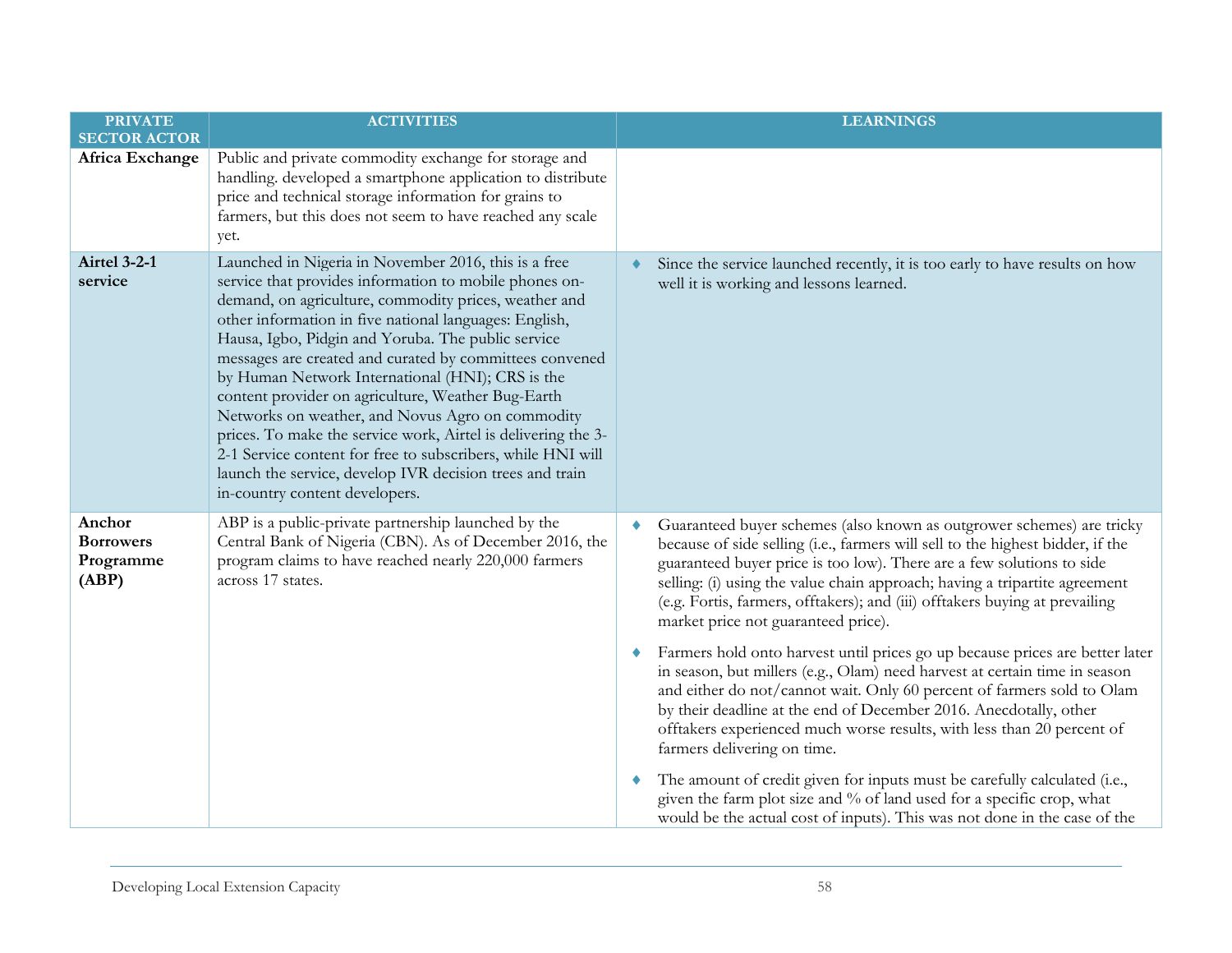|                                       |                                                                                                                                                                                                                                                                                                                                                                                                                                                                                                                                                                                                                                                                                                                                                                                                                                                                                                                                                                                                                                                                                                                                                                                                  | Anchor Borrowers Programme. Instead, blanket loans were given, often at<br>higher amounts than what farmers needed for inputs. Farmers used these<br>loans for other non-agriculture ventures, such as school fees, housing or<br>health, resulting in the farmers being unable to pay back the loans, so it is<br>on the loan giver to make sure the amount given is specific to that farmer.<br>The Kaduna ADP provided feedback that farmers do not need loans;<br>rather, they need subsidies and incentives. There is a perception from past<br>programs that loans are actually grants or free money, so farmers do not<br>realize they need to repay the loan. Loans and subsidies both need proper<br>targeting; many subsidies go to people who do not need them. |
|---------------------------------------|--------------------------------------------------------------------------------------------------------------------------------------------------------------------------------------------------------------------------------------------------------------------------------------------------------------------------------------------------------------------------------------------------------------------------------------------------------------------------------------------------------------------------------------------------------------------------------------------------------------------------------------------------------------------------------------------------------------------------------------------------------------------------------------------------------------------------------------------------------------------------------------------------------------------------------------------------------------------------------------------------------------------------------------------------------------------------------------------------------------------------------------------------------------------------------------------------|----------------------------------------------------------------------------------------------------------------------------------------------------------------------------------------------------------------------------------------------------------------------------------------------------------------------------------------------------------------------------------------------------------------------------------------------------------------------------------------------------------------------------------------------------------------------------------------------------------------------------------------------------------------------------------------------------------------------------------------------------------------------------|
| Arla Foods                            | Group of dairy cooperatives                                                                                                                                                                                                                                                                                                                                                                                                                                                                                                                                                                                                                                                                                                                                                                                                                                                                                                                                                                                                                                                                                                                                                                      |                                                                                                                                                                                                                                                                                                                                                                                                                                                                                                                                                                                                                                                                                                                                                                            |
| <b>Babban Gona</b>                    | Works in maize production (sold on to Nestle) and rice<br>production. Receives donor support and provides a<br>private-sector channel for cost-effective delivery of<br>enhanced agricultural technologies and end-to-end services<br>that optimize yields and labor productivity, while<br>simultaneously improving market access. Babban Gona<br>works with 10,000 farmers in Kaduna and Kano states,<br>with field sizes ranging from less than one to 20 hectares<br>of land. The farmers are organized into approximately<br>2,000 Trust Groups (TGs) that are supervised by 130 field<br>agents (or MIKs). MIKs visit each TG assigned to them<br>every week, usually 100-200 fields (many farmers have<br>more than one field) across 20-40 TGs. They collect a<br>range of data from farmers, including input usage and<br>timing of crop activities. MIKs are usually from the<br>villages they work in and complete an aptitude test as part<br>of the recruitment process. They are trained in-house by<br>Babban Gona. Best performers are recognized once per<br>year across a variety of categories, including highest yield,<br>first to reach target and accurate field mapping. |                                                                                                                                                                                                                                                                                                                                                                                                                                                                                                                                                                                                                                                                                                                                                                            |
| <b>British</b><br>American<br>Tobacco | Provides end-to-end services and training to farmers,<br>including credit, inputs and offtake.                                                                                                                                                                                                                                                                                                                                                                                                                                                                                                                                                                                                                                                                                                                                                                                                                                                                                                                                                                                                                                                                                                   |                                                                                                                                                                                                                                                                                                                                                                                                                                                                                                                                                                                                                                                                                                                                                                            |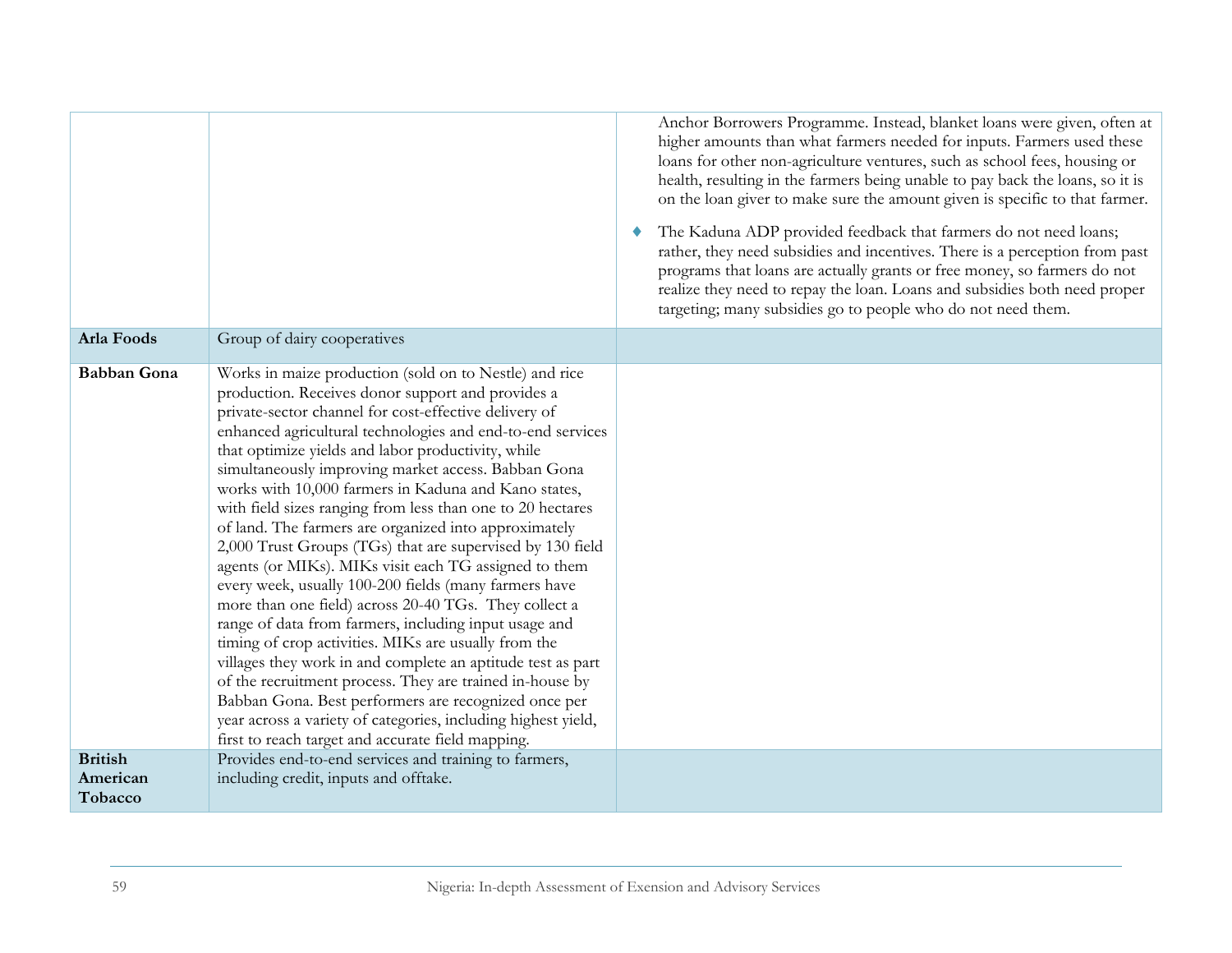| Cellulant                           | In collaboration with the government, Cellulant is the<br>developer of the e-Wallet system that is used to distribute<br>some fertilizer subsidies in Nigeria. Cellulant is working to<br>expand their platform (Agrikore) from unique farmer IDs<br>to a broader service, including connection to inputs and<br>markets, aggregation, and extension and advisory services.<br>Given the 15 million farmers already registered with the                                                                                                             |                                                                                                                                                                                                                                                                                                                                                                                                                                                                                                                                                                                                                                                                                            |
|-------------------------------------|-----------------------------------------------------------------------------------------------------------------------------------------------------------------------------------------------------------------------------------------------------------------------------------------------------------------------------------------------------------------------------------------------------------------------------------------------------------------------------------------------------------------------------------------------------|--------------------------------------------------------------------------------------------------------------------------------------------------------------------------------------------------------------------------------------------------------------------------------------------------------------------------------------------------------------------------------------------------------------------------------------------------------------------------------------------------------------------------------------------------------------------------------------------------------------------------------------------------------------------------------------------|
|                                     | platform, there is a significant opportunity to leverage the<br>existing platform for extension.                                                                                                                                                                                                                                                                                                                                                                                                                                                    |                                                                                                                                                                                                                                                                                                                                                                                                                                                                                                                                                                                                                                                                                            |
| Dangote                             | Working in rice production                                                                                                                                                                                                                                                                                                                                                                                                                                                                                                                          |                                                                                                                                                                                                                                                                                                                                                                                                                                                                                                                                                                                                                                                                                            |
| DFID-funded                         | DFID's extension model involves not working with                                                                                                                                                                                                                                                                                                                                                                                                                                                                                                    | <b>General Learnings from DFID:</b>                                                                                                                                                                                                                                                                                                                                                                                                                                                                                                                                                                                                                                                        |
| projects                            | GoN. They work solely with private companies, such as<br>Syngenta, SARO Agro Sciences, Springfield Seeds, and<br>Candel Seeds. DFID shares costs and risks to provide and<br>help build rural distribution networks by covering 50<br>percent of costs for one year. However, if the private<br>sector partner is not recovering costs at the end of that<br>year, DFID will drop them. DFID is working with tractor<br>initiative. (There is an acute tractor shortage in the country<br>with only 20,000 tractors in the whole country.)<br>MADE: | Linking extension with market systems, specifically inputs, is ideal for<br>sustainability. Linking extension with outputs is risky and sustainability is<br>less likely due to volatile prices and externalities such as weather challenges<br>(drought, floods, etc.).<br>Government input subsidies distort the market and discourage private<br>sector involvement. For example, when the global price for oil dropped<br>and Nigeria's revenue consequently dropped as well, the government was<br>not able to continue all of their subsidy programs especially the fertilizer<br>subsidy. This drop provided an opportunity for private sector actors (e.g.,<br>Notore) to step in. |
| Market<br>Development for           | Implemented by DAI. Total funding amount: GBP 14<br>million. Project period: ends February 2018. The project                                                                                                                                                                                                                                                                                                                                                                                                                                        | Voucher programs and input subsidies are susceptible to political capture,                                                                                                                                                                                                                                                                                                                                                                                                                                                                                                                                                                                                                 |
| the Niger Delta                     | works with 50,000 farmers and partners with a variety of                                                                                                                                                                                                                                                                                                                                                                                                                                                                                            | abuse and corruption.                                                                                                                                                                                                                                                                                                                                                                                                                                                                                                                                                                                                                                                                      |
| (MADE) project<br>$\boldsymbol{\&}$ | input companies. MADE identifies retailers through the<br>input companies to provide extension to farmers. They<br>look for small retailers in rural areas, who will be<br>motivated to learn and explain new concepts to farmers.<br>MADE is considering partnering with some cocoa<br>companies, who have expressed interest to collaborate<br>with MADE and go to villages where MADE has already<br>conducted extension. MADE focuses on cocoa, cassava,<br>oil palm, maize, rice and vegetables.                                               | Specifically related to MADE, input extension is better than offtaker<br>extension because: (i) public extension agents already exist for inputs; (ii)<br>farmers are also already looking to input companies for EAS; (iii) offtakers<br>are not well organized in Nigeria with the exception, possibly, of the cocoa<br>value chain; (iv) offtakers are limited in their geographic spread and in<br>how many crops they buy; (v) offtakers are interested in only a<br>transactional relationship with farmers; and (vi) offtakers do not<br>necessarily have expertise and have to either build their expertise or<br>contract it out.                                                 |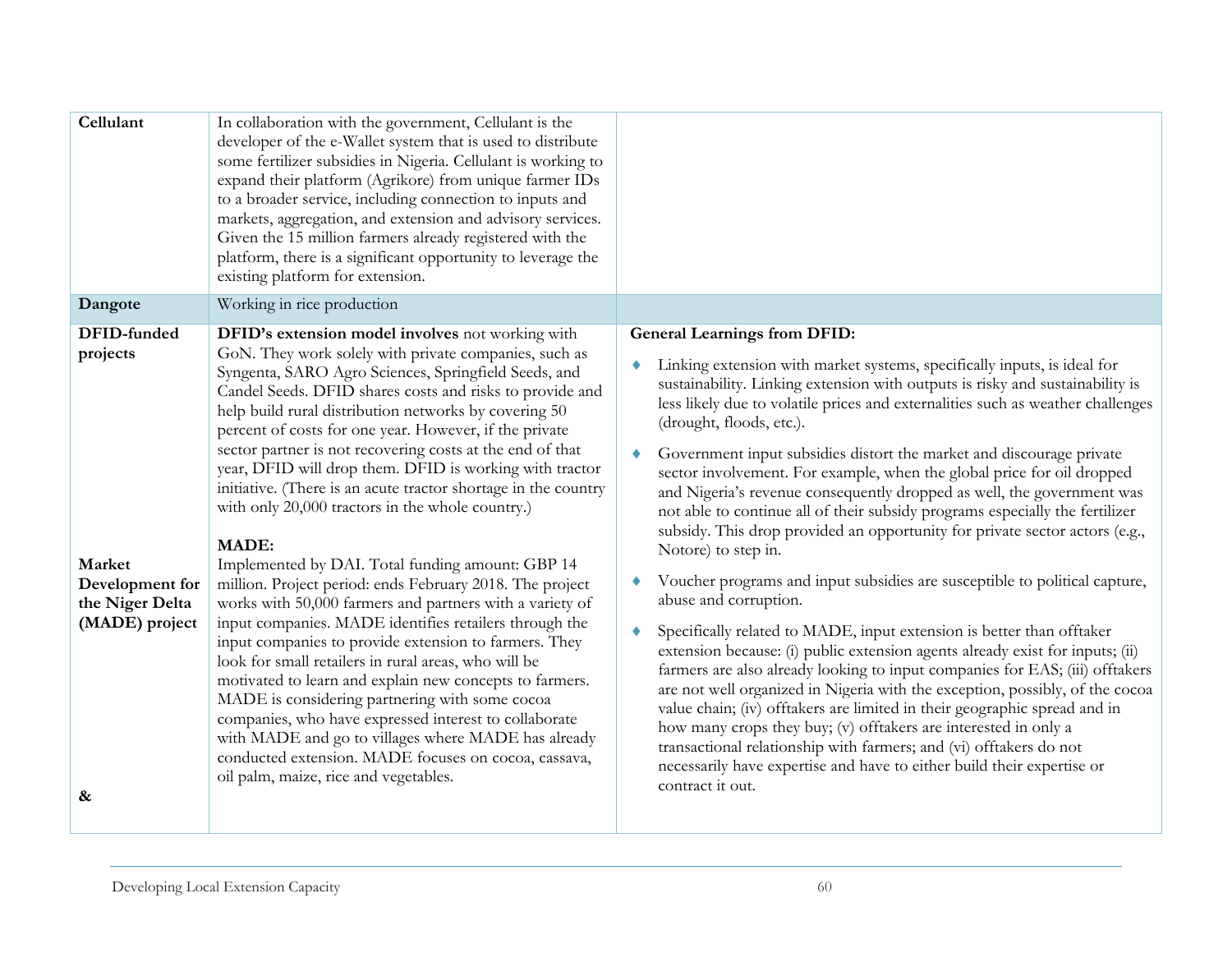| Promoting              | PropCom:                                                                                                          |                                                                           |
|------------------------|-------------------------------------------------------------------------------------------------------------------|---------------------------------------------------------------------------|
| Pro-poor               | Implemented by Palladium. Total funding amount: GBP                                                               |                                                                           |
| Opportunities in       | 27 million. Project period ending in 2017, possibility of                                                         |                                                                           |
| Commodity and          | renewal. PropCom worked to set up an entirely new                                                                 |                                                                           |
| <b>Service Markets</b> | network of village-level entrepreneurs (VLEs) or village                                                          |                                                                           |
| (PropCom)              | promoters with the fertilizer company Notore, who made                                                            |                                                                           |
|                        | a commission off the inputs they sold. Since they were                                                            |                                                                           |
|                        | working in less aware areas with less experienced people,                                                         |                                                                           |
|                        | the VLEs for PropCom required subsidization for the first                                                         |                                                                           |
|                        | year because they usually do not sell anything until the                                                          |                                                                           |
|                        | second season. PropCom focuses on maize, poultry,                                                                 |                                                                           |
|                        | soybeans, shea nuts and acha nuts.                                                                                |                                                                           |
|                        |                                                                                                                   |                                                                           |
|                        | Both MADE and PropCom work with agricultural input                                                                |                                                                           |
|                        | suppliers to provide extension services to farmers growing                                                        |                                                                           |
|                        | certain crops and then connect the farmers to buyers or                                                           |                                                                           |
|                        | markets for those crops. Both programs prefer to work                                                             |                                                                           |
|                        | with input companies than crop buyers to educate farmers                                                          |                                                                           |
|                        | because they believe input companies are more motivated                                                           |                                                                           |
|                        | and better organized to serve farmers. They believe that                                                          |                                                                           |
|                        | unless crop buyers have formal contracts to buy produce                                                           |                                                                           |
|                        | from farmers, they may not be as invested in providing                                                            |                                                                           |
|                        | extension services to farmers as they could risk the farmer                                                       |                                                                           |
|                        | side-selling or selling to another buyer for a higher price.                                                      |                                                                           |
| Fortis                 | Provides value chain microfinance to groups of farmers                                                            | They use group loans due to lack of collateral in remote places and the   |
| Microfinance           | and occasionally individual loans in FCT, Ogun, Benue                                                             | terms of the loans depend on the crop.                                    |
| <b>Bank</b>            | and Sokoto. Fortis uses private sector providers as their                                                         | Offtakers pay most loans.                                                 |
|                        | on-the-ground agents. These individuals also serve as<br>agro-dealers. To identify farmers to loan to, the agents |                                                                           |
|                        | collect information on assets, land size and history of                                                           | Documentation of farmers is important for loans and credit.               |
|                        | farmers. Through the Markets II project, Fortis agents                                                            | Use of agro-dealers allows for a much better advisor-to-farmer ratio, but |
|                        | received training on credit analysis, risk management and                                                         | this is not at scale.                                                     |
|                        | value chains. Fortis provides credit to farmers for the                                                           |                                                                           |
|                        | procurement of farm inputs through arrangements with                                                              |                                                                           |
|                        | the bank.                                                                                                         |                                                                           |
|                        |                                                                                                                   |                                                                           |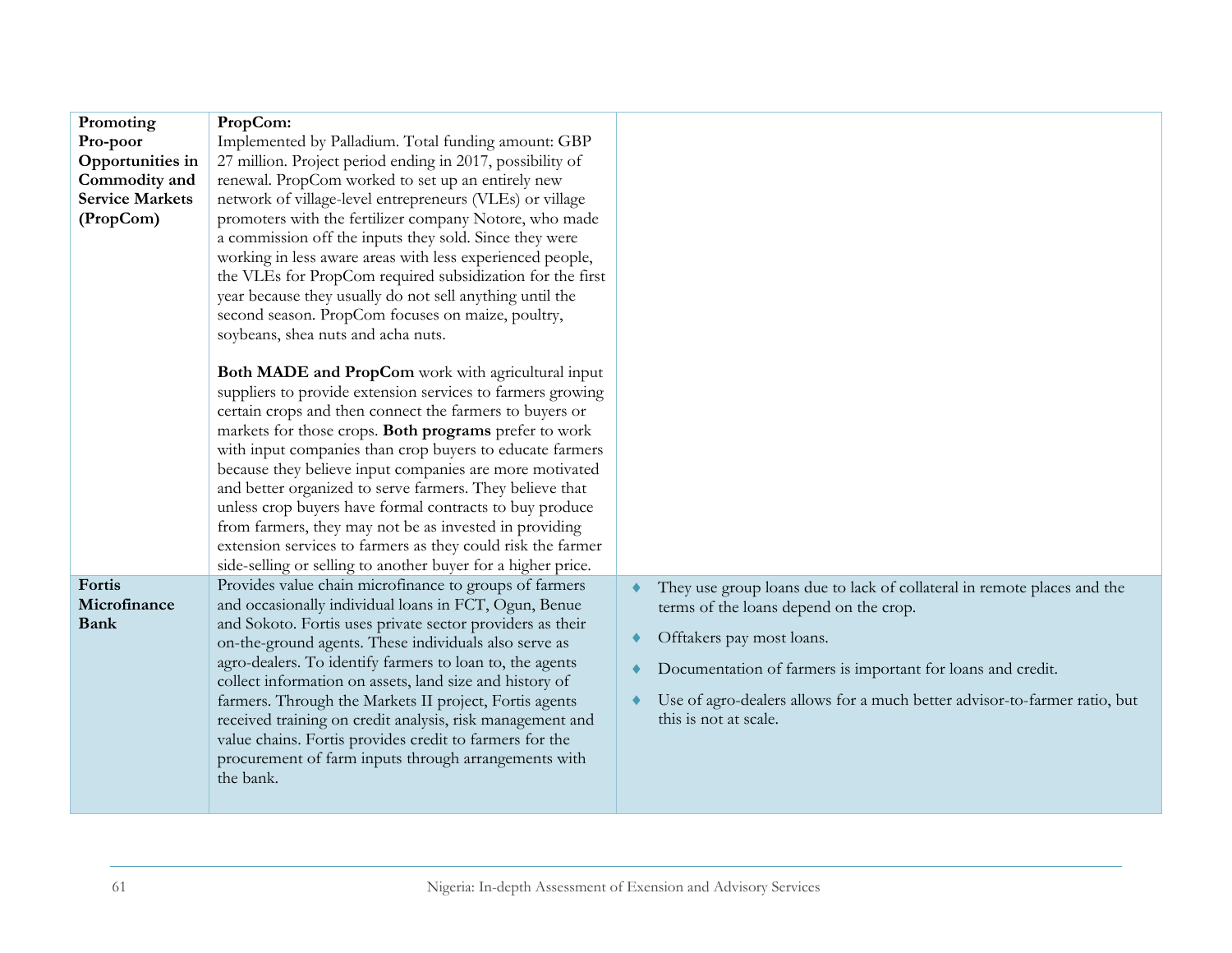| <b>Harvest Fields</b><br>Heineken | Trains sprayer service providers and farmers directly on<br>crop protection and through CropLife (an international<br>agricultural industry association). Working without donor<br>support.<br>Working in sorghum production.                                                                                                                                                                                                                                                                                                                                                                                                                                                                                                                                                                                                                                                                                                                                                                                                                                                         |                                                                                                                                                                                                                                                                                                                                                                                                                                                                                                                                                                                                                                                                                                                                                                                                                                                                                                                                                                                                                                                                          |
|-----------------------------------|---------------------------------------------------------------------------------------------------------------------------------------------------------------------------------------------------------------------------------------------------------------------------------------------------------------------------------------------------------------------------------------------------------------------------------------------------------------------------------------------------------------------------------------------------------------------------------------------------------------------------------------------------------------------------------------------------------------------------------------------------------------------------------------------------------------------------------------------------------------------------------------------------------------------------------------------------------------------------------------------------------------------------------------------------------------------------------------|--------------------------------------------------------------------------------------------------------------------------------------------------------------------------------------------------------------------------------------------------------------------------------------------------------------------------------------------------------------------------------------------------------------------------------------------------------------------------------------------------------------------------------------------------------------------------------------------------------------------------------------------------------------------------------------------------------------------------------------------------------------------------------------------------------------------------------------------------------------------------------------------------------------------------------------------------------------------------------------------------------------------------------------------------------------------------|
| <b>Notore</b>                     | Owns and operates the first urea plant in sub-Saharan<br>Africa. They worked with public extension agents in 2008<br>to 2009. They trained and paid the agents, and set up<br>demo plots. However, during a temporary cash flow<br>shortage with Notore, the agents stopped working and the<br>demo plots died. After that Notore decided the public<br>extension agents were unreliable and started working with<br>PropCom to develop their own internal extension<br>workforce. Over the last five to six years, they have trained<br>3,000 VLEs, although only around 850 are currently<br>active.                                                                                                                                                                                                                                                                                                                                                                                                                                                                                | Their village promoters (i.e., extension agents) are not expected to be<br>profitable in the first year so some entity has to subsidize their activities<br>for at least one year.                                                                                                                                                                                                                                                                                                                                                                                                                                                                                                                                                                                                                                                                                                                                                                                                                                                                                       |
| Olam                              | A multi-national food company and one of the leading<br>players in the global rice trade with involvement across the<br>entire rice value chain from origination to distribution.<br>Working with USAID Markets II and IFAD. Runs the<br>largest rice farm in Africa in Nassarawa State and source<br>part of their rice from million from farmers in Nassarawa,<br>Benue and Kaduna. Targeting to source 20-25 percent of<br>total mill production directly from farmers.<br>In Benue, Olam works with IFAD, which, like Markets II,<br>tends to focus on training lead farmers in a manner that<br>does not necessarily trickle down. The difference is that<br>IFAD provides grants for farmers, which are popular,<br>though not sustainable. Specifically, IFAD provides a<br>grant for 50 percent of the cost of inputs. Olam provides a<br>loan for 20 percent of the cost of inputs, and the rest is<br>paid by the farmer. This program will be expanded to<br>$8,000 - 9,000$ farmers, and the focus is more on<br>coordinating farmers and creating awareness, rather than | Olam found that some risk share with farmers works better than fully<br>guaranteed loans for farmers. They worked with First City Monument<br>Bank (FCMB) in Nassarawa state to lend to farmers, where FCMB took<br>25 percent of the risk, the Central Bank of Nigeria 50 percent, Olam 20<br>percent and farmers 5 percent. Elsewhere, the loans were a 50 percent risk<br>share from the Bank of Agriculture and 50 percent from the Central Bank,<br>which did not work as well.<br>A private sector stakeholder present at the Kaduna ADP meeting said that<br>agri-input dealers cannot take the risk of lending to farmers, even though<br>it would help more farmers to buy.<br>Olam stated they are willing to share costs with other actors for extension<br>programs. The country manager emphasized the importance of recording<br>detailed data on each farmer, providing site-specific fertilizer, ensuring<br>quality demo plots are set up and most importantly reaching beyond lead<br>farmers, as lead farmers do not really train other farmers much. |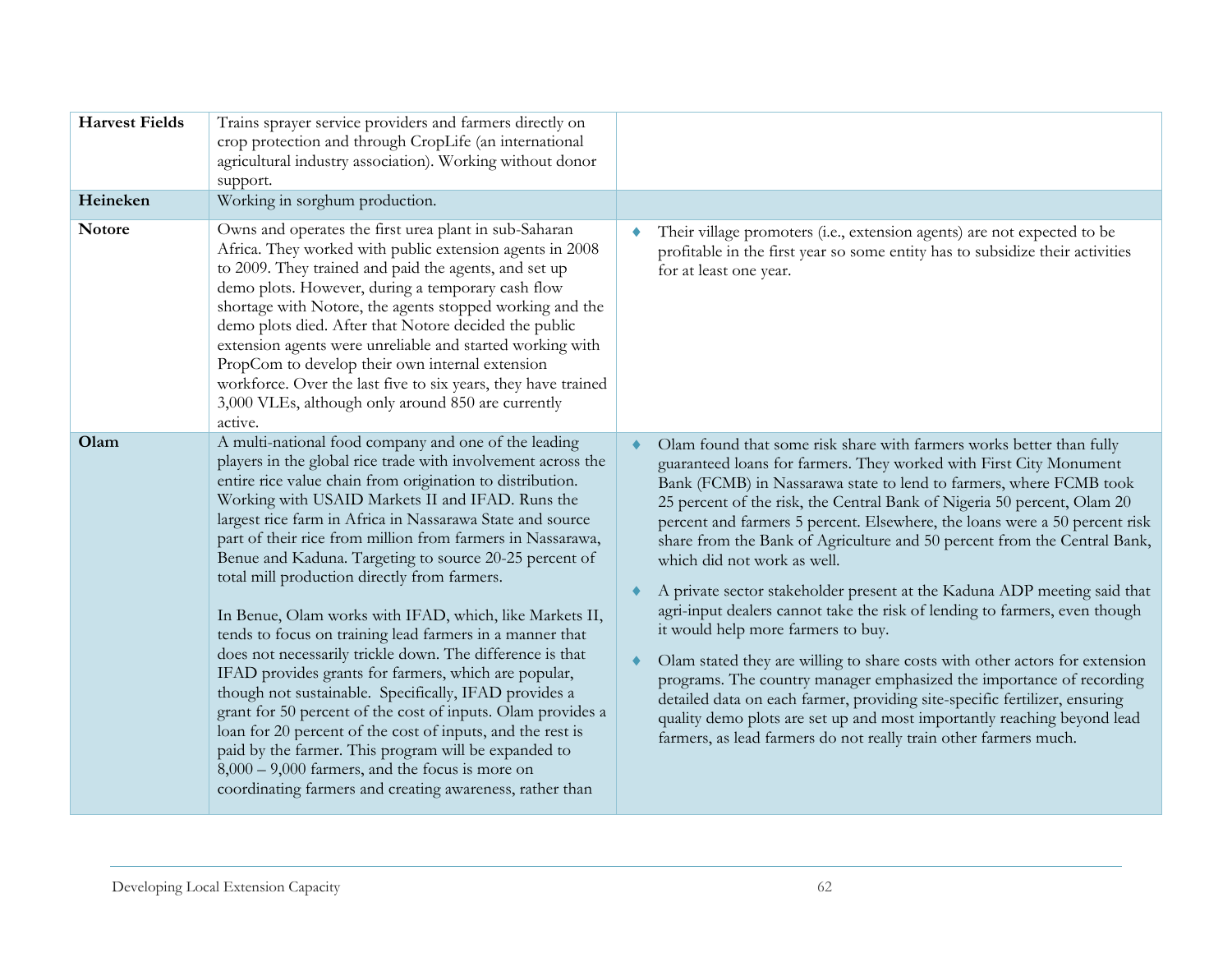|                                                                                          | providing advice or training. Training programs for<br>farmers are run only once or twice a year.                                                                                                                                                                                                                                                                                                                                                                                                                                                                                                    |                                                                                                                                                                                                                                                                                                                                                                                                                                                                                                                                                                                                                                                                                                                                                                                                                      |
|------------------------------------------------------------------------------------------|------------------------------------------------------------------------------------------------------------------------------------------------------------------------------------------------------------------------------------------------------------------------------------------------------------------------------------------------------------------------------------------------------------------------------------------------------------------------------------------------------------------------------------------------------------------------------------------------------|----------------------------------------------------------------------------------------------------------------------------------------------------------------------------------------------------------------------------------------------------------------------------------------------------------------------------------------------------------------------------------------------------------------------------------------------------------------------------------------------------------------------------------------------------------------------------------------------------------------------------------------------------------------------------------------------------------------------------------------------------------------------------------------------------------------------|
| Seed companies:<br>Premier Seeds,<br>Dizengoff,<br>Manoma Seeds,<br><b>Maslaha Seeds</b> | These are seed companies that work with Sasakawa Global<br>2000. Sector at a nascent stage. Council is thinking of e-<br>certification. Quality of seed the biggest issue but, also,<br>policies are not right. Capacity and professionalization of<br>seed regulatory body an issue. There is a need to train<br>quality control officers, transporters, agro-dealers - the<br>whole value chain. There is also a problem with the link to<br>research. Even if they get seed, farmers need access to<br>funds and there is no foundation seed in Nigeria. Seedan<br>company uses contract growers. | There is a lack of quality seeds, and lack of foundation seeds, particularly<br>۰<br>for rice.<br>No seed company in Nigeria is creating a means for farmers to verify<br>authentic seeds. This might be an opportunity for seed companies to<br>support this service.<br>Lack of EAS and knowledge also means that sometimes farmers claim<br>۰<br>products are fake when, in actuality, the farmer is not using the input<br>properly.<br>The right policies around seeds are not in place.<br>Capacity and professionalization of the seed regulatory body is an issue<br>and there is a need to train the whole value chain, including quality control<br>officers, transporters and agro-dealers.<br>Linking quality seed to research is a problem.<br>Farmers do not have access to funds to get quality seed. |
| <b>Stallion Rice</b><br>Company                                                          | Working in rice production                                                                                                                                                                                                                                                                                                                                                                                                                                                                                                                                                                           |                                                                                                                                                                                                                                                                                                                                                                                                                                                                                                                                                                                                                                                                                                                                                                                                                      |
| Syngenta                                                                                 | Input supplier on a variety of inputs                                                                                                                                                                                                                                                                                                                                                                                                                                                                                                                                                                |                                                                                                                                                                                                                                                                                                                                                                                                                                                                                                                                                                                                                                                                                                                                                                                                                      |
| Tomato Jos                                                                               | They work on the output side, currently working in<br>Nassarawa, but they are trying to move their demo farm to<br>Kaduna. They are currently working with 10 tomato<br>farmers, five of whom are lead farmers. They work<br>involves behavior change within the tomato farming<br>community with regards to fertilizer use, weed<br>management, irrigation and pest control.                                                                                                                                                                                                                        | Farming tomatoes is one of the most difficult crops to grow and<br>outgrower schemes do not work.<br>Twenty-five percent of the revenue goes toward transportation costs so<br>any intervention to lower that cost is helpful.                                                                                                                                                                                                                                                                                                                                                                                                                                                                                                                                                                                       |
| <b>USAID Agro-</b><br><b>Inputs Project</b>                                              | Contributes US \$3 million, aims to attain a private sector<br>led agricultural input market, supporting farmers to access<br>quality and affordable agricultural inputs, ending in 2017.                                                                                                                                                                                                                                                                                                                                                                                                            |                                                                                                                                                                                                                                                                                                                                                                                                                                                                                                                                                                                                                                                                                                                                                                                                                      |